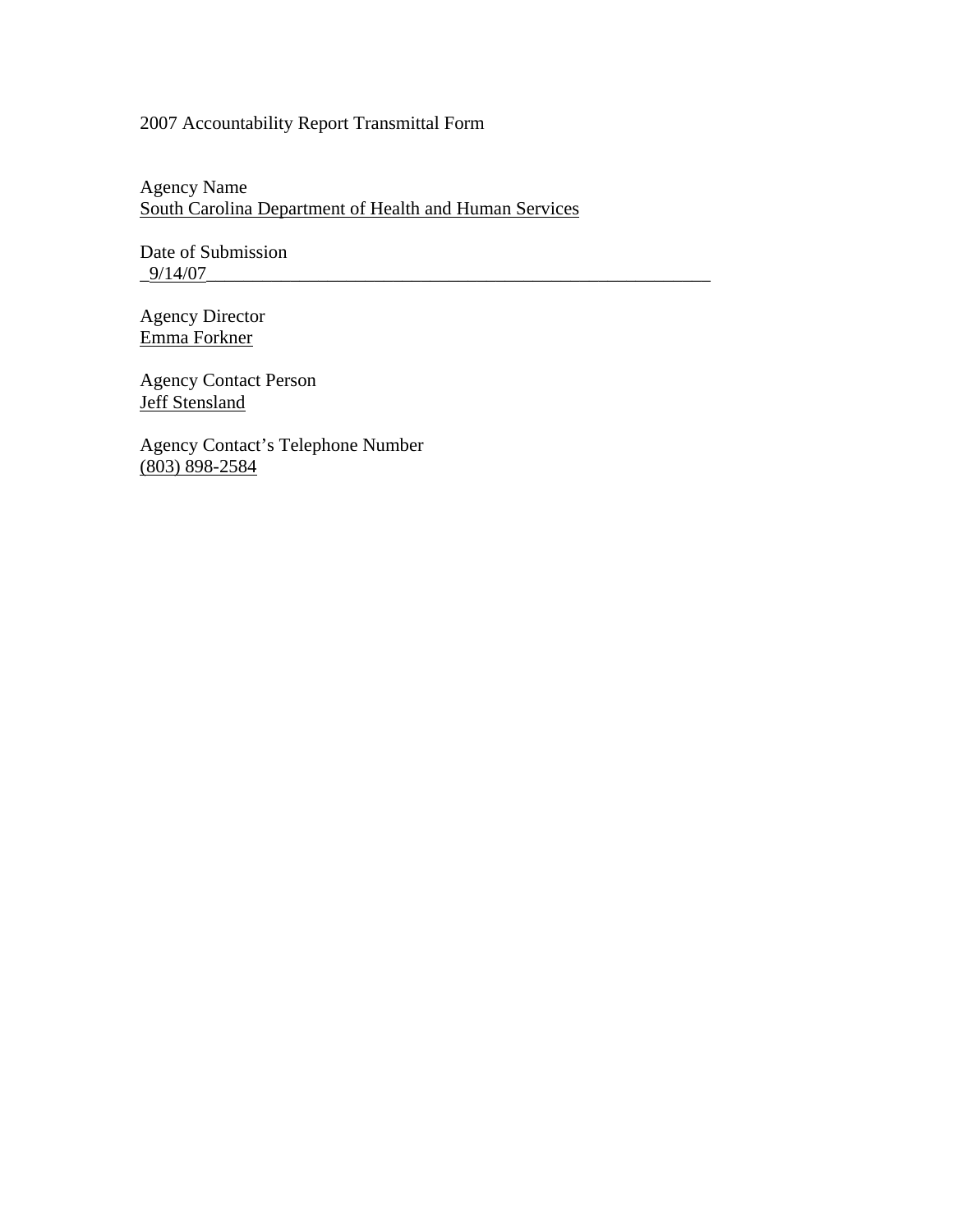# **SECTION I: EXECUTIVE SUMMARY**

**1. Mission and Values**: The mission of the South Carolina Department of Health and Humans Services (DHHS) is to provide the best health care value for South Carolinians in need and taxpayers at large. Our goal is to create a health care delivery system, through the state's Medicaid program, that supports improved health outcomes for our clients and a high return on the state's significant investment. We work to achieve that goal though the use of evidence-based, market-driven approaches that benefit Medicaid recipients, providers and taxpayers.

South Carolina's Medicaid program provides health care services for approximately 860,000 residents annually who are either very poor, elderly, or disabled through a network of approximately 30,000 healthcare professionals. DHHS processes about 46 million individual Medicaid claims each year with about \$1.5 billion of those claims coming through other state agencies. Unfortunately, many of our recipients are in poor health and the state ranks 48th in terms of the overall health outcomes of its residents.

As stewards of a large proportion of state General Fund and federal matching dollars, DHHS officials must be ever mindful of how its resources are invested. The key to success is identifying and confronting the fundamental inefficiencies that drive up cost and hold down quality. To do this, the agency is realigning its focus to become a coordinating influence that promotes innovation, responsibility, quality and efficiency. Since we represent about 20 percent of the state's health care customers, we must become the binding link to coordinate a fragmented delivery system around the patient and to move the system towards providing quality. Many of those recent efforts are highlighted in this document.

# **2. Major Achievements of 2007**

**Fiscal Stability** The agency's growth rate, excluding disproportionate share (DSH), was held to less than 1 percent in SFY 2007 (see chart 7.3-4). This figure is less than half the national average. The agency credits the trend to internal reform efforts like its Preferred Drug List and eligibility controls.

*SC Healthy Connections* **Medicaid Transformation Plan** The agency moved ahead with several tenants of its Medicaid reform plan, which represents some of the most significant changes to South Carolina's Medicaid system since its inception:

• *SC Healthy Connections Choices*: DHHS prepared to launch *SC Healthy Connections Choices*, a program that allows Medicaid beneficiaries throughout the state a chance to join a health plan. By allowing beneficiaries to choose a private health care plan from several options (managed care organizations, Medical Home Networks) that best suits their needs, the program will encourage plan innovation and actively engage recipients in health care decisions. Currently, many beneficiaries receive little assistance in managing their health care needs. Coordinated care plans work to improve health outcomes for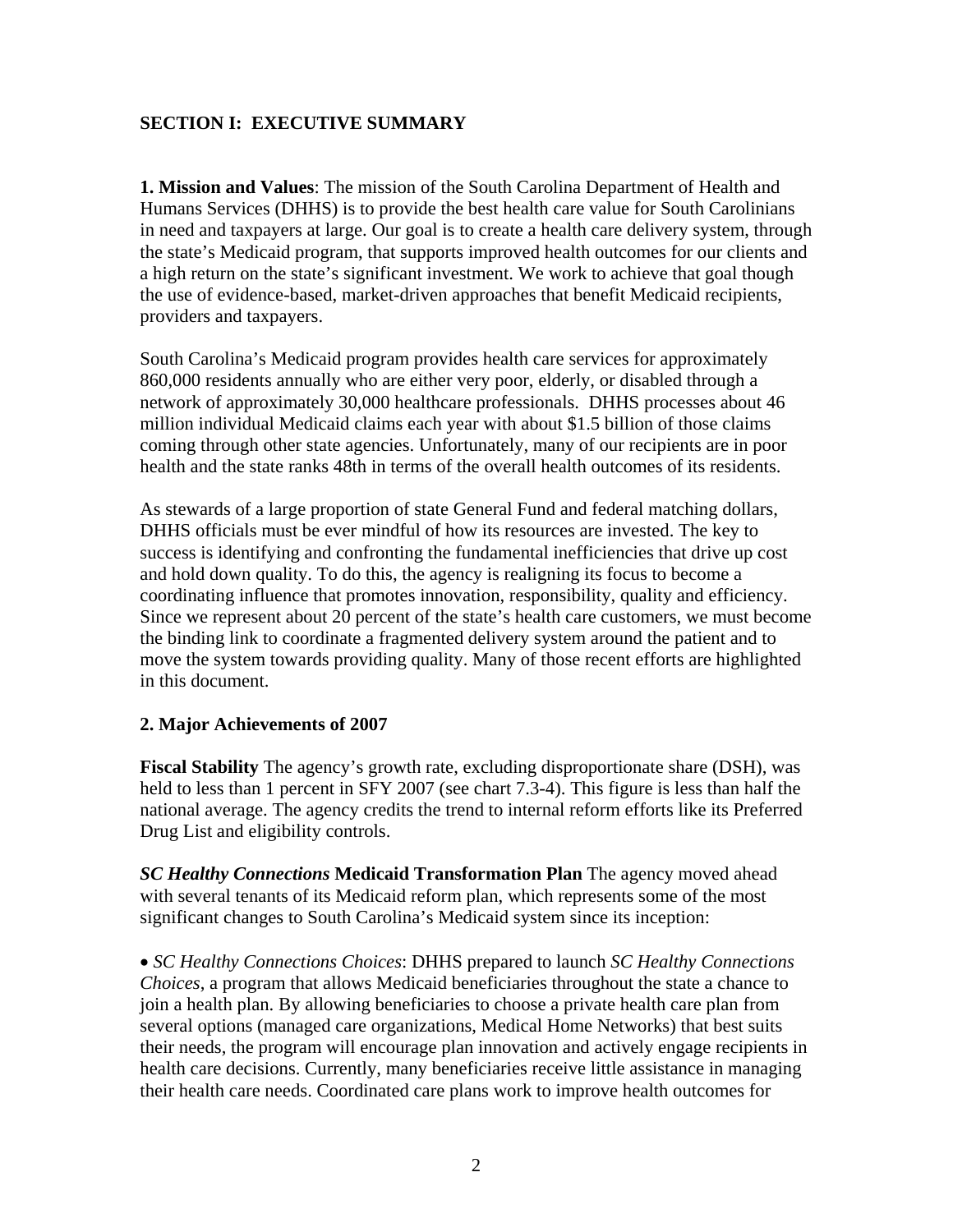Medicaid beneficiaries through the establishment of strong relationships with primary care physicians and offering extra services not covered under traditional Medicaid. Additionally, DHHS has contracted with Maximus Inc. to serve as independent enrollment counselors for beneficiaries choosing a health plan.

Currently, about one-third of those eligible are enrolled in a Medicaid coordinated care plan. DHHS expects the proportion to raise significantly beginning in the fall of 2007, when it will begin sending health plan enrollment packets to eligible beneficiaries.

• *Health Opportunity Accounts*. South Carolina became the first state in the nation approved to offer *Health Opportunity Accounts*, which were authorized by Congress under the federal Deficit Reduction Act of 2005 and modeled after private health savings accounts. DHHS will place money in a "virtual account" available to participants to pay for their health care expenses. If there is money left in the account when the beneficiary transitions from Medicaid, they can use a portion for job training, education or other health care expenses not covered under Medicaid.

The Accounts will be designed to encourage wise usage of the health care system (costs for annual physicals and preventive care are not deducted from account) and discouraging inappropriate use (using the emergency room for non-emergency reasons),

• *Electronic Personal Health Records*. DHHS, in conjunction with the SC Office of Research and Statistics (ORS) launched a pilot program to test Electronic Personal Health Records for Medicaid beneficiaries.

The Health Records program will give physicians and hospitals unprecedented access to Medicaid claims information for the approximately 1 million South Carolinians seeking services through the program each year. The information, conveyed through a secure online portal, will allow doctors to see patients' Medicaid history when they come in for treatment. Currently, records of patients who seek treatment from multiple providers are hidden from doctors, leaving providers to rely solely on patient reporting. The information pulled from the EPHR system will help doctors better diagnose disease, adjust treatment methods and educate patients on healthy lifestyles.

**New Transportation System** In an effort to improve accountability and efficiency, DHHS joined 20 other states and implemented a new managerial system for Medicaid non-emergency transportation services (NEMT). With expenditures of about \$47 million in SFY 2007, NEMT in the past had encountered many problems related to poor service and fraud and abuse by providers. As a result, DHHS contracted with two transportation management companies tasked with ensuring quality service to beneficiaries while holding down escalating costs.

**Money Follows the Person Grant**. DHHS was awarded a competitive \$5.8 million federal grant to allow seniors and disabled people who receive Medicaid benefits to transition out of nursing facilities and move back their homes. The award includes an enhanced federal match rate for state expenditures and will be used to subsidize an array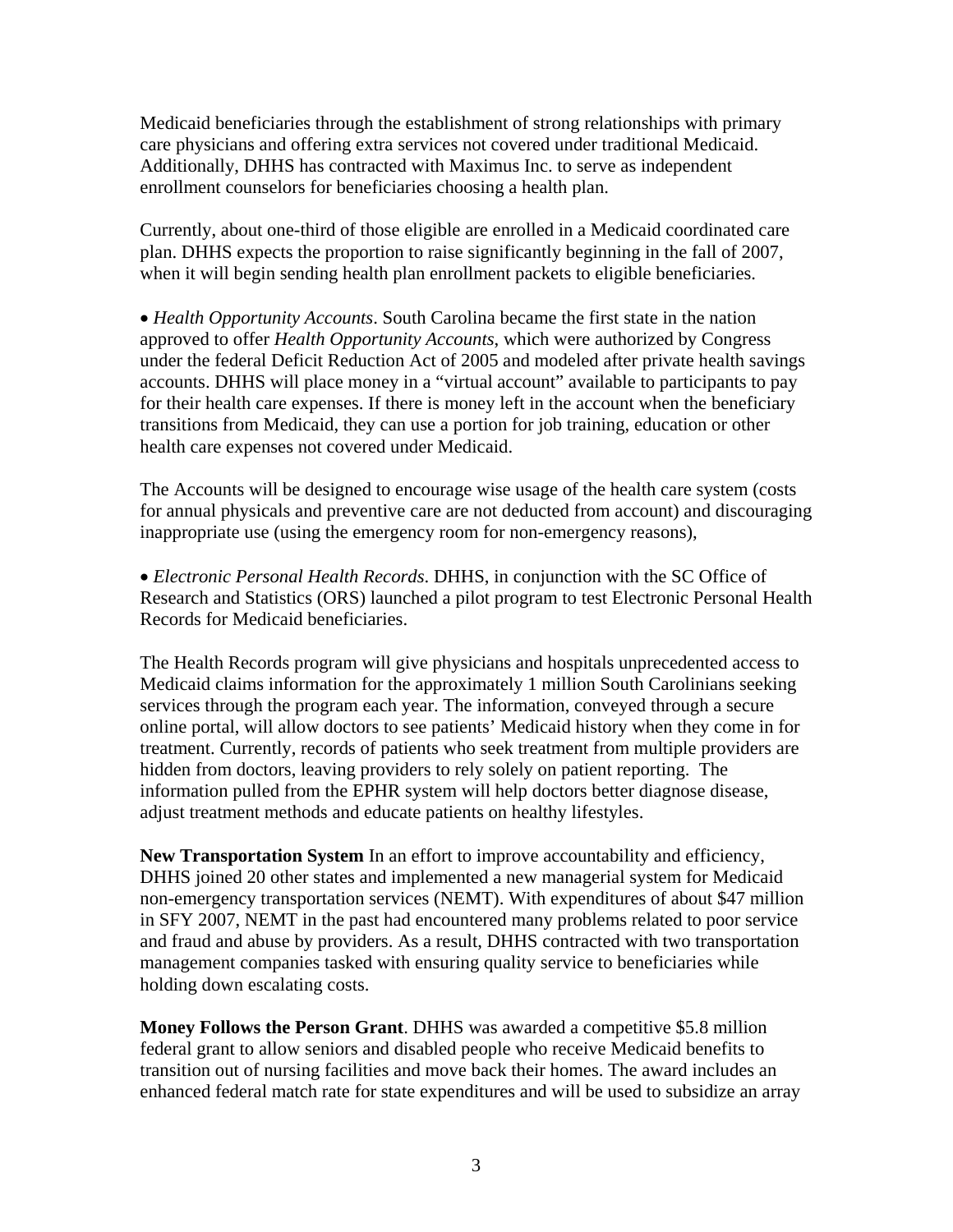of home medical care services, including home modifications that make it possible to move back.

**Prevention Partnership Grants**. DHHS awarded grants totaling \$1 million to seven initiatives designed to combat some of the most pressing health problems in South Carolina.

**Human Resources Award.** DHHS' Office of Human Resources took home the "Program of the Year" award from the SC Chapter of the International Public Management Association. The agency was honored for its efforts to substantially boost EPMS (Employee Performance Management System) quality within the agency.

#### **3. Key strategic goals**

DHHS has established the following key strategic goals:

• To provide benefit plans that maximizes the state's return on its investment.

• To provide a credible and continually improving eligibility process that is accurate and efficient.

• To provide administrative support at the best possible value to ensure programs operate effectively.

Pursuing these goals with an attitude of servant leadership is a priority for DHHS. Therefore, DHHS strives to maintain a responsive service and the highest possible value.

# **4. Opportunities and Barriers**

# **Opportunities**

• DHHS is operating under budget stability and projects to have adequate resources to achieve its key goals.

• DHHS' *SC Healthy Connections* initiative is expected to bring systematic reform to Medicaid by encouraging improved health outcomes and consumer choice.

• The agency's new data system—the Decision Support System--will allow the agency to operate more efficiently and recoup more in erroneous billings

• The Medicare Modernization Act has provided an advantageous cost-sharing system with the federal government for senior pharmacy needs.

• The agency will pilot an Electronic Personal Health Record (EPHR) program that has the potential improve outcomes for many Medicaid recipients.

# **Barriers**

• Despite slower than expected growth in SFY 2007, projected long-term Medicaid costs will put pressure on the systems ability to continue to offer current benefits and maintain recipient levels.

• Restrictions on pharmaceutical dispensing fees and the use of prior authorizations curtail administrative flexibility and potential cost-reducing efforts.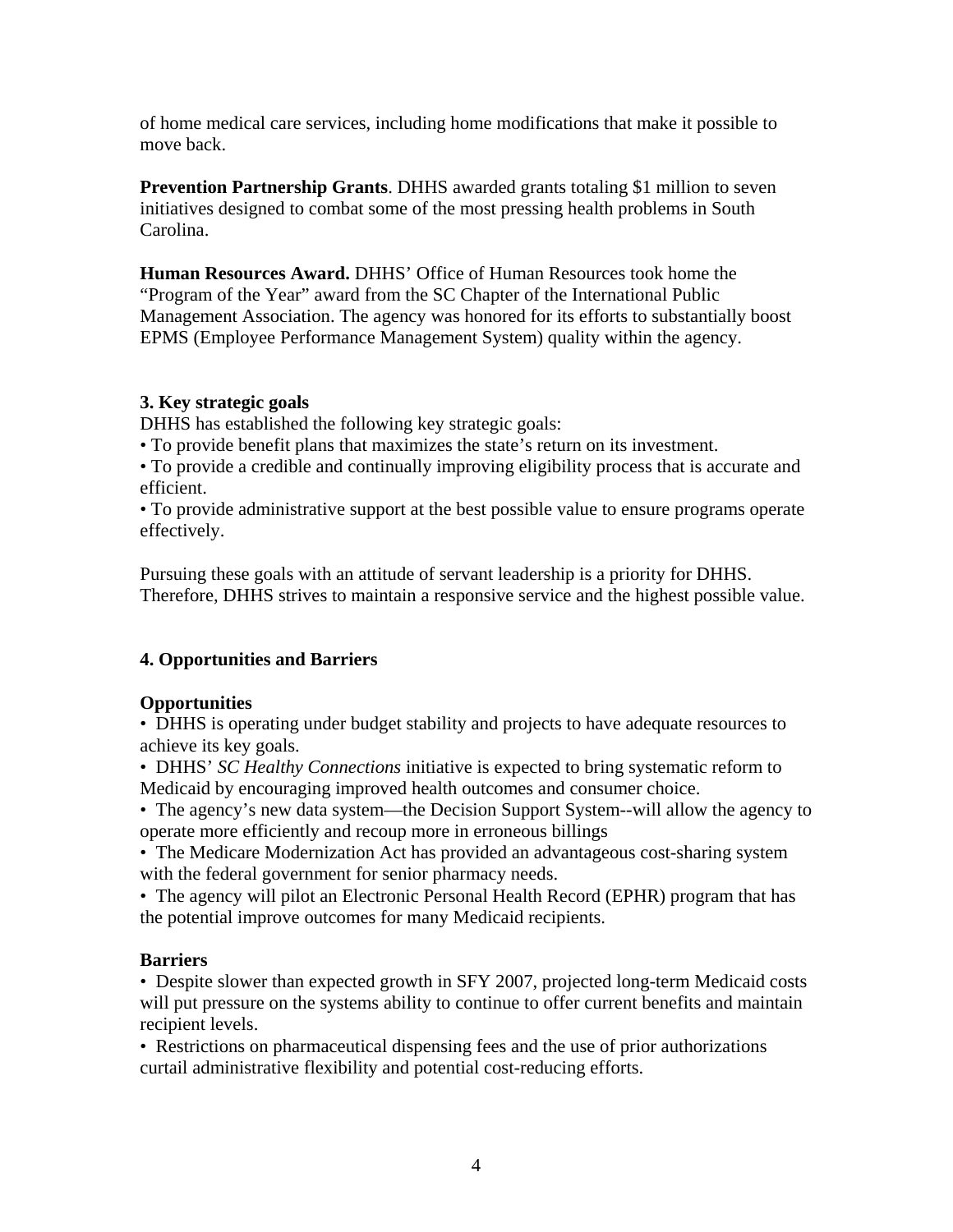• DHHS' restricted control over other state agencies' use of Medicaid funds hinders managerial oversight.

• While overall enrollment growth is relatively flat, increases in certain mandatory eligibility categories will present challenges and merits further monitoring.

#### **5. Use of Accountability Report to Improve Organizational Performance**

Executive Staff contribute to and review all elements of this report, committing to the goals and performance measures relevant to their areas. Periodic review of this report throughout the year helps DHHS prioritize work in relation to the mission and provide a check on progress toward the agency goals.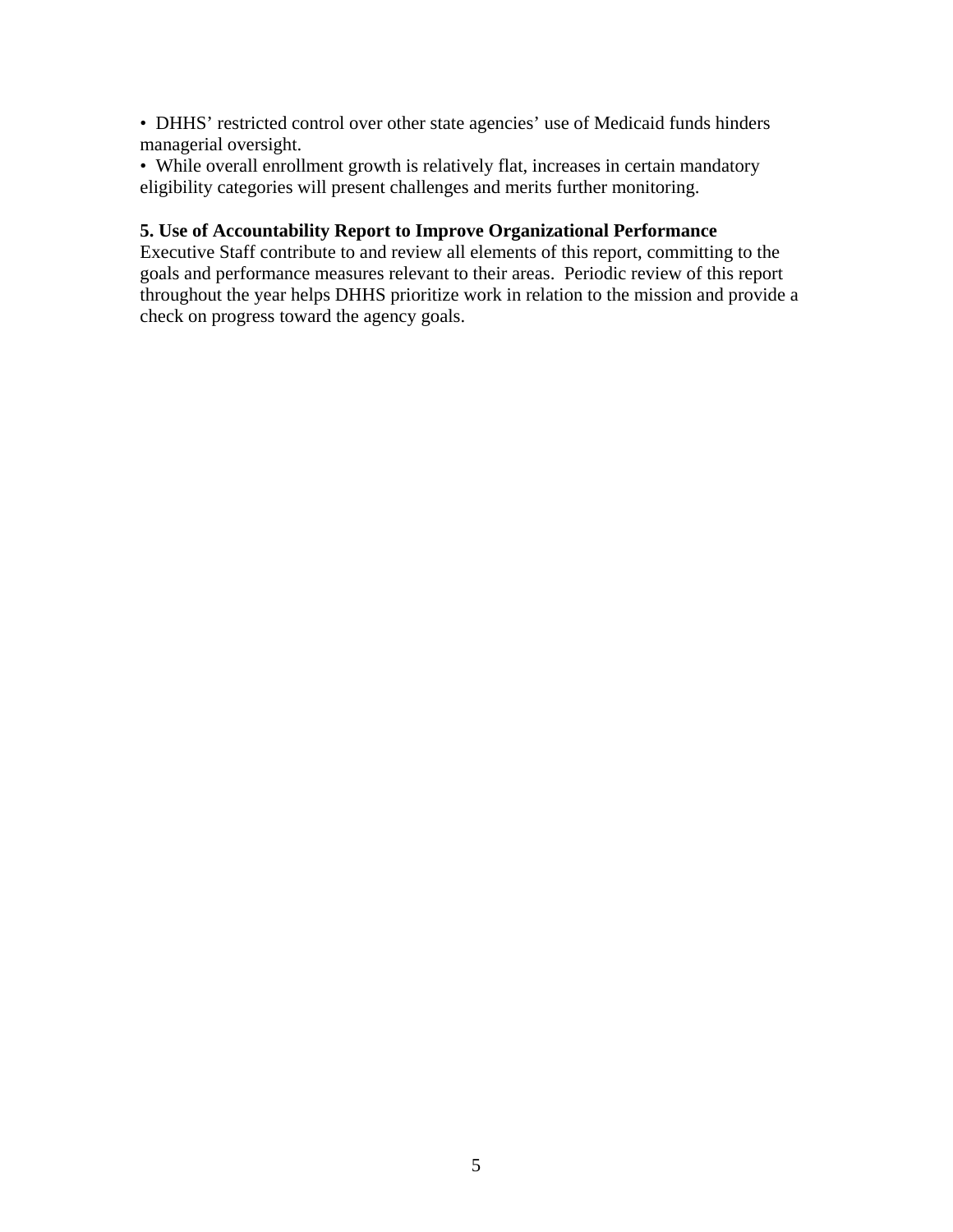#### **SECTION II: ORGANIZATIONAL PROFILE**

DHHS administers Medicaid, Title XIX of the federal Social Security Act (SSA). The state's Medicaid program encompasses a host of programs, including the Early Periodic Screening, Diagnostic and Treatment Program, and the Community Long Term Care System. In addition, the agency administers Title XXI of the SSA, the state's Children's Health Insurance Program (SCHIP), and the Optional State Supplement program. DHHS also manages the Gap Assistance Pharmacy Program for Seniors program (GAPS)*,* which provides prescription drug assistance to some low-income seniors in combination with the new Medicare Part D drug coverage.

Working with the Governor and the General Assembly, DHHS leadership continues to streamline the organization and design programs that meet the needs of qualified South Carolinians. Adhering to its mission to provide value to the state's Medicaid program, DHHS is applying a progressive, market-based approach to providing quality health care coverage to low-income families and the state's aged, blind, and disabled.

The Department of Health and Human Services' Office of Human Resources supports over 1,172 full-time equivalent employees, 275 temporary grant employees, and 17 state temporary employees. The agency conforms to the following organizational structure:



#### DEPARTMENT OF HEALTH AND HUMAN SERVICES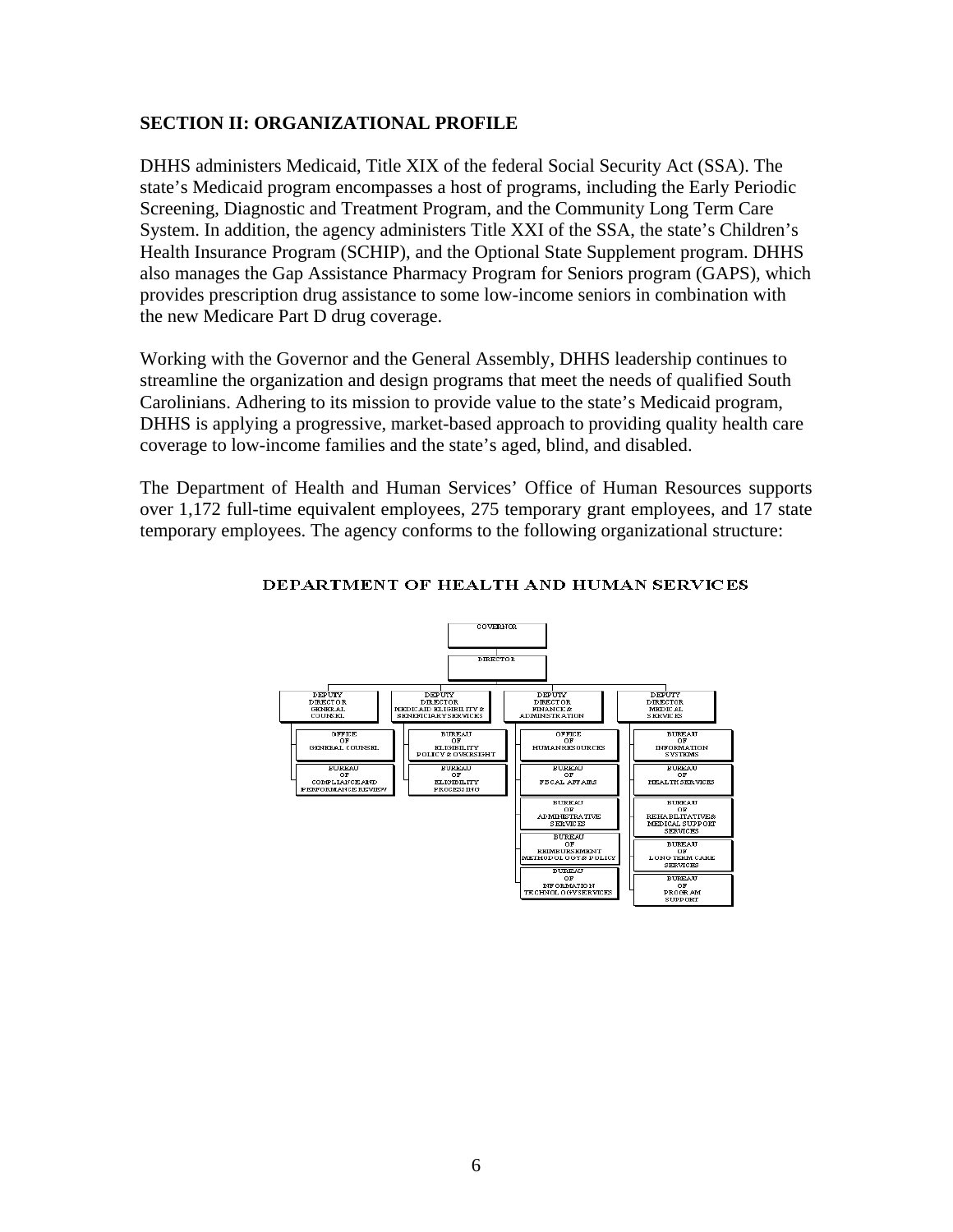|                                          | 05-06 Actual Expenditures $^{(1)}$ |               |                      |             |                    | 06-07 Actual Expenditures <sup>(2)</sup> |                      |             | 07-08 Appropriations Act $^{(3)}$ |               |                      |             |
|------------------------------------------|------------------------------------|---------------|----------------------|-------------|--------------------|------------------------------------------|----------------------|-------------|-----------------------------------|---------------|----------------------|-------------|
| <b>Major Budget</b><br><b>Categories</b> | <b>Total Funds</b>                 |               | <b>General Funds</b> |             | <b>Total Funds</b> |                                          | <b>General Funds</b> |             | <b>Total Funds</b>                |               | <b>General Funds</b> |             |
| Personal Service                         | \$                                 | 38,877,155    | \$                   | 14,606,984  | \$                 | 40,857,922                               | \$                   | 14,768,404  | \$                                | 43,637,660    | \$                   | 15,055,980  |
| Other Operating                          | \$                                 | 96,111,771    | \$                   | 15,636,769  | \$                 | 98,310,748                               | \$                   | 18,711,423  | \$                                | 157,368,139   | \$                   | 19,705,621  |
| Special Items                            | \$                                 |               | \$                   |             | \$                 |                                          | \$                   |             | \$                                | 336,000       | \$                   | 336,000     |
| Permanent<br>Improvements                | \$                                 |               | \$                   |             | \$                 |                                          | \$                   |             | \$                                |               | \$                   |             |
| <b>Case Services</b>                     | \$                                 | 3,968,306,976 | \$                   | 751,827,738 | \$                 | 4,548,307,908                            | \$                   | 783,560,155 | \$                                | 5,159,469,747 | \$                   | 928,161,918 |
| <b>Distributions</b><br>to Subdivisions  | \$                                 |               | \$                   |             | \$                 |                                          | \$                   |             | \$                                |               | \$                   |             |
| <b>Fringe Benefits</b>                   | \$                                 | 11,353,543    | \$                   | 4,218,670   | \$                 | 12,241,896                               | \$                   | 4,386,013   | \$                                | 14,133,018    | \$                   | 4,565,465   |
| Non-recurring                            | \$                                 | 30,989,635    | \$                   |             | \$                 | 11,276,748                               | \$                   | 10,829,290  | \$                                | 24,250,000    | \$                   | 18,250,000  |
| <b>Total</b>                             | \$                                 | 4,145,639,080 | \$                   | 786,290,161 | \$                 | 4,710,995,222                            | \$                   | 832,255,285 | \$                                | 5,399,194,564 | \$                   | 986,074,984 |

# **Base Budget Expenditures and Appropriation**

Note: SFY 2005-2006 Disproportionate share expenditures are down due to the final FY 05-06 payment being made in the first quarter of FY 06-07.

(1) SFY 05-06 Source: 9427 71 dated 08/17/05 as of 06/31/05

(2) SFY 06-07 Source: 9428 dated 08/14/07 as of 06/31/07

(3) SFY 07-08 Source: Chart of Accounts & Summary Control Document dated 07/03/07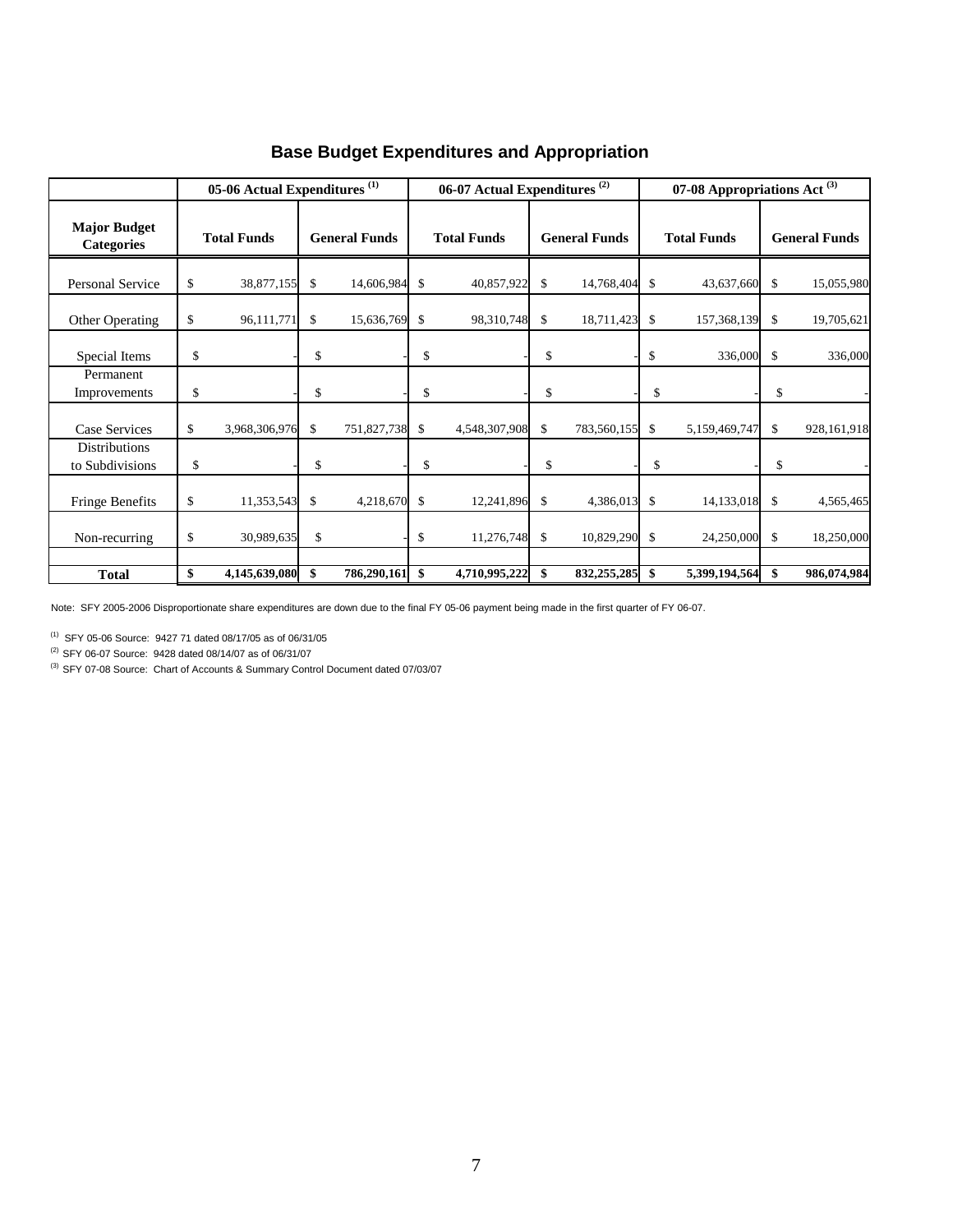|                                                   | <b>Other State Agencies Medicaid Assistance</b> |                |    |                |          |    |             |          |    |               |          |
|---------------------------------------------------|-------------------------------------------------|----------------|----|----------------|----------|----|-------------|----------|----|---------------|----------|
|                                                   |                                                 | 2004           |    | 2005           |          |    | 2006        |          |    | 2007          |          |
| Department of Mental Health                       |                                                 | 171,365,310    | \$ | 155,403,328    | $-9.3%$  | \$ | 150,481,601 | $-3.2%$  | \$ | 141,627,995   | $-5.9%$  |
| Department of Disabilities & Special Needs        |                                                 | 412,987,890    |    | 430,634,503    | 4.3%     | \$ | 433,129,611 | 0.6%     | \$ | 450,866,073   | 4.1%     |
| Department of Health & Environmental Control      | \$                                              | 37,298,961     |    | 37,575,748     | 0.7%     | \$ | 17,805,850  | $-52.6%$ | \$ | 12,229,849    | $-31.3%$ |
| Medical University of South Carolina              | \$                                              | 41,939,631     | S  | 48,496,689     | 15.6%    | \$ | 44,836,789  | $-7.5%$  | \$ | 49,770,718    | 11.0%    |
| University of South Carolina                      | \$                                              | 5,690,602      | \$ | 7,982,304      | 40.3%    | \$ | 6,401,332   | $-19.8%$ | \$ | 7,317,617     | 14.3%    |
| Department of Alcohol & Other Drug Abuse Services | \$                                              | 13,879,179     | S  | 13,087,351     | $-5.7%$  | \$ | 14,408,349  | 10.1%    | \$ | 13,494,635    | $-6.3%$  |
| Continuum of Care                                 | \$                                              | 8,898,251      | \$ | 8,606,575      | $-3.3%$  | \$ | 9,316,237   | 8.2%     | \$ | 8,436,469     | $-9.4%$  |
| School for the Deaf & Blind                       | \$                                              | 3,437,980      | S  | 3,559,479      | 3.5%     | \$ | 3,941,212   | 10.7%    | \$ | 3,710,691     | $-5.8%$  |
| Department of Social Services                     | \$                                              | 50,324,531     | S  | 49,360,351     | $-1.9%$  | \$ | 50,070,688  | 1.4%     | \$ | 17,697,729    | $-64.7%$ |
| Department of Juvenile Justice                    | \$                                              | 20,449,250     |    | 27,540,540     | 34.7%    | \$ | 20,353,749  | $-26.1%$ | \$ | 22,199,946    | 9.1%     |
| Department of Education                           | \$                                              | 68,705,945     | S  | 73,504,294     | 7.0%     | \$ | 54,435,108  | $-25.9%$ | \$ | 54,617,741    | 0.3%     |
| Commission for the Blind                          | \$                                              | 8,876          | \$ | 6,666          | $-24.9%$ | \$ | 6,875       | 3.1%     | \$ | 4,046         | $-41.2%$ |
| <b>Department of Corrections</b>                  | \$                                              |                | \$ | 11,058         | 100.0%   | \$ | 1,397,614   | 12538.9% | \$ | 2,055,607     | 47.1%    |
| John De La Howe                                   | \$                                              |                | \$ | $\blacksquare$ | 0.0%     | \$ | 72,565      | 100.0%   | \$ | 160,014       | 120.5%   |
| Wil Lou Gray Opportunity School                   | \$                                              |                | \$ | 9,322          | 100.0%   | \$ | 26,258      | 181.7%   | \$ | 52,773        | 101.0%   |
| <b>State Housing Authority</b>                    | \$                                              |                | \$ |                | 0.0%     | \$ | 66,307      | 100.0%   | \$ | 912,650       | 1276.4%  |
| <b>Total Other Agency Medicaid Assistance</b>     |                                                 | \$ 834,986,406 |    | \$ 855,778,208 | 2.5%     | \$ | 806,750,145 | $-5.7%$  |    | \$785,154,553 | $-2.7%$  |

Source: DAFR9428 1 dated 08/25/07 as of 06/31/07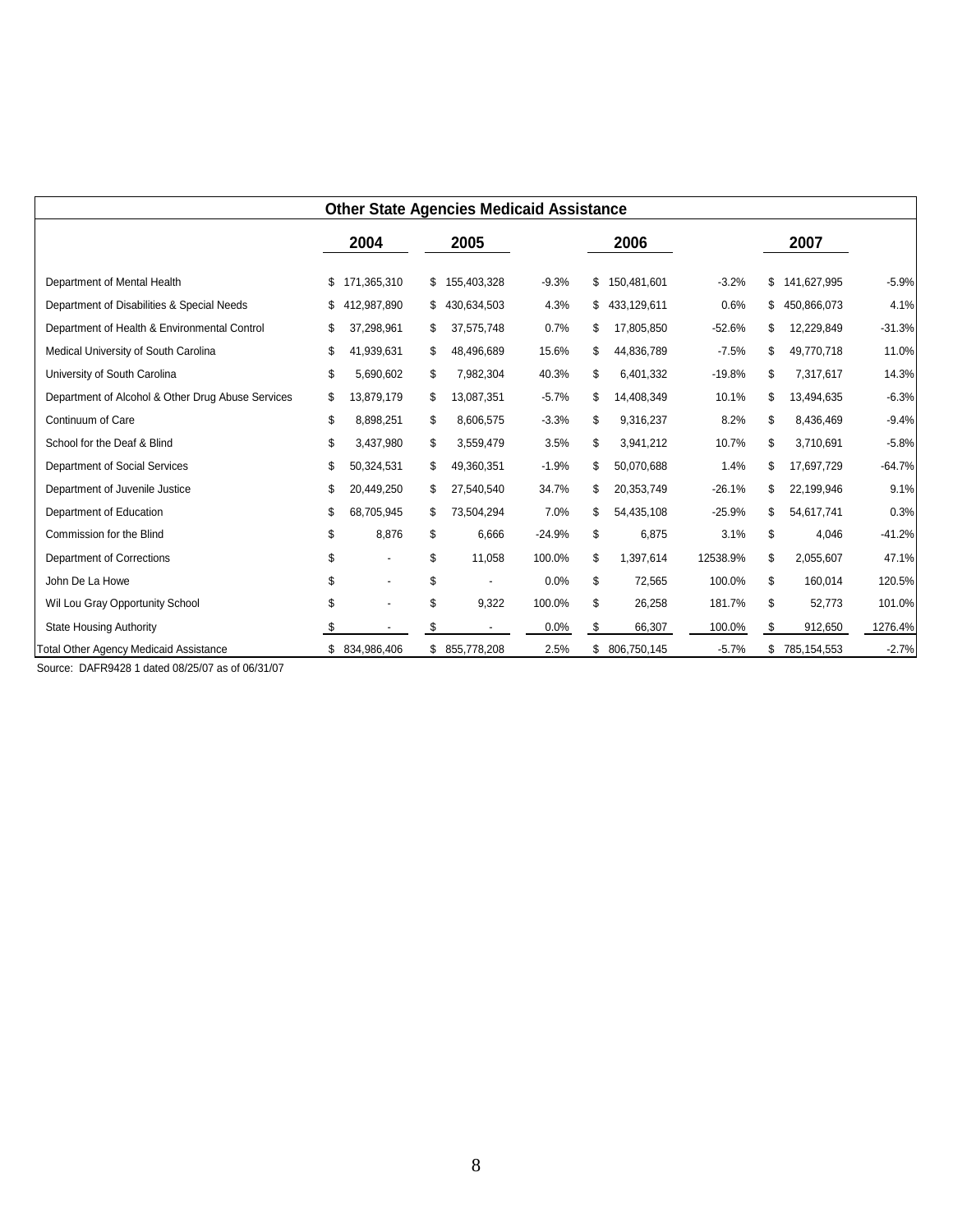**Products and Services** The major product provided by DHHS is health care coverage. This includes a multitude of services for low-income families, qualifying pregnant women and infants, children, as well as disabled and the elderly recipients. DHHS also provides educational and prevention programs and supports a range of treatment, intervention and support programs through other state agencies.

**Key Customer Segments** DHHS Key Customer Segments are the 860,000 South Carolinians who rely on Medicaid for health care coverage and the providers that service them. Providers include physicians, hospitals, care facilities, pharmacies and other state agencies that assist with the state's health care initiatives. By implementing policies to best serve these core customers, DHHS provides a fiscally sound management framework to the Medicaid program.

**Other Key Stakeholders** Due to the scope of services offered by DHHS, and the amount of public money involved in delivering those services, the work of DHHS is subject to input from many constituents beyond its core customers. Stakeholders include taxpayers and political leaders. Groups that advocate on the behalf of recipients and the various entities that support the Medicaid system also play an important role in aligning the agencies priorities. As a state agency with a \$5 billion budget, our policy decisions reverberate far beyond any individual recipient and their doctor.

**Key Suppliers and Partners** The suppliers that support the design and implementation of Medicaid-sponsored care include research entities, health care associations, managed care entities, transportation managers and providers, universities, administrative support firms, and many other businesses and organizations that assist the agency in fulfilling its mission. Advocacy groups and advisory groups, such as the agency's Medical Care Advisory Committee (MCAC) are important partners in crafting policy.

**Operation Locations** DHHS is headquartered at 1801 Main Street, Columbia SC. The agency maintains at least one local eligibility office in all 46 counties of the state.

**Employees** The Department of Health and Human Services' Office of Human Resources over 1,172 full-time equivalent employees, 275 temporary grant employees, and 17 state temporary employees.

**Regulatory Environment** By federal statute, DHHS is regulated by the Centers for Medicare and Medicaid Services (CMS). CMS has the authority to set certain the guidelines under which states much administer their Medicaid programs. Since the federal government provides most of the money DHHS uses to reimburse for medical services, CMS is granted far-reaching regulatory powers over the fiscal and policy affairs of DHHS.

DHHS staff also must be cognizant of regulations concerning the disclosure of personal health information of Medicaid beneficiaries under HIPAA (Health Insurance Portability and Accountability Act). In addition, DHHS is subject to the rules and regulations all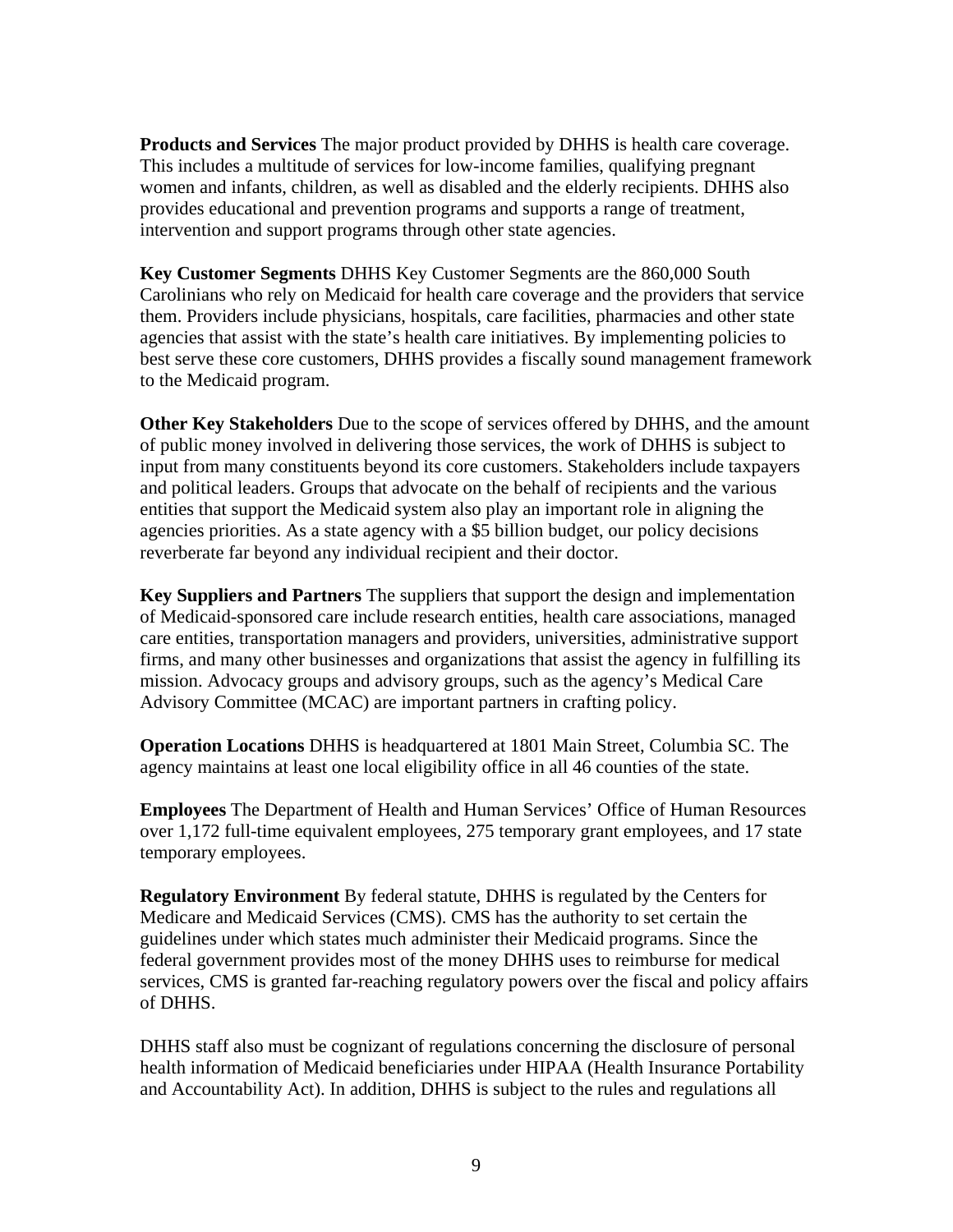other state agencies must abide by as part of South Carolina government. These rules extend to issues regarding procurement, human resources and freedom of information issues. The agency also is subject to certain provisions dictated by the legislative, executive and judicial branches of state government.

**Key Strategic Challenges** Like many private insurance companies, DHHS must provide quality health care coverage under clearly defined financial constraints. As mentioned, this task is becoming increasingly difficult given the rise in cost of health care and the state's uniquely unhealthy citizenry. DHHS also is subject to many frequently shifting federal guidelines that dictate how states must govern the Medicaid program and limit their flexibility in terms of innovation. The ongoing challenge the agency faces is striking the right balance between coverage, cost and the population of eligible recipients it serves. In addition, DHHS must be vigilant in monitoring the success of its various programs and the performance of its many partners tasked with assisting in carrying out the agencies mission.

**Performance Improvement System** DHHS maintains a rigorous system of performance evaluation. Managers are held accountable for clearly defined goals under the agency's "GO" (Goal Outline) system that tracks progress of tasks. The agency's newly adopted Decision Support System added new dimension of improvement by allowing the agency to quickly analyze and adapt to an array of data measures.

**Organizational Structure** Under the agency director, DHHS is organized into four major areas: eligibility, medical services, legal/regulatory, and finance. Various divisions, or bureaus, are organized under each of those major program areas. See "Organization Chart" on page 6.

**Expenditures/Appropriations** See "Base Expenditures/Appropriations" chart on page 7.

**Major Program Areas** See "Major Program Areas" chart on page 44.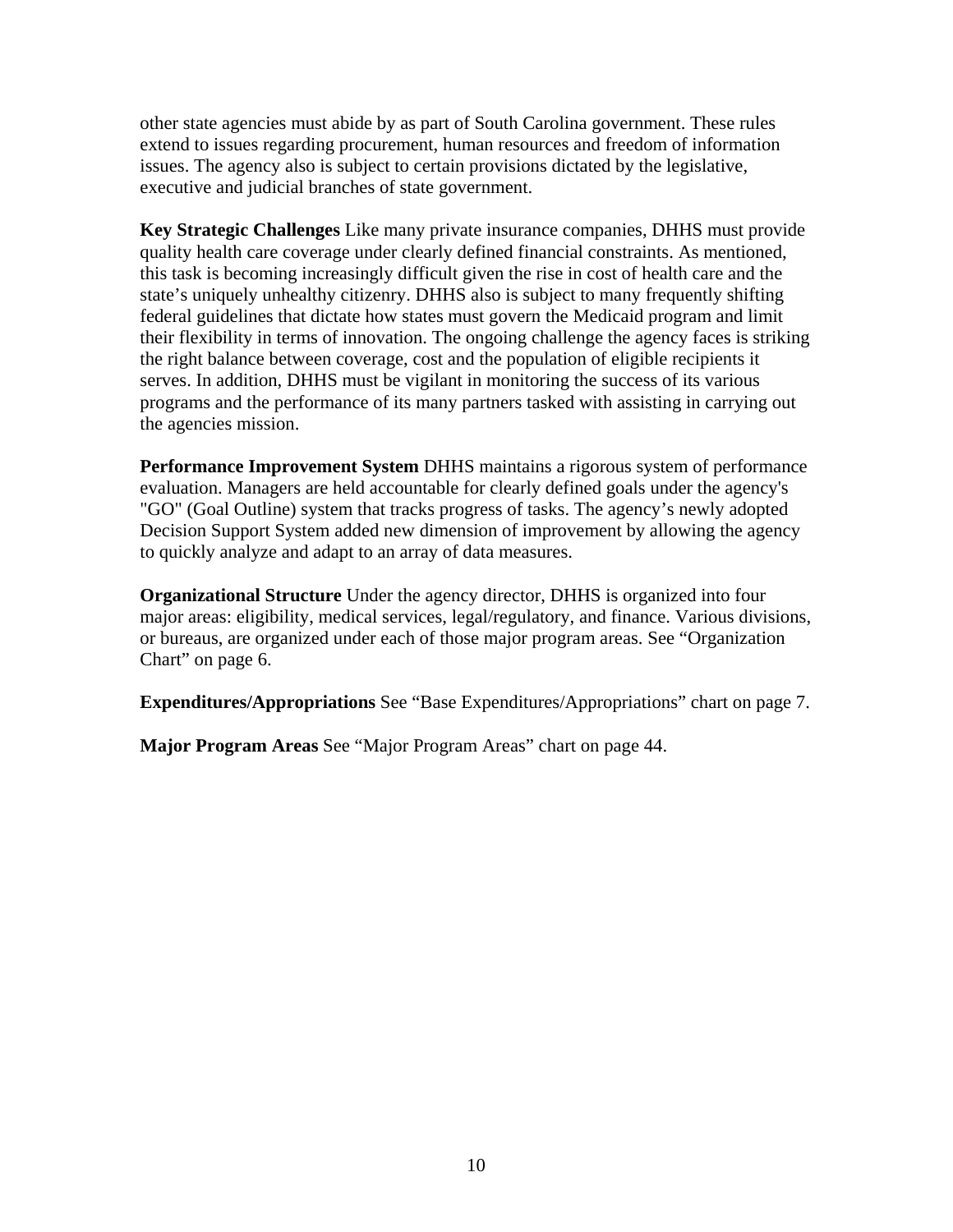# **SECTION III: MALCOLM BALDRIGE CRITERIA**

#### **Category 1 – Leadership**

**1.1 How do senior leaders set, deploy, and ensure two-way communication for: a) short and long term direction and organizational priorities, b) performance expectations, c) organizational values, d) empowerment and innovation, e) organizational and employee learning, and f) ethical behavior?** 

#### **a) short and long term direction**

The executive staff works in conjunction with senior managers of the various bureaus within the agency to set the overall direction of the agency. Regular face-to-face meetings allow senior managers, deputy directors, and the director to address critical needs of the agency.

During these meetings, senior managers present recommendations for various projects that should be pursued to promote the mission of the agency. A uniform format, called the "GO" (Goal Outline) sheet, has been developed to provide the following: background information of projects, purpose, work plan and time frames, fiscal impact, stakeholders impacted, and team members.

The feedback received from participants is used to prioritize initiatives. Follow-up meetings between the deputy directors and their respective senior mangers are scheduled to monitor the status of implementation of various projects. Senior managers schedule subsequent staff meetings to ensure that all staff is aware of the short and long term goals and objectives adopted by the agency.

#### **b) performance expectations**

The status of implementation of projects pursued by the agency is monitored on a regular basis. Status reports are provided to senior mangers on a regular basis. Additionally, individual performance expectations are communicated via the Employee Performance Management System (EPMS) planning stage and evaluation documents. Feedback is provided to employees by direct supervisory staff.

#### **c) organizational values**

The following organizational values serve as the cornerstone of DHHS' administration: Service, Excellence, Responsive, Value, and Everyone. These organizational values, SERVE, are communicated to new employees during an orientation session and are constantly reinforced. The SERVE credo also is prominently displayed throughout the agency.

#### **d) empowerment and innovation**

Involving bureau staff in developing and continuously monitoring GO system projects works to ensure that each employee feels ownership in the agency's mission and is empowered to suggest modifications. The GO sheet system is designed to give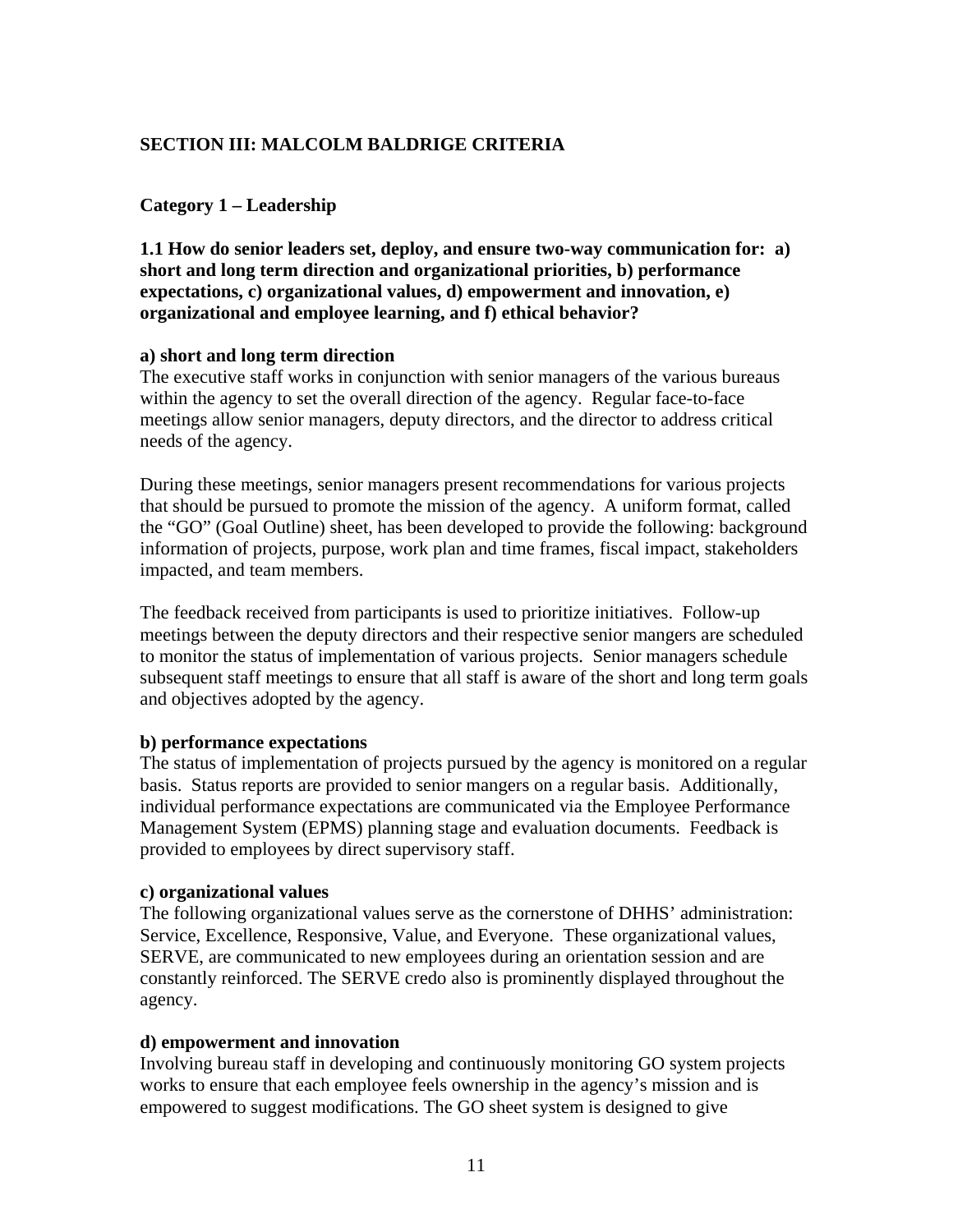employees a sense of ownership by putting evaluation tools in the hands of those on the front lines of the agency's functions.

Additionally, recognizing project accomplishments in periodic bureau chief meetings encourages progress and innovative suggestions. A recognition program has been implemented to reward individuals or teams for outstanding customer service or for creative suggestions that result in significant process improvement or cost savings. Employees are recognized and presented with an award during senior management meetings or other agency functions.

#### **e) organizational and employee learning**

The agency strongly promotes training and development for employees. The agency is proud to have employees that have completed the Certified Public Manager Program and the Executive Institute, two state-sponsored training programs. Additionally, the agency has developed a mandatory training package for supervisors and customized training to address topics such as customer service, HIPAA (Health Insurance Portability and Accountability Act), and effective communication skills. The agency also offers an array of voluntary classes, including courses about time management and the latest computer programs. Several areas within the organization have developed mentor positions to connect new employees with seasoned staff member who respond to questions and provide training.

#### **f) ethical behavior**

Executive and senior management staffs strive to model ethical behavior in conducting the day-to-day operations of the agency. Integrity is an inherent value of an effective organization and must be beyond reproach. Ethical behavior is expressed primarily through the value the agency leadership places on teamwork and integrity. Every employee is involved in the agency's success, and as a team employees encourage and hold each other accountable for their actions.

To encourage accountability, the agency has taken steps to strengthen supervisory oversight in areas that could be more open to fraud and abuse. For example, statewide eligibility office management conducts increased supervisory audits. Also, eligibility rules were changed to prevent workers from handling cases involving family members. These types of efforts reflect the agency's increased awareness of potential unethical behavior and the need for proactive measures to reinforce a climate of integrity.

#### **1.2 How do senior leaders establish and promote a focus on customers and other stakeholders?**

Customer service is a key organizational value adopted by the agency. Standards are in place for responsiveness to customer inquiries and concerns. In conjunction with senior managers, the agency developed specialized customer service training for staff. DHHS worked with human service personnel from the Budget and Control Board to design and deliver this training, which focused on the skills necessary to support employees in their public service.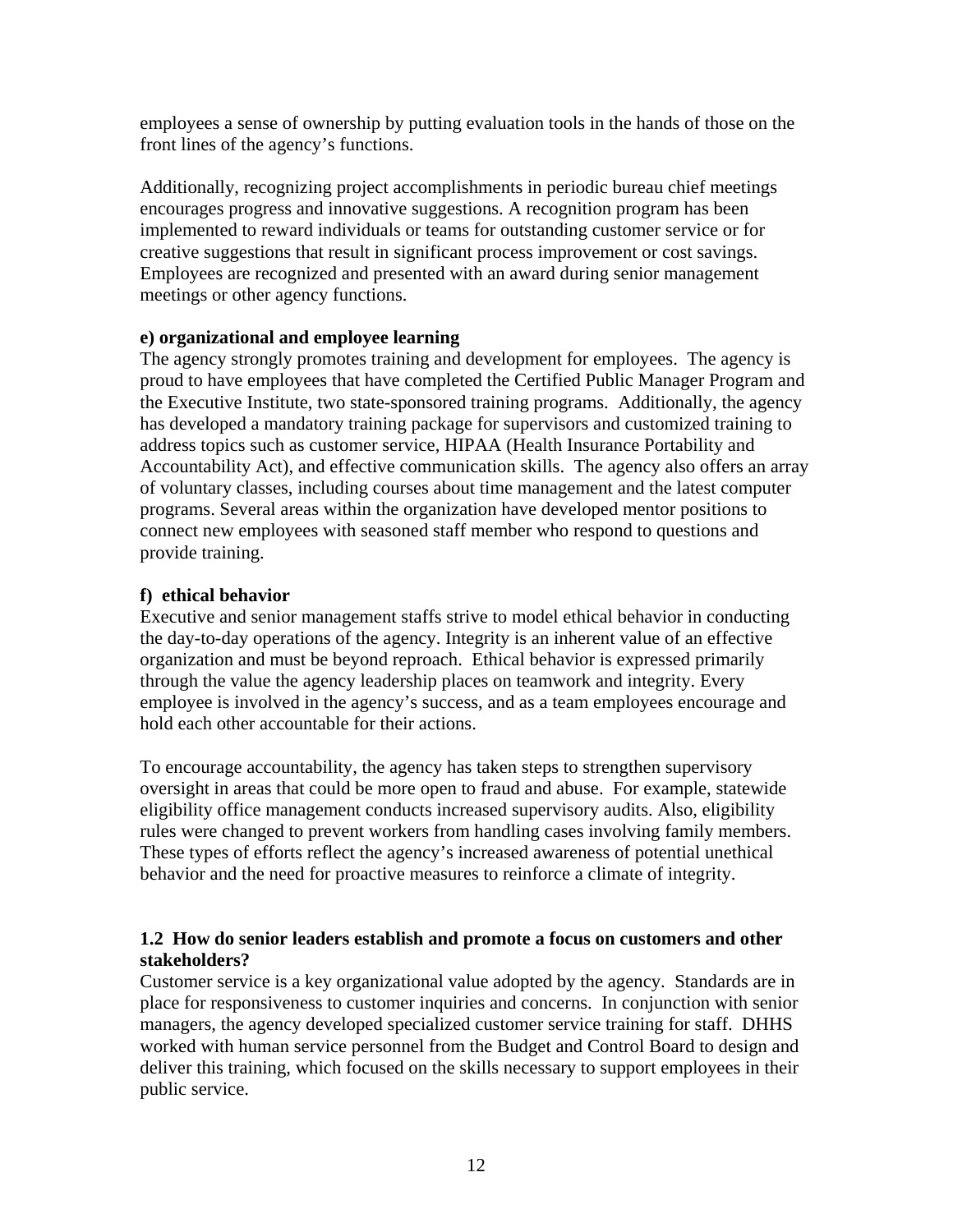To ensure a high level of customer service is achieved, DHHS conducts a sample of customer surveys on a regular basis to gauge how performance is perceived. The agency maintains a log system to track and resolve complaints from beneficiaries, providers, and legislators. Through representation on various committees, provider associations, and focus groups, senior managers are able to obtain feedback about customer needs. Feedback is then used to enhance services as needed. The agency also makes special efforts to recognize and rewards employees for exceptional customer service, such as medical service workers who made significant customer service improvements during SFY 2007.

#### **1.3 How does the organization address the current and potential impact on the public of its products, programs, services, facilities and operations, including associated risks?**

Prior to implementation of policy changes, the potential impact of on internal and external stakeholders are identified and evaluated by program staff through the GO system. The agency also presents changes requiring a Medicaid State Plan amendment to the Medical Care Advisory Committee--a collection of health care professionals and advocates--for consideration. Policy changes, which are vetted through senior staff, are communicated to beneficiaries and providers prior to implementation. Public notices and hearings precede most important policy changes, giving staff critical feedback on potential changes. Medicaid Bulletins are issued to providers regarding Medicaid policy changes or to provide policy clarification as needed. A newsletter is periodically sent to beneficiaries to alert them about any changes regarding eligibility and benefits. Additionally, verbal and written reports are provided to legislative committees and the Governor outlining the implications for policy changes.

#### **1.4 How do senior leaders maintain fiscal, legal, and regulatory accountability?**

The agency has placed both the General Counsel and the head of its finance division as deputy director- level positions, highlighting the importance of these functions within the agency. Senior leaders require all proposed changes to programming or reimbursements to conform to state and federal guidelines before implementation. Proposals must identify which legal steps must occur before any change is pursued. In addition, the Medical Care Advisory Committee advises the agency on Medicaid issues and the potential impact of changes. All proposals also go through a rigorous fiscal analysis to determining the short and long-term costs associated with the potential change. Of course, the agency is proactive in working with legislators and the Governor's office on all issues involving fiscal, legal, or regulatory considerations.

**1.5 What key performance measures are regularly reviewed by your senior leaders?**  Executive staff continuously reviews the GO sheets, which identify the major agency projects and their respective status. Budgetary impact of the projects is included in the review. The agency's fiscal affairs staff also regularly reports to senior leaders to keep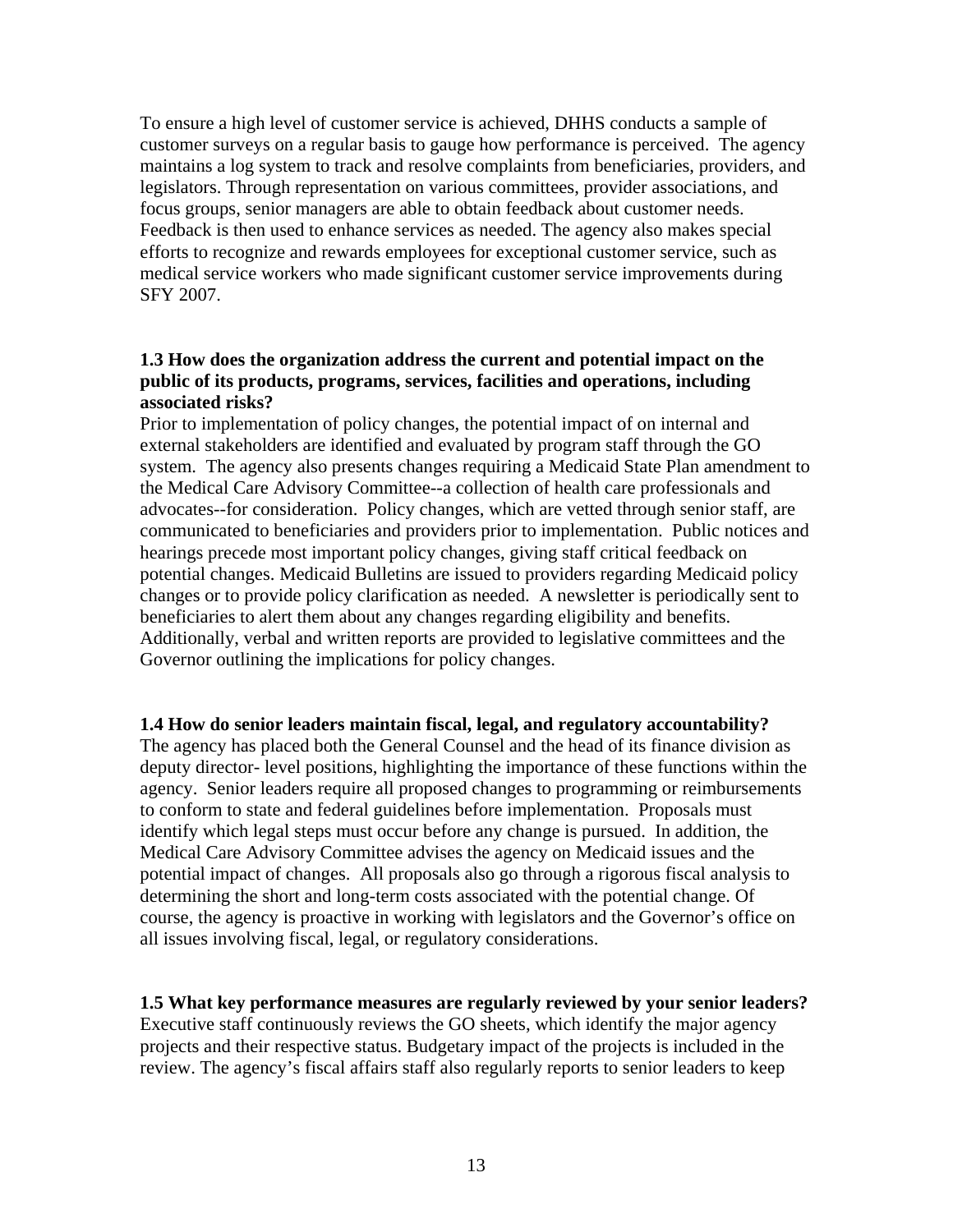them apprised of the financial performance of various areas of the organization. These reports include the following:

• *Operational Performance* - utilization rates/trends, accuracy measures, eligibility accuracy reports, program integrity audits;

- *Customer Performance* customer response/efficiency reports, claims data, provider reimbursements information, and eligibility efficiency reports;
- • *Financial Performance* fiscal charts, budget-to-actual reports; and
- *Mission and Program* strategic plan review, program specific outcome measures.

#### **1.6 How do senior leaders use organizational performance review findings and employee feedback to improve their own leadership effectiveness and the effectiveness of management throughout the organization? How do their personal actions reflect a commitment to the organizational values?**

 Using the information provided from the measures in 1.5 above, agency leaders are apprised of the projects employees are managing, and what the corresponding challenges might be. If a project is behind schedule or over budget, senior leaders can work improve the productivity of staff or the scope of the project. Managers also undergo evaluations through the Employee Performance Management System (EPMS), which aims to ensure continued improvement. Personal actions of senior leaders are key to establishing and maintaining a culture that adheres to agency values, which is why elements of the SERVE credo mentioned in 1.1 (c) are an important part of leadership training.

#### **1.7 How do senior leaders promote and personally participate in succession planning and the development of future organizational leaders?**

Executive staff members promote a team approach to organizational structure by encouraging succession planning and cross training in specific divisions. Many departments have been reorganized into "team oriented" groups. The team approach is used extensively during division and department goal planning. This approach helps built a greater breadth of knowledge transfer from more experienced staff to newer staff members. The team structure has fostered mentor relationships that aid in succession and increased morale among team members.

#### **1.8 How do senior leaders create and environment for performance improvement, accomplishment of strategic objectives, and innovation?**

Senior leaders are intimately involved in developing key agency goals and objectives, monitoring the progress of tasks, and making adjustments when necessary. The organization is structured so that innovative ideas from team members are encouraged and incorporated into policy whenever possible. Senior leaders work to create an environment of employee empowerment by recognizing and rewarding new ideas that further agency goals.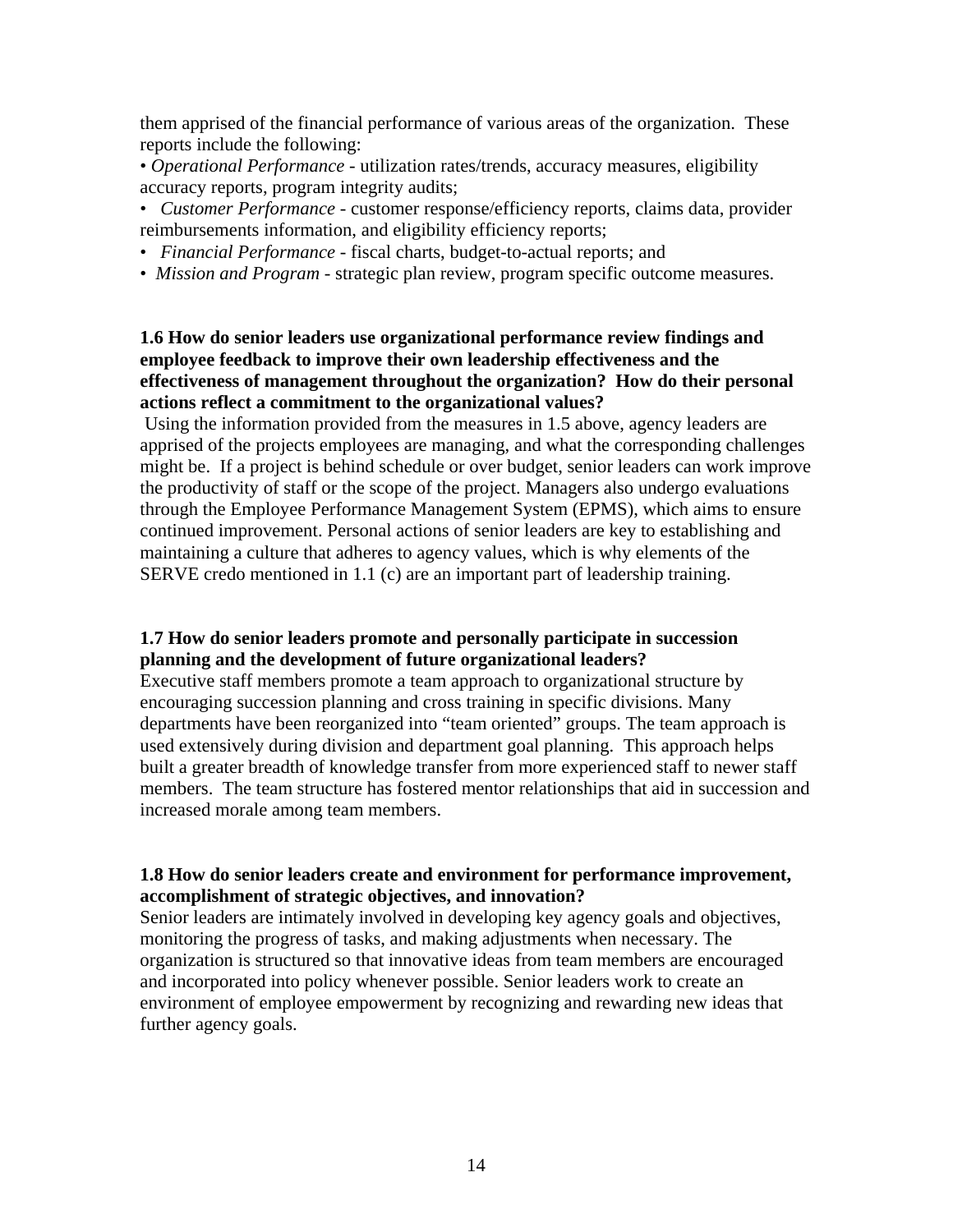#### **1.9 How does senior leadership actively support and strengthen the communities in which your organization operates?**

Executive staff and the entire DHHS team are encouraged to participate in community organizations such as the United Way, the Red Cross, the Public Health Association, and other important groups. The agency also has a CHAMPS (Community, Health, Activity, Morale, Program and Service) committee, which works with senior leaders to support a variety of public causes, such as healthy lifestyle initiatives.

Perhaps most importantly, DHHS believes it has obligation to encourage healthy communities and works to implement policies that reflect our values. For instance, through DHHS' Prevention Partnership grants, the agency helps local community groups educate residents on the importance of proper diet and disease prevention. Through the agency's *Healthy Connections* Medicaid reform plan, DHHS leaders hope to strengthen the overall quality of health care low-income recipients receive, thus improving long-term health outcomes.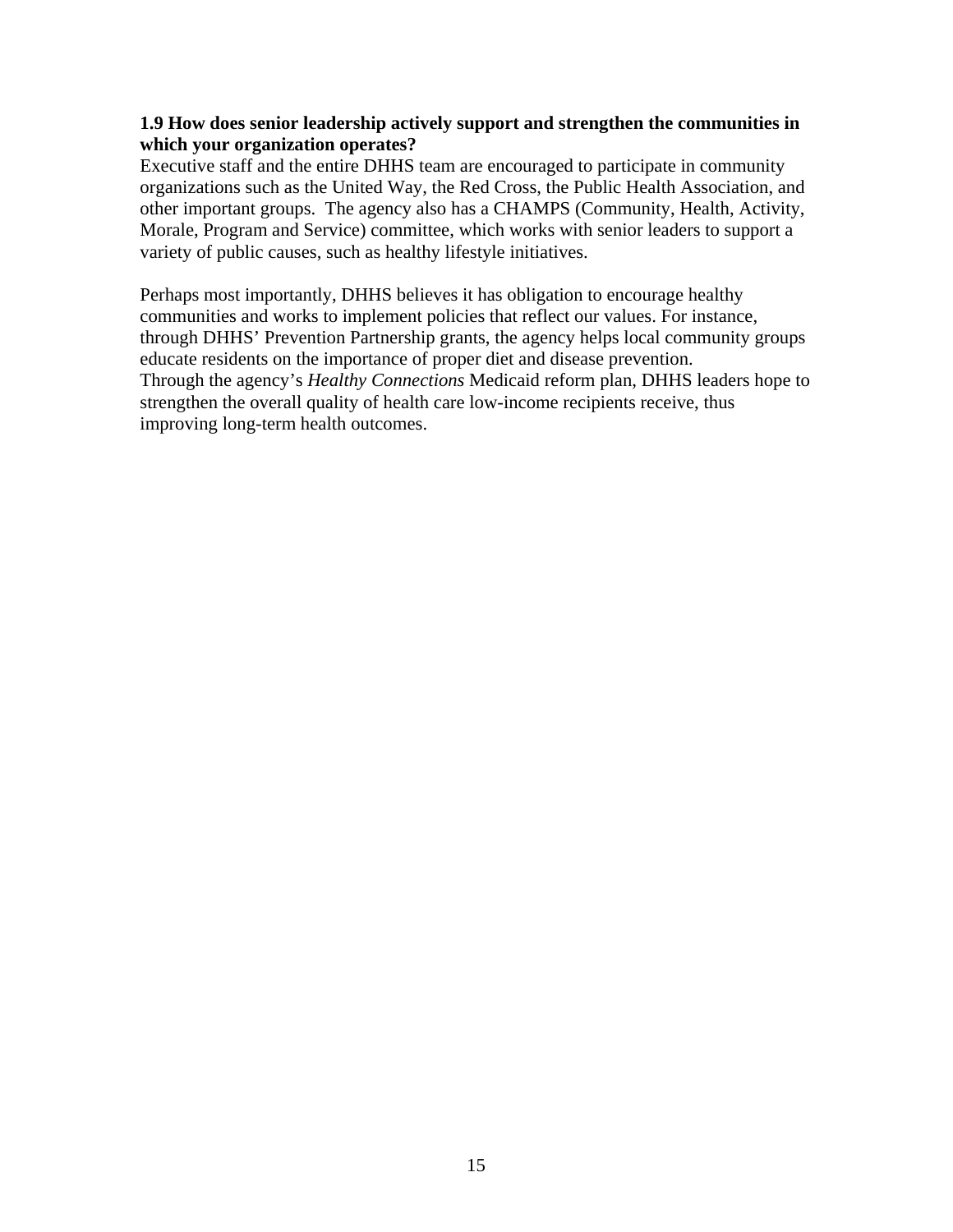#### **Category 2 – Strategic Planning**

**2.1 What is your Strategic Planning process, including KEY participants, KEY process steps, and how does it address:** 

**a. Your organization's strengths, weaknesses, opportunities and threats;** 

**b. Financial, regulatory, societal and other potential risks;** 

**c. Shifts in technology or the regulatory environment;** 

**d. Human resource capabilities and needs;** 

**e. The opportunities and barriers you described in the Executive** 

**Summary, (question 4);** 

**f. Business continuity in emergencies;** 

**g. Your ability to execute the strategic plan.** 

Our strategic planning process begins with feedback from employees and service partners like providers, legislators, and recipients. Combining such feedback with ideas from staff and agency leadership leads to the cultivation of new ideas. All stakeholders –families who receive Medicaid, providers, advocates and businesses that support the system—are considered key participants and encouraged to join the planning process.

**a) organizations strengths, weaknesses, opportunities and threats**. The agency constantly evaluates current and future challenges and opportunities and incorporates them into its short and long-term planning procedures. See "Opportunities and Barriers" in Executive Summary section and sections 1.1 and 1.3 for further detail.

**b) financial, regulatory, societal and other potential risks**. See sections 1.3 and 1.4

**c) shifts in technology or the regulatory environment**. The agency's increased use of the internet, frequent contact with technology vendors, and the development of systems like the Decision Support System and Electronic Personal Health Records exemplify DHHS' efforts to utilize technology. For more information on regulatory issues, see "Regulatory Environment" in the Executive Summary and section 1.4.

**d) human resource capabilities and needs.** Generally, these are determined through the agency's Office of Human Resource and are selected through a process that evaluates agency priorities and available resources. Additional staff must be occasionally added as a result of a special project or new initiative. These circumstances are typically accounted for during the GO process.

**e) opportunities and barriers**. Opportunities and barriers listed in the Executive Summary serve as the basis for the agency's strategic planning. Only after identifying broad areas for potential success and failure can the agency move forward with meaningful initiatives. *Healthy Connections*, for example, will serve as a planning document for many of the agency's specific future projects. Similarly, the agency also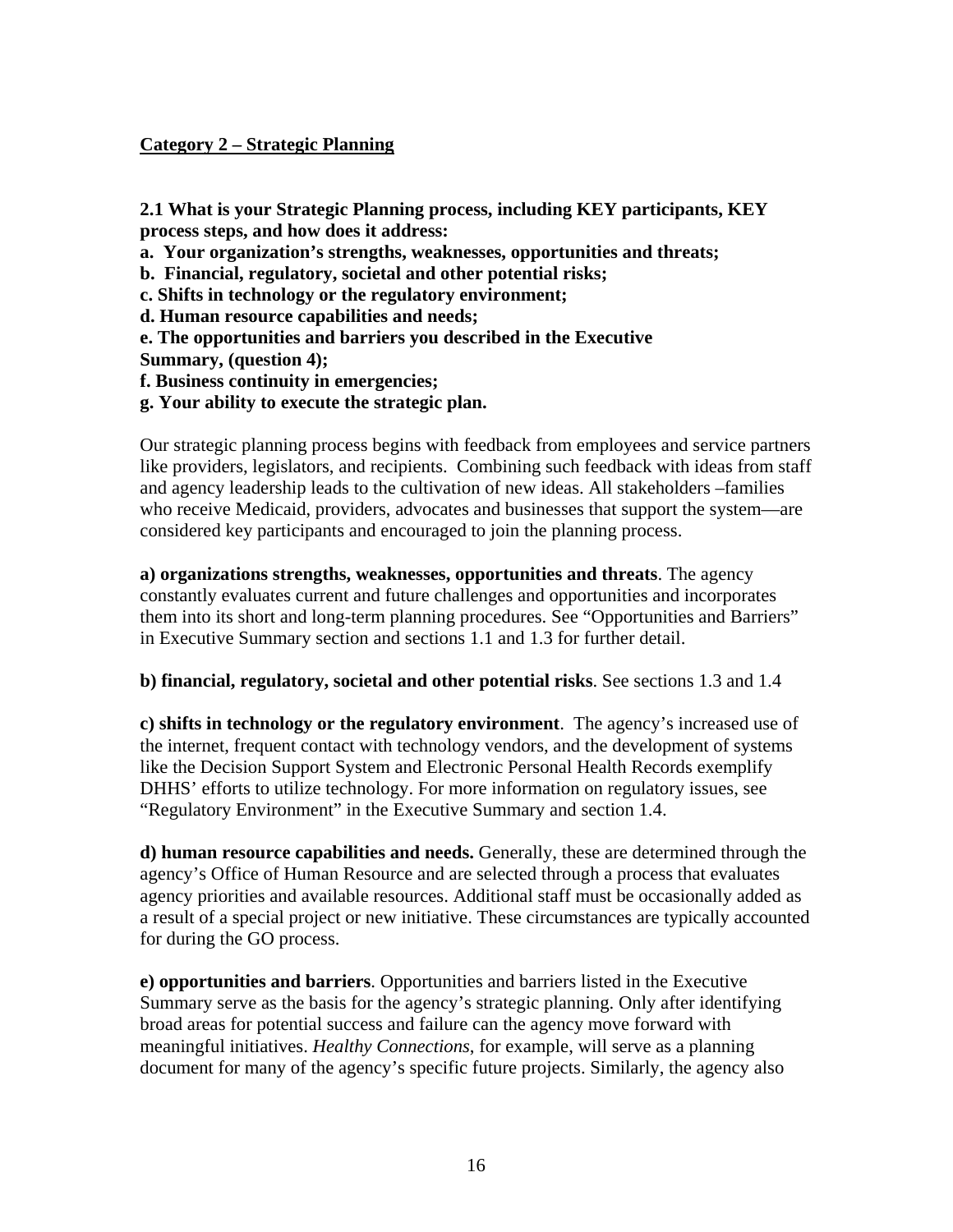must be aware of potential dangers, such as the inflation of health care costs, before it can prudently adopt new policy.

**f) business continuity in emergencies.** The agency is very aware of the necessity of its operation at all times, including during disasters. Therefore, the agency has developed a detailed emergency plan that proscribes actions and contingency plans for multiple emergency scenarios, and continuously reviews plans to ensure they are adequate.

**g) ability to execute strategic goal.** As described in section 1.1, the GO sheet procedure is a mechanism that analyzes the agency's ability to execute strategic goals and objectives, measuring progress along the way. Importantly, new projects undergo readiness reviews to ensure key components are in place to ensure goals are met.

#### **2.2 How do you develop and track action plans that address your key strategic objectives, and how do you allocate resources to ensure the accomplishment of these plans?**

The GO sheet tracking system, as described in 1.1, is the agency's primary method for tracking and supporting strategic objectives. As mentioned in 1.5 and 6.6, evaluations of new and existing projects and programs include a detailed analysis of budget requirements. These estimates take into account current and future obligations and are often created in conjunction with DHHS' actuaries. DHHS also works with the Governor's Office to determine budget priorities for upcoming fiscal years.

# **2.3 How do you communicate and deploy your strategic objectives, action plans and related performance measures?**

The GO sheet project priority/tracking system as previously described is the key tool for communicating and deploying the agency's strategic objectives.

#### **2.4 How do you measure progress on your action plans?**

Progress is measured in several ways, but it is generally tracked through GO sheet tracking in terms of hitting benchmarks related to overall goals and financial considerations.

#### **2.5 How do your strategic objectives address the strategic challenges you identified in your Organizational Profile?**

As described in 2.1 (e), the agency always filters goals and objectives through the realities of current and future challenges. Some goals are put in place precisely to address future challenges, not just in spite of them. For example, the *Healthy Connections* plan was crafted as a way to address the disconnect between Medicaid expenditures and health outcomes of beneficiaries.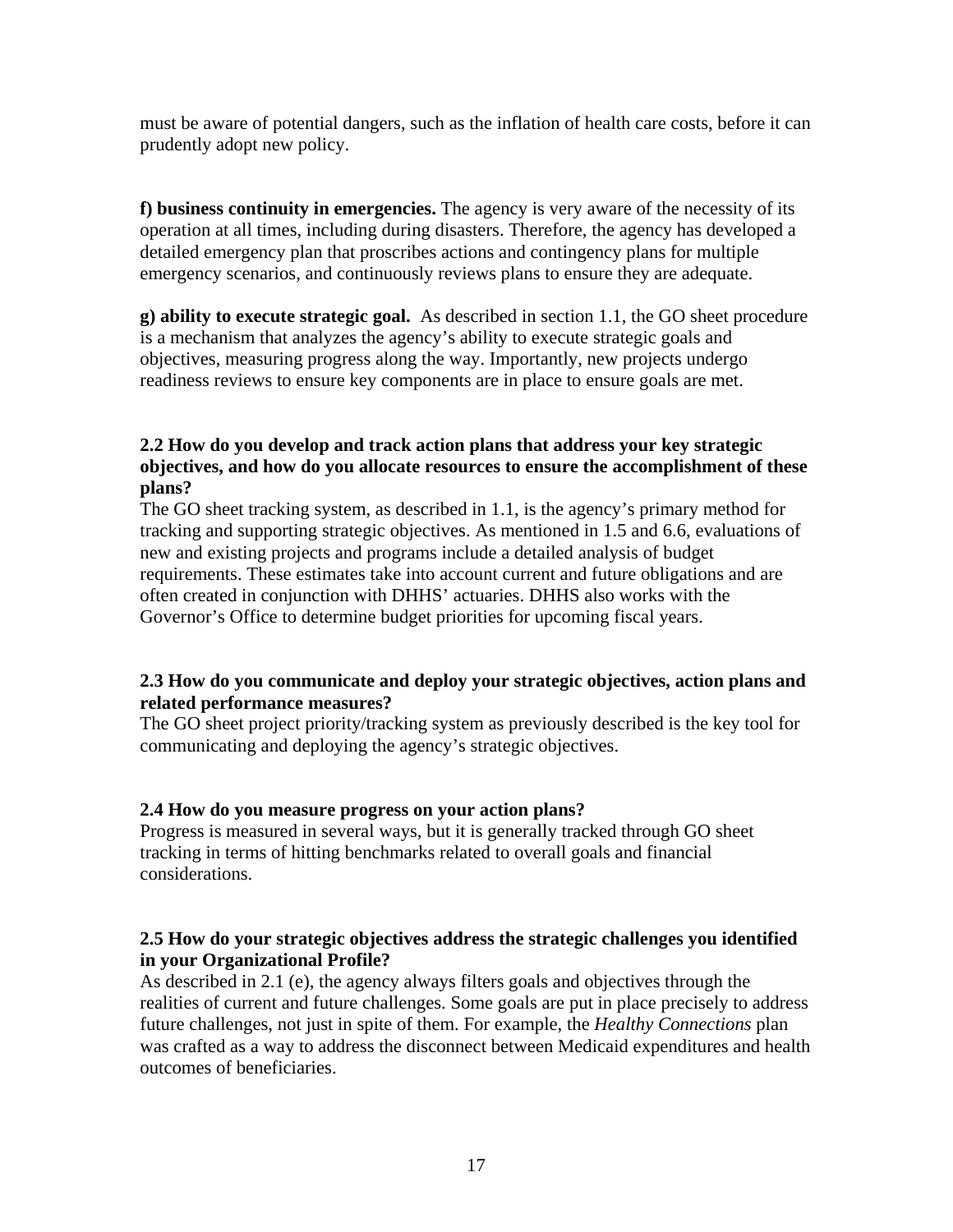#### **2.6 How do you evaluate and improve your strategic planning process?**

The strategic planning process is adjusted as needed, primarily based on the relative success of projects processed through the GO system. If a project does not achieve the desired goals, senior managers evaluate the planning process to determine if changes should be made to ensure better results from future endeavors.

# **2.7 If the agency's strategic plan is available to the public through the agency's internet homepage, please provide an address for that plan on the website.** N/A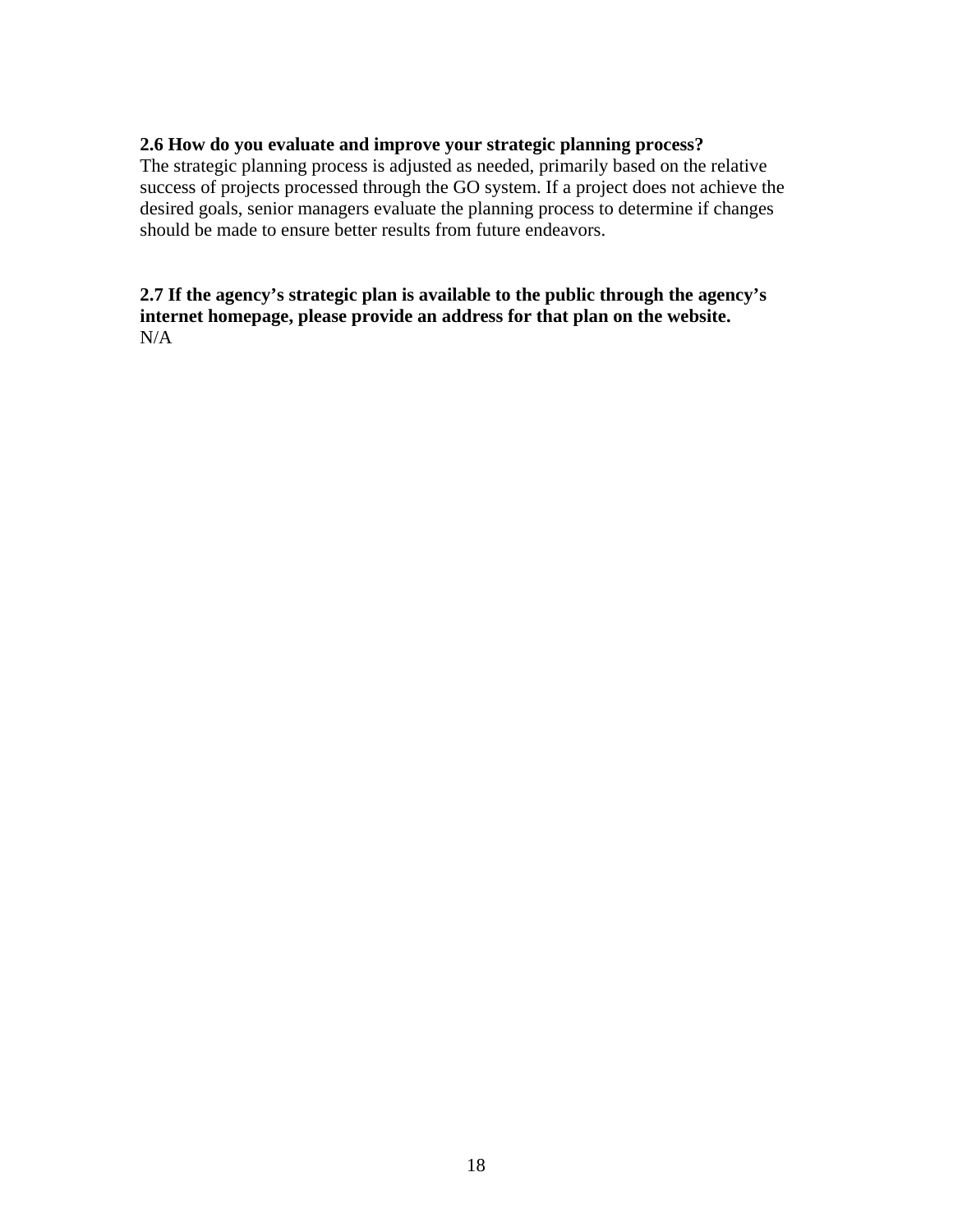#### **Category 3 – Customer Focus**

#### **3.1 How do you determine who your customers are and what their key requirements are?**

In developing DHHS customer service standards, we define "customer" as any individual or organization who interacts with DHHS. Thus, DHHS employees, Medicaid applicants and beneficiaries and their family members, Medicaid providers and DHHS partners (e.g. hospitals, other state agencies) are considered "customers." Determining the requirements of customers is achieved through agency correspondence and surveys, focus group studies, review of letters/feedback to the agency, and constant communication with these customers.

For applicants and recipients, primary interaction is through eligibility offices, Medicaid recipient bulletins, the agency's toll-free number, the beneficiary newsletter, and website. Toll free number operators answer thousands of calls each month, and use each customer service call as an opportunity to gain insight of the needs Medicaid recipients have. In addition, workers in the agency's local county offices are in constant communication with managers in the central office, sharing the needs and concerns of recipients they come in contact with every day.

Provider representatives can meet regularly with DHHS leadership and give feedback through the Medical Care Advisory Committee (MCAC) and through interactions on task forces and in professional working groups like provider association meetings. In addition, a new physicians advisory group was created to guide the agency in healthcarerelated business decisions.

#### **3.2 How do you keep your listening and learning methods current with changing customer/business needs and expectations?**

During SFY 2007, DHHS began to implement suggestions made by its Customer Service Initiative (CSI) Board, a team of DHHS management and direct service staff. This included enhanced customer service standards and measures to be used as a benchmark system for Medicaid eligibility offices to measure progress. DHHS has seen marked improvements in various customer service areas, such as Medical Services, as a result of these changes. As a major component of the Customer Service Initiative, all eligibility staff also receives training on *Customer Service – The HHS Way*. Participants are introduced to and challenged to adopt the five key practices necessary to achieve positive work outcomes at SCDHHS: *Be a Team Player, Practice Effective Communication, Show Respect/Be Courteous, Demonstrate Professionalism, and Protect Customer Privacy/Confidentiality*.

The internet also has been an area of change in regard to listening and learning from our customers. For instance, Medicaid beneficiaries can now sign up to a health plan of their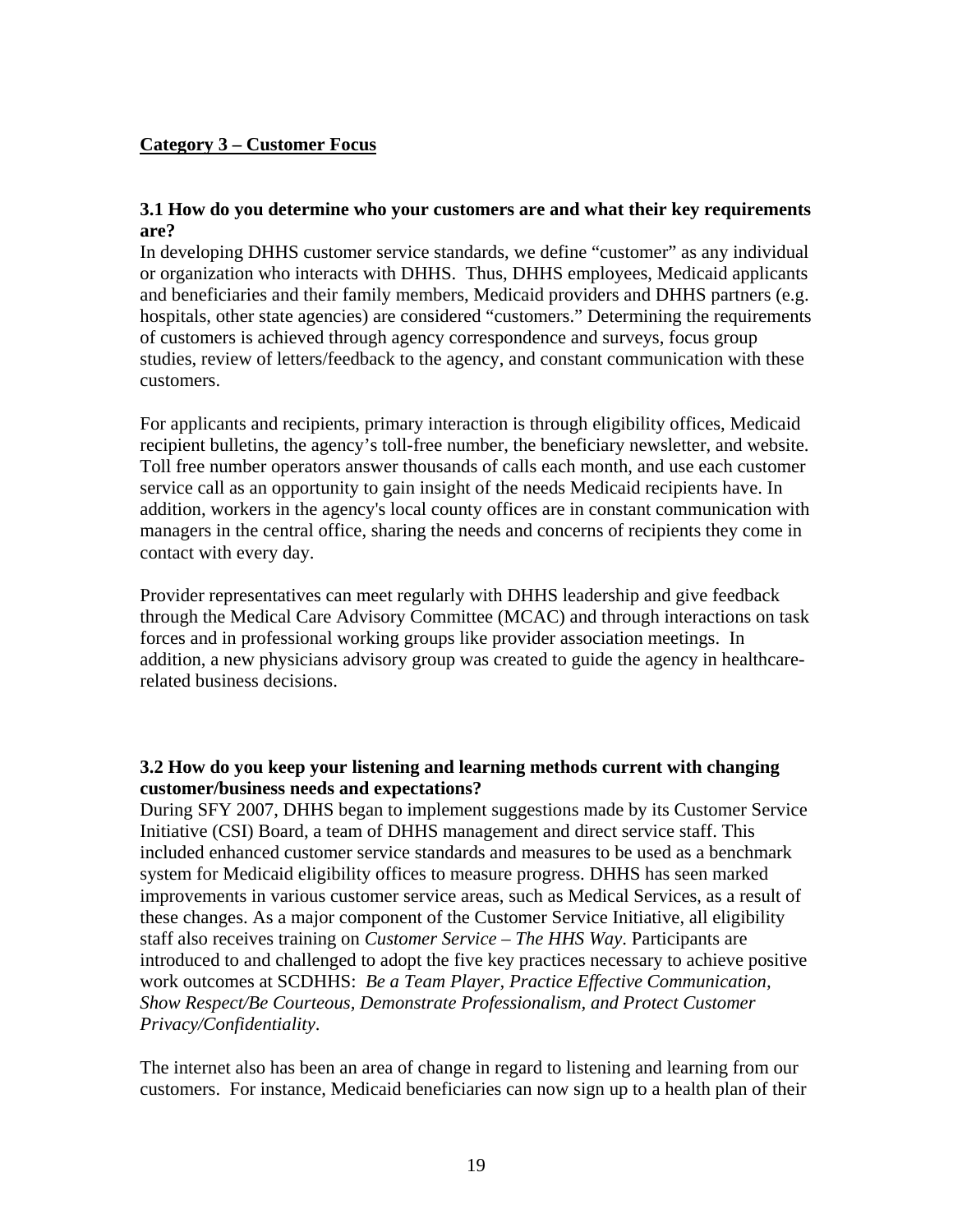choice and search for a doctor over a secure internet portal. In addition to the website and e-mail interaction, the agency is doing more business and receiving more feedback through online billing and issue resolution tools. DHHS is learning more about recipients and providers through client management tools like its decision support system.

As mentioned, DHHS also monitors the incoming "traffic" into its phone bank. Tracking the customer feedback has become more sophisticated in recent years and the agency can glean useful information based on what customers are communicating. In addition, the customer support services available to specific provider groups (managed care organizations, dialysis centers, etc.) use feedback they receive from phone and business transactions as a major means of learning what our customers need.

#### **3.3 How do you use information from customers/stakeholders to keep services or programs relevant and provide for continuous improvement?**

The benchmark system mentioned in 3.2 list goals with related operational measures and the results for each region. Performance data is collected from secret shopper visits/calls and MEQA client interviews and shared with DHHS management staff and the local offices on a quarterly basis. For complaint investigations, once the review is completed, a report will be provided to DHHS management staff.

DHHS also tries to take a proactive approach in meeting customer demand for new services/programs. For example, the agency applied for, and was subsequently awarded, the federal Money Follows the Person long-term care grant to help meet the desire of some in nursing facilities to return to their homes. DHHS also has representation and/or communicates regularly with dozens of provider and advocacy-related organizations. Information gathered through such groups is used to continuously evaluate and improve program operation.

# **3.4 How do you measure customer/stakeholder satisfaction and dissatisfaction, and use this information to improve?**

DHHS uses surveys, focus groups, consumer forums and service utilization analysis, and public feedback to evaluate the satisfaction of customers and stakeholders. By tracking calls to the agency's call center, for example, managers can get a timely read on how customers are reacting to various policies.

#### • *Secret Shopper visits/calls to all 46 counties and the Division of Central Eligibility Processing (CEP)*.

Secret shoppers visit all counties to observe and determine fidelity to agency customer service standards. Calls are made to a random sample of out-stationed workers and to the CEP to measure CS standards.

• *Customer Service Surveys with Clients Selected for MEQA Review*. USC MEQA staff ask 4-5 customer service questions to clients selected for the MEQA review. Responses will indicate how satisfied they are with the customer service provided by Medicaid.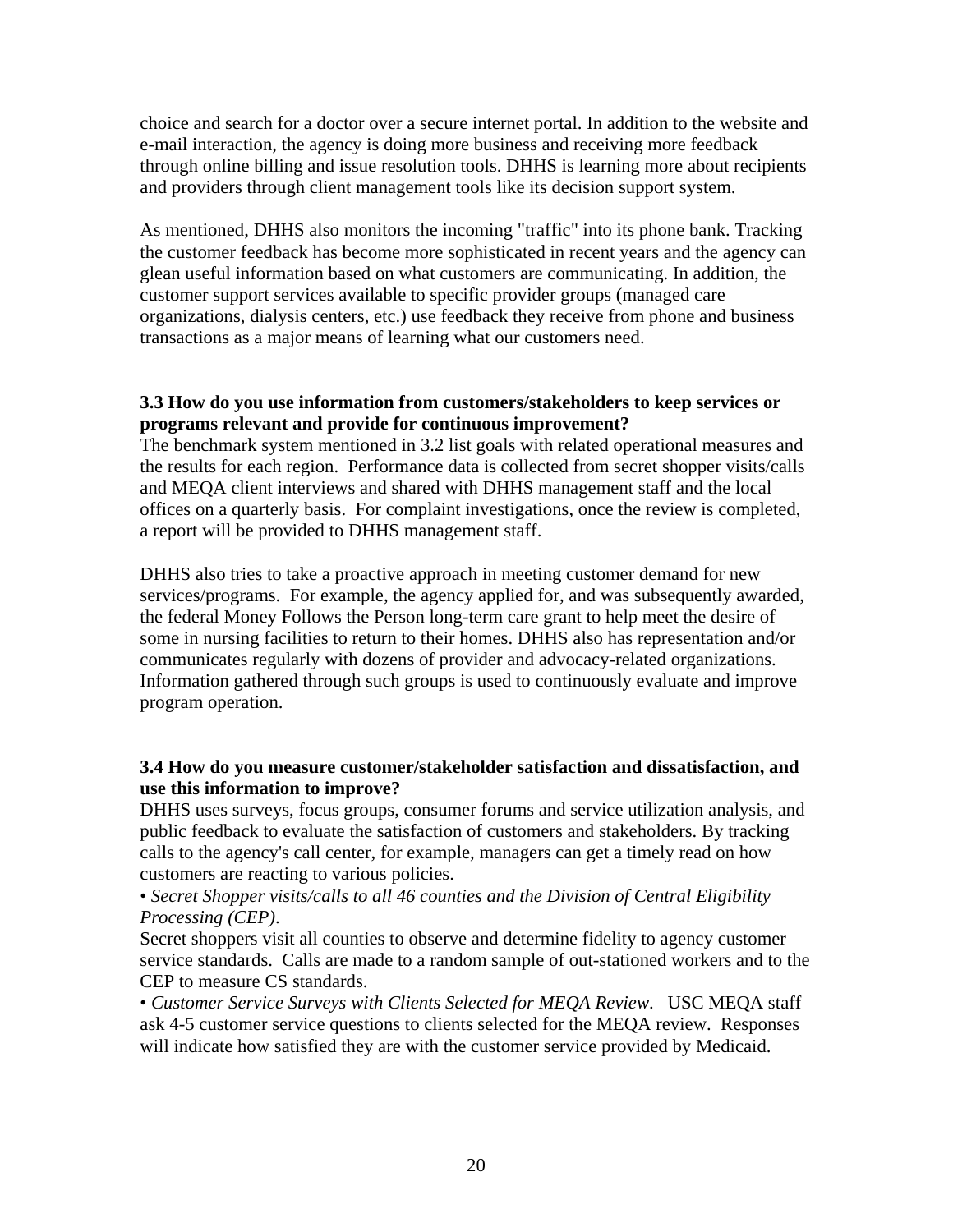• *Complaint Follow-up.* When complaints have been made on specific employees, USC assists DHHS in investigating the complaint and provide feedback to DHHS. The following will be done to collect information:

• A secret shopper makes calls to and/or visit the employee for observation.

• USC staff attempt to determine whether the call is a complaint regarding poor customer service or dissatisfaction because eligibility has been denied or terminated

• A summary of findings is provided to DHHS and recommendations will be made on how to handle the issue.

#### **3.5 How do you build positive relationships with customers and stakeholders?**

The agency's effort to build positive relationships is embodied in the SERVE value guidelines, as indicated in the Executive Summary. As described in 3.1, the agency broadly defines customers as groups and entities that have direct contact with the Medicaid program—recipients, providers, etc. Stakeholders would include taxpayers, advocates, and policy makers. The agency believes maintaining a positive relationship with all groups is critical to its long-term success. The director and executive staff are committed to an open-door policy and meet regularly with both customers and stakeholders to discuss concerns and participate in various community meetings.

The agency also continues to send a beneficiary newsletter to recipients, convene community outreach meetings, and meet with interested stakeholders to discuss problems and concerns. Regular reporting to providers and beneficiaries through bulletins and notices also helps build positive relationships. With all these audiences, the agency's website is increasingly becoming a vital communications tool. The public can view eligibility guidelines, find all forms necessary to apply for Medicaid, and even enroll in a specific health plan. Providers can sign-up to participate in Medicaid, view fee schedules, and read bulletins and manuals online.

On key policy and budget issues, DHHS staff is accessible to both lawmakers and their staffs. To keep the general public informed, the agency maintains contact with media outlets throughout the state and uses outreach efforts through its press office to keep them informed of major Medicaid news.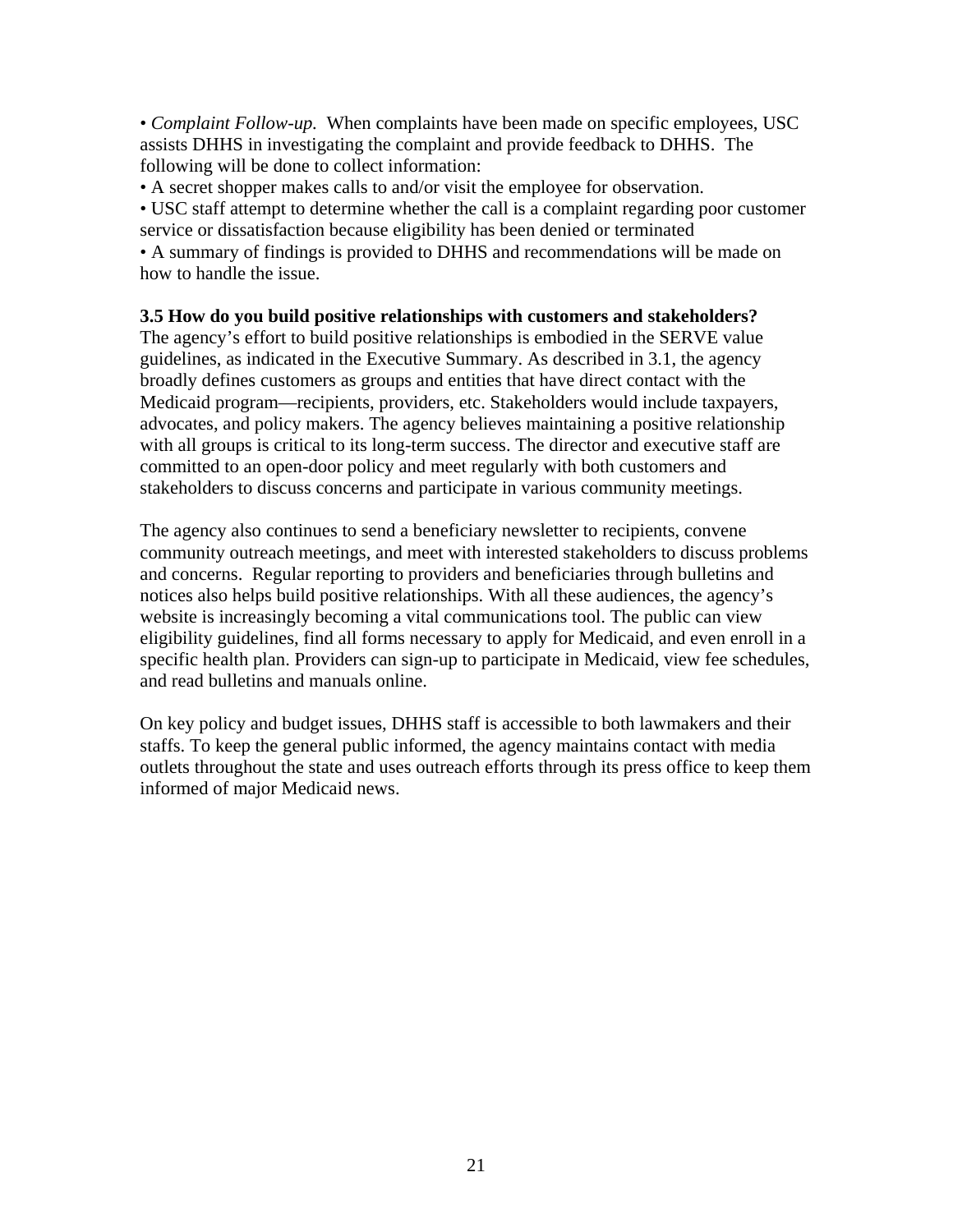#### **Category 4 – Measurement, Analysis, and Knowledge Management**

#### **4.1 How do you decide which operations, processes and systems to measure for tracking financial and operational performance, including progress relative to strategic objectives and action plans?**

DHHS leadership measures the operations, processes, and systems that determine whether the agency is meeting goals and operating in an efficient and effective manner. Major initiatives are tracked as Outcome Measures as defined in the GO sheet system. Again, the GO sheet system ensures that functions relevant to strategic plans are monitored. In addition, state/federal laws require that certain aspects of programs be evaluated and program data be reported, including outcomes and profiles of processes or populations. Other measurements may be assessed in response to special inquiries from the public, media, the Governor, General Assembly, federal oversight agencies, or other interested parties. DHHS leadership regularly reviews the financial and operational data of program lines and assesses year-to-date status to identify potential issues and make adjustments as needed.

#### **4.2 How do you use data/information analysis to provide effective support for decision-making throughout your organization?**

Key managers continuously use data to drive policy decisions of the agency. Through use of cost reports and reimbursement data, managers can make cost-effective decisions on a range of topics. For example, the agencies decision to enlist transportation managers for its non-emergency transportation system was based in part on data showing steep escalations in expenditures under the previous system. These increases were found to reflect inappropriate use of the system and improper billing methods by providers.

#### **4.3 What are your key measures, how do you review them, and how do you keep them current with business organizational needs and direction?**

In addition to the measurements identified above, the agency's broader measures have been identified as those that will help it progress toward its overall goals.

For the first goal of providing a benefit plan that improves member health, is evidence based, and market driven, the key measures include:

• a baseline index of general health for Medicaid members relative to the general population;

• the number of consumer-driven, incentive-based medical homes; and

• Medicaid expenditure growth rate compared with the cost of healthcare costs nationally. For the goal of providing a credible and continually improving eligibility process that is accurate and efficient, the key measures include:

- customer satisfaction survey baseline;
- average processing time compliance with federal processing guidelines;
- percent of applications accurately processed within federal requirements; and
- average baseline cost per application.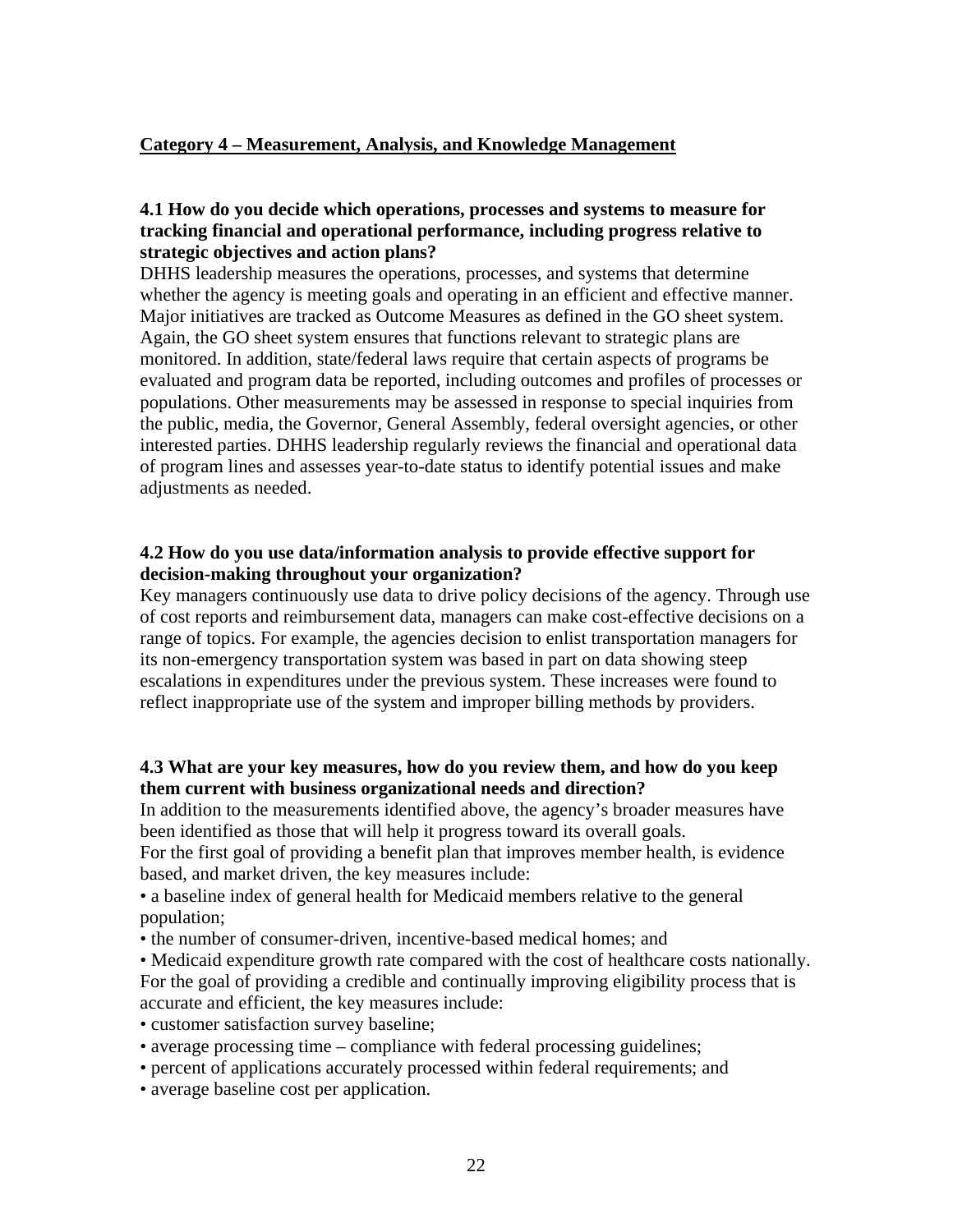For the goal of providing administrative support at the best possible value to ensure programs operate effectively, the key measures include:

• holding the percentage of administrative cost to program cost at less than 3 percent;

• establishing an internal customer satisfaction survey baseline;

• providing at least 10 examples of substantial savings and/or process improvements as a result of leveraging technology; and

• enhancing savings by 10 percent by expanding the number of fraud and abuse reviews, and audit compliance reviews.

#### **4.4 How do you select and use key comparative data and information to support operational and strategic decision making and innovation?**

Quality data is the foundation of all decision-making at DHHS. The agency's Information Technology division provides access to a myriad of reports and statistics needed to facilitate decision-making processes. The new decision support system will give managers access to this data from their desktops, allowing them to quickly splice large amounts of data almost instantly. The tool will significantly aid managers in goal setting, decision making and forecasting of trends. Beyond standard agency reports, the availability of more specific demographic, fiscal, and programmatic reports is helping planners make more data-driven decisions. The decision support system will allow managers to "drill down" into provider/recipient behavior; ensuring data likely will be even a more integral part of agency decisions in the future.

The selection and use of comparative data is determined by the nature of a given situation. DHHS frequently uses regional and national data to compare South Carolina with other states, such as data provided by the state's Office and Research and Statistics. DHHS also uses fiscal comparative data to identify utilization and expenditure trends for policy planning. The key is for the agency to always have a wide array of reliable data so managers can choose from a virtual palette of information to meet its information needs.

# **4.5 How do you ensure data integrity, timeliness, accuracy, security and availability for decision making?**

Due to the broad scope of services managed by DHHS and the number of people affiliated with the program, DHHS stands as a source of nearly limitless data measurement possibilities. The agency's Information Technology and Fiscal Affairs departments both play a vital role in ensuring data integrity, timeliness, accuracy, security, and availability to support a range of consumers.

The Bureau of Compliance and Performance Review works to ensure the integrity and accuracy of the processes and services behind the data. Strategies to protect data quality and ensure accessibility include reviews of comparative data and investigations of variances, access to providers to the data system via the internet, and both internal and external audits. It should also be noted that no data is typically made public until it has been checked through multiple channels, ensuring accuracy and consistency. Regarding security, the agency is committed to keeping Medicaid information confidential, as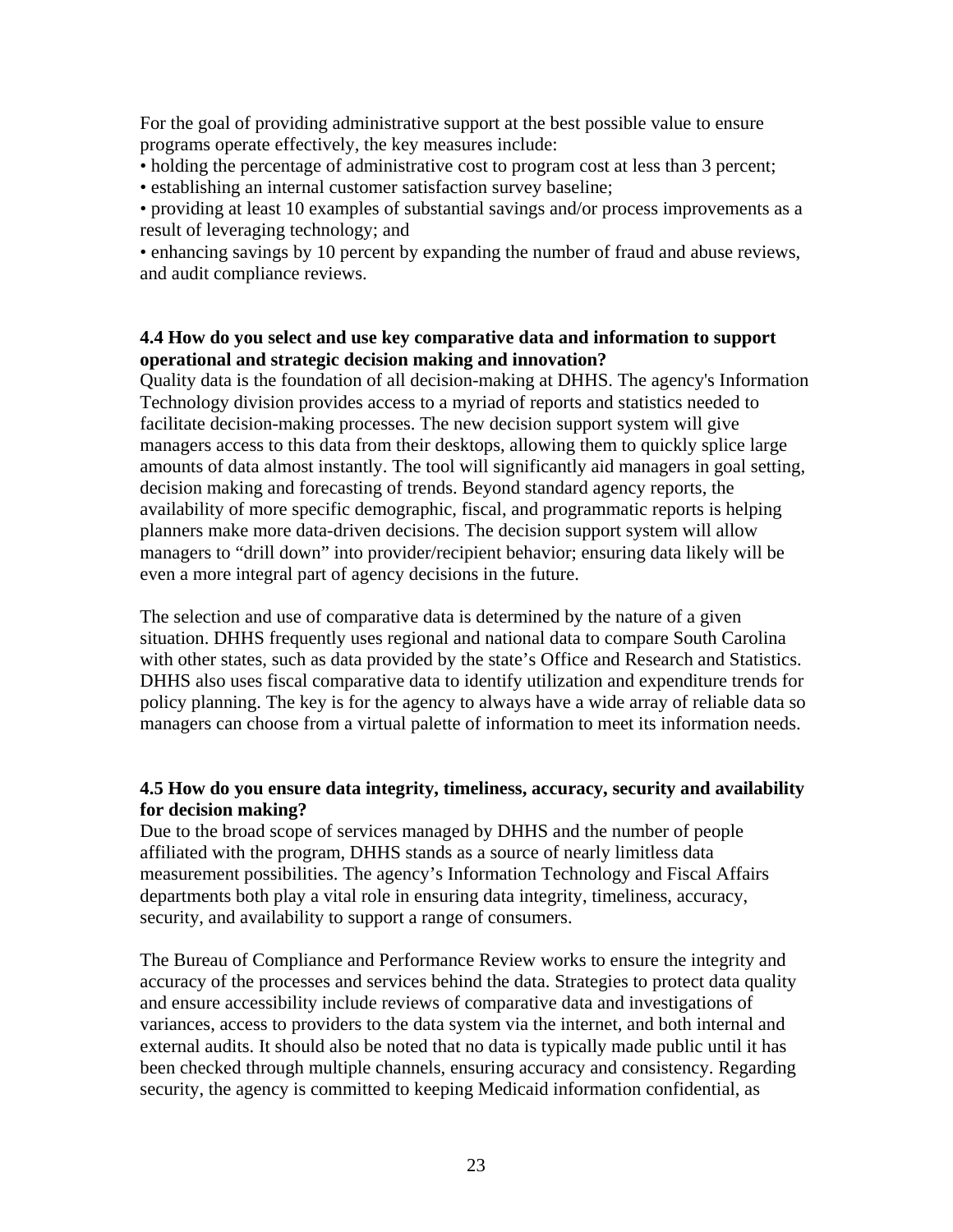required by law under HIPAA (Health Insurance Portability and Accountability Act). DHHS has met all major HIPAA compliance deadlines and has conducted extensive outreach during the past year to help providers and other agencies meet HIPAA guidelines. Annual and ongoing HIPAA training for staff and new employees help ingrain a strong adherence to privacy laws as it applies to data.

#### **4.6 How do you translate organizational performance review findings into priorities for continuous improvement?**

Performance review findings help pinpoint which agency functions need improvement. If reviews find deficiencies in key areas, those problems are given priority and changes, including resource allocation and/or staffing modifications, are implemented. Those changes will later be measured to see if the desired effect of improved performance was achieved. In addition, the Division of Audits conducts both internal and external audits for performance, compliance, and fiscal accountability, and makes recommendations for improvement to agency executive staff.

# **4.7 How do you collect, transfer, and maintain organizational and employee**

**knowledge (your knowledge assets)? How do you identify and share best practices?** The collection and transfer of accumulated employee knowledge is managed in several ways. First, at the program level workers are provided on-the-job training and share knowledge and ideas tied to agency tasks. The adoption of a team approach has helped make knowledge transfer a standard part of daily staff interactions. Secondly, program level knowledge is shared at the bureau chief and deputy director levels, where agencywide projects and strategic planning may require cross-departmental cooperation. At this executive staff level, the transfer of ideas is vital to ensuring efficient operations, eliminating duplicative efforts, and setting the standard for future performance.

The agency's quarterly employee recognition program, and various department-level employee recognition efforts, is designed to identify best practices and share lessons that are learned among the DHHS team. Also, the agency began an award program in 2005 that recognizes employees who develop innovative agency practices. The agency also utilizes newsletters and variety of training and policy manuals for all its employees. Due to the geographic dispersion of our staff, DHHS also utilizes e-learning tools, such as web-based programs and interactive DVDs presentations as part of its training. These tools can offer timely, cost-effective alternatives to face-to-face training methods. DHHS also utilizes state and federal training opportunities and conferences to share and gain knowledge about capturing best practices. By closely monitoring information from other agencies and other state Medicaid systems, DHHS strives to borrow innovative ideas from a variety of sources, in addition to its "home grown" advancements.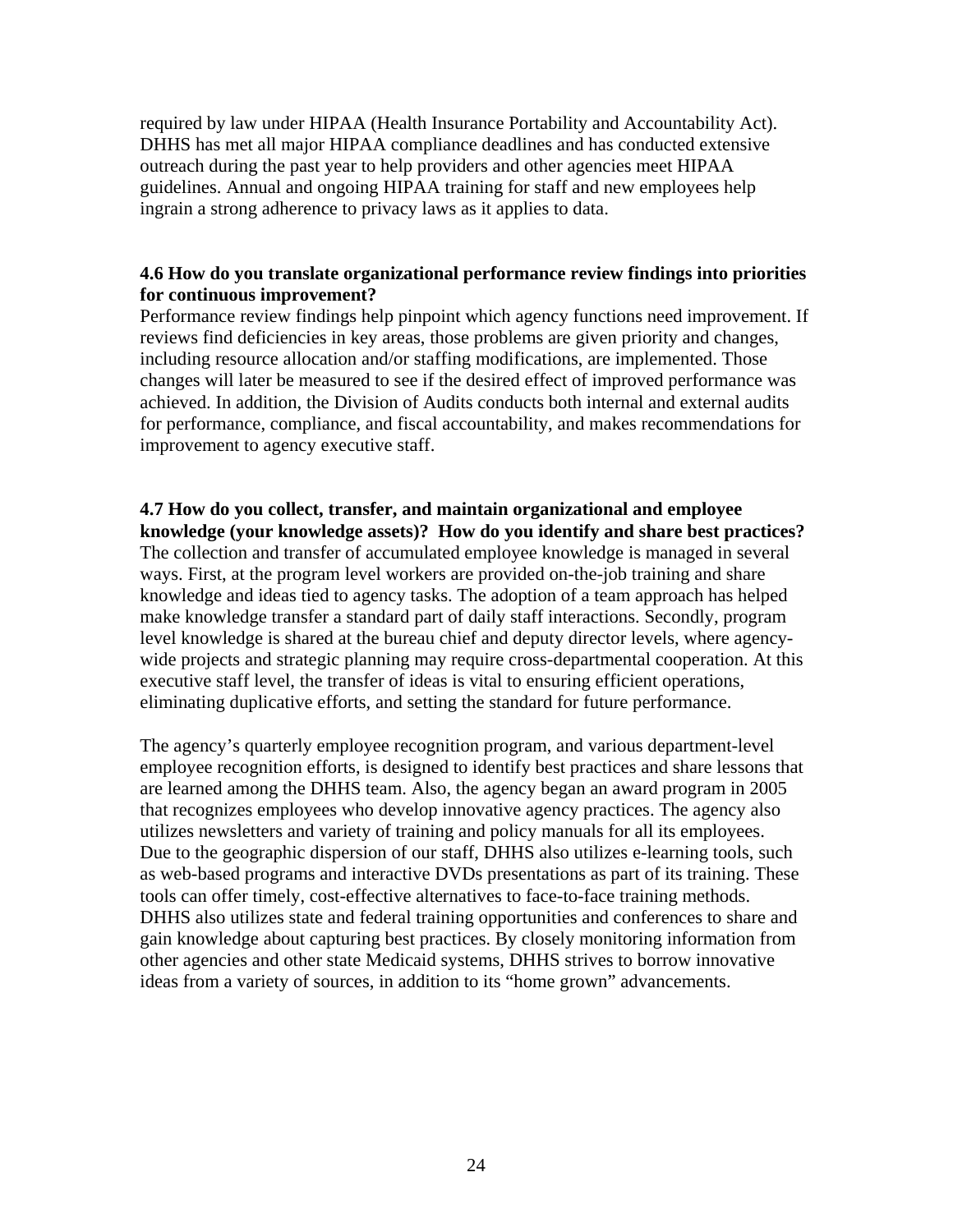# **Category 5 – Workforce Focus**

#### **5.1 How do you organize and manage work: to enable employees to develop and utilize their full potential, aligned with the organization's objectives, strategies, and action plans; and to promote cooperation, initiative, empowerment, innovation and your desired organizational culture?**

The Office of Human Resources has partnered with executive staff members to reorganize bureaus, divisions, and departments into team-oriented groups. These reorganizations have built a greater breadth of knowledge transfer from more experienced staff to the less tenured staff members. The team structure has increased employee morale through the use of mentor relationships and encourages individuals to think beyond narrow areas of responsibilities. The approach also helps identify potential future leaders and allows those with complementary skill sets to be more productive. The Office of Human Resources coordinates a comprehensive agency-wide training effort, which senior leaders believe is crucial to maintaining a quality workforce. Personal development of employees is promoted by offering agency wide training curriculum related to computer software, time management, and customer services.

#### In SFY 2007:

- Approximately 861 employees participated in an average of 5 days of in-house program-related training
- More than 835 employees participated in approximately 50 professional development classes
- Over 250 new employees participated in New Employee Orientation.
- More than 100 supervisors completed the Associate Public Manager (APM) Certification through the Budget and Control Board. Over a three-year period, over 367 supervisors have completed the APM certification.
- Three (3) managers completed the Certified Public Manager (CPM) program for a total of eleven CPM credentialed managers for the agency.
- 76 Eligibility supervisors attended a series of four-day supervisory seminars.
- A two day strategic planning and leadership training session called *Going from Good to Great*. More than 80 deputy directors, bureau chiefs, division directors and other key managers attended. This was the third annual formal leadership conference for our managers.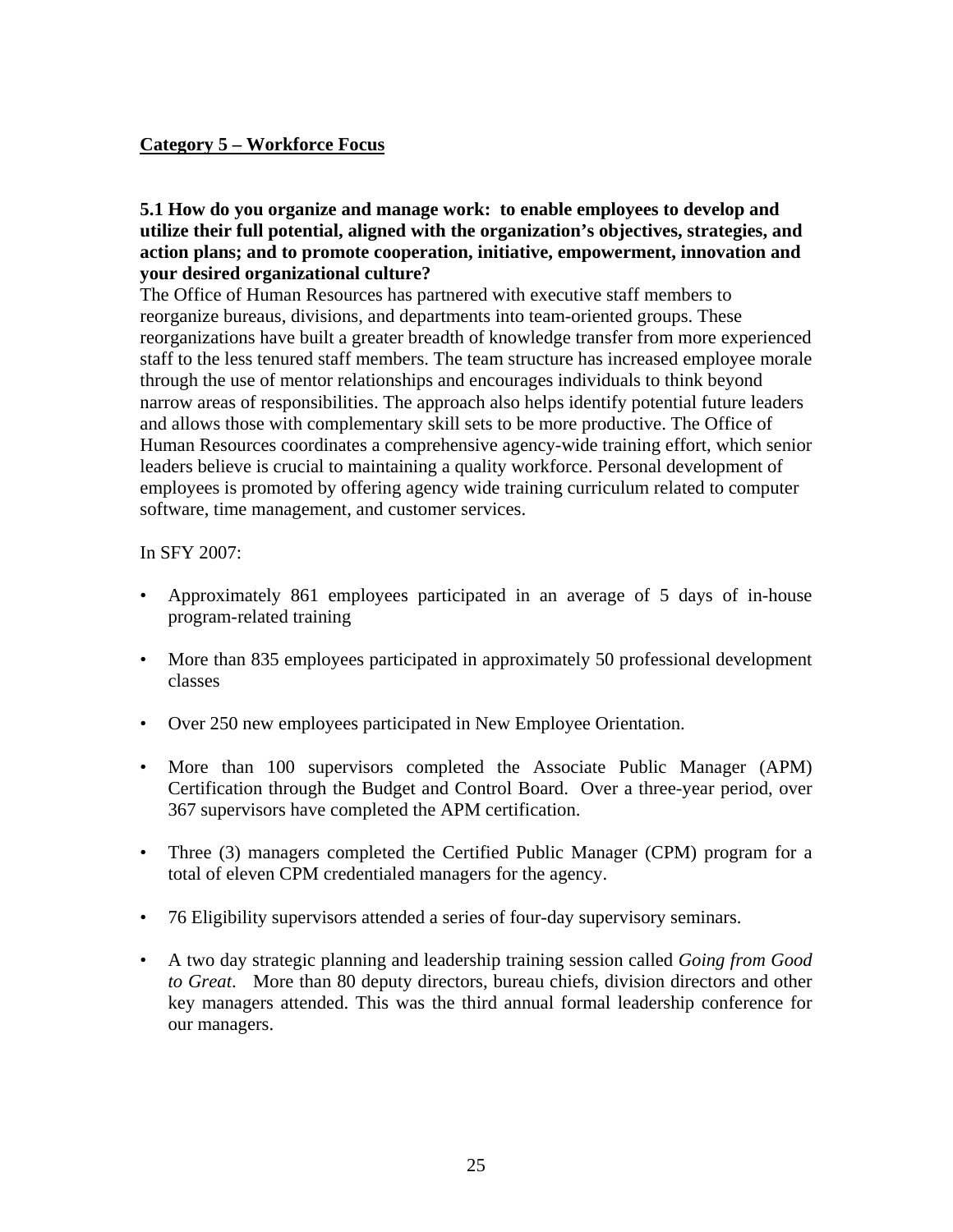#### **5.2 How do you evaluate and improve your organization's human resource related processes?**

The Office of Human Resources monitors its various processes through formal and informal questionnaires, analysis of employee satisfaction, turnover rates and exit interviews. Like other functions of the agency, the Office Human Resources also establishes goals and success measurements through the GO system

**5.3 How do you identify and address key developmental and training needs, including job skills training, performance excellence training, diversity training, management/leadership development, new employee orientation and safety training? How do you evaluate the effectiveness of this education and training and how do you encourage on the job use of the new knowledge and skills?** As mentioned in 1.1 (e), the agency uses development and training programs as a key to ensuring a knowledgeable workforce. Identifying training needs is an ongoing process at DHHS. Managers provide information to Human Resources regarding employee progress and potential deficiencies or opportunities for growth. This occurs formally as part of Employee Performance Management System (EPMS) and Human Resources works with the managers to target specific training avenues employees can pursue. Managers also recommend high-achieving employees for programs such as the Certified Public Managers' Program and the Executive Institute.

DHHS supervisors and managers completed the third year of a training course designed to build leadership skills. For example, more than 200 supervisors also participated in a comprehensive course concerning diversity and anti-harassment practices. These efforts are continually evaluated for effectiveness by both Human Resource staff and participants. Aside from formal questionnaires, informal feedback is gathered from participants to see whether training needs modifications.

**5.4 How does employee training contribute to the achievement of your action plans?**  As outlined in 5.1, DHHS has invested in a wide range of employee training designed to prepare employees to make positive contributions toward agency goals. Specifically, managerial training is focused on imparting the knowledge and skills required to effectively address action plans. Starting at the Bureau Chief level, managers are trained, and responsible for implementing the agency's GO system in their own program areas and communicating action plans to staff.

#### **5.5 How does your employee performance management system, including feedback to and from employees, support high performance and contribute to the achievement of your action plans?**

Our Employee Performance Management System (EPMS) engages both the employee and supervisor to actively define, refine, and rate job performance. The process is designed to keep channels of communication open and, by documenting optional objectives, allow for flexibility to adjust the report to accurately reflect actual work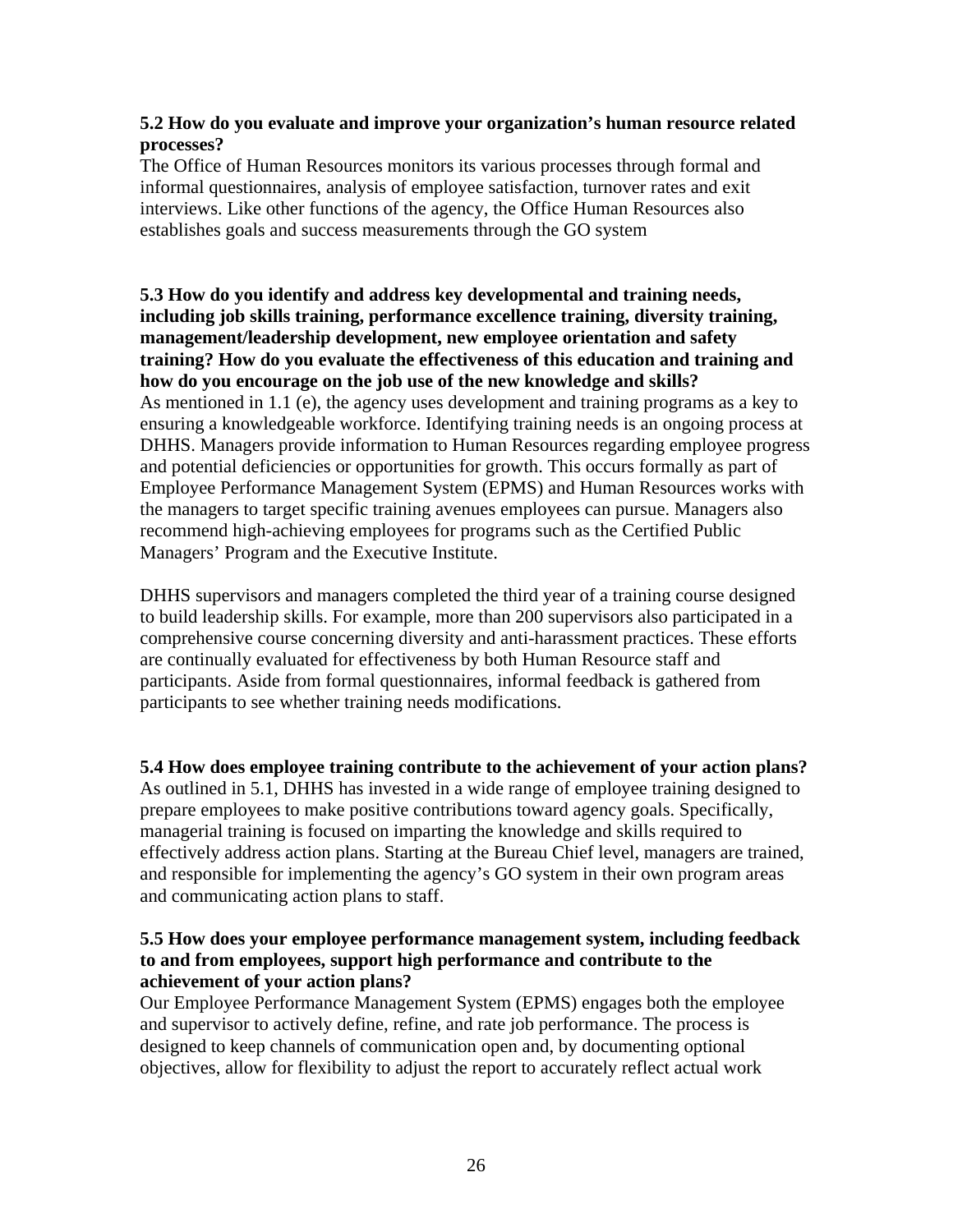produced by employees. Managers are encouraged to re-write position descriptions when major changes are made to an employees job duties.

The EPMS is developed keeping daily job duties in focus, thereby giving the employee and supervisor goals which can be easily measured. As stressed at the agency-wide managerial training, DHHS is strongly encouraging all managers to ensure that the EPMS process is managed in a timely fashion.

#### **5.6 How do your motivate your employees to develop and utilize their full potential?**

Employees are motivated through a variety of methods designed to encourage teamwork, productivity and learning. As discussed, DHHS uses team building methods and a mentoring system to ensure employees are motivated both within their peer group and from supervisors. They also become involved in planning and goal setting through the GO process. Employees are also given incentives for outstanding performance. For example, DHHS presented special customer service awards to employees who displayed exemplary effort in dealing with the public. While the awards were of little monetary value, the recognition bestowed upon the employees was a good motivational tool. Again, employees also are encouraged to seek a host of professional development opportunities offered through DHHS. Training curriculum included courses on computer software, time management, and customer services. During SFY 2007 alone, more than 900 employees participated in classes.

#### **5.7 What formal and/or informal assessment methods and measures do you use to determine employee well being, satisfaction, and motivation? How do you use other measures such as employee retention and grievances? How do you determine priorities for improvement?**

DHHS encourages open lines of communication among employees, supervisors and Executive Staff. Aside from formal processes such as EPMS, the Office of Human Resources tracks turnover rates in positions to identify potential trends. Through the agency's "open door" managerial policy, employees are encouraged to bring grievances and suggest opportunities for change, which contributes to overall satisfaction. Suggestions can also be made anonymously, and these are also tracked to help identify trends. All agency units are encouraged to celebrate events together as means to build employee satisfaction. Much of this is organized agency-wide by the employee activity committee, called CHAMPS, which plans events like ice cream socials and holiday parties for all employees. Attendance at these events is measured to determine employee interest. DHHS also started an employee blog in SFY 2007, which allows for the posting of employee news and recognition of accomplishment.

#### **5.8 How do you maintain a safe, secure, and healthy work environment?**

The security division employs systems to ensure a safe work environment. DHHS security has made improvements such as magnetized card access, security cameras, and guard service at the main entrance to increase safety. Upon entering the agency, all guests must sign in and receive a guest badge. Guests are not free to move about the building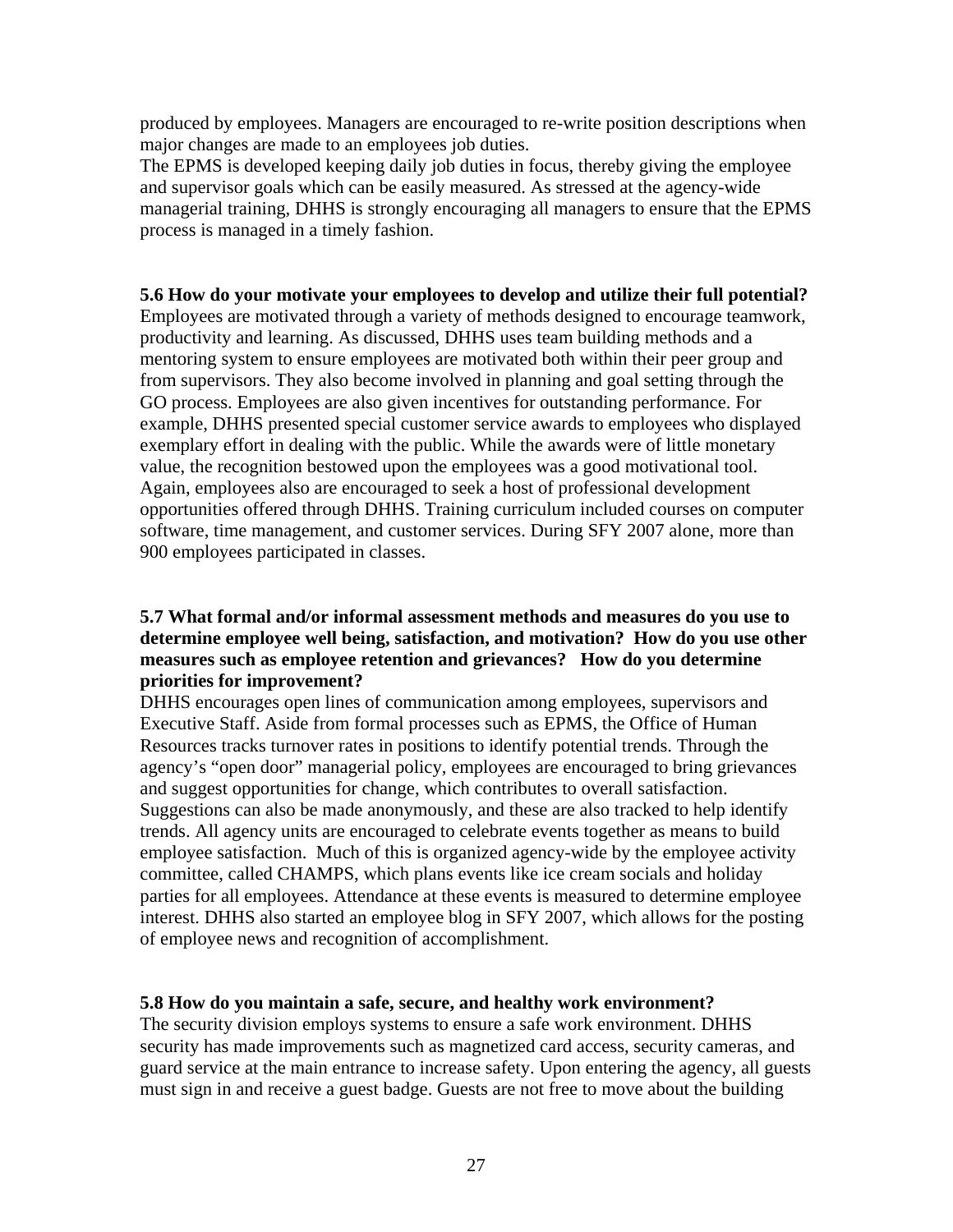unattended by DHHS staff. This policy ensures the protection of our staff and the sensitive data housed within our agency. All employees entering the building must wear assigned employee badges at all times. In SFY 2007, the agency added measures to ensure those employees who lose their badges are required to get immediate replacements, once their status is verified.

The agency has paid particular attention to its role in the statewide network of responders and emergency personnel staff, and uses regular e-mail updates during times of natural disasters. As mentioned in 2.1 (f), The agency maintains a detailed emergency plan it can use in case of disasters and participates in periodic drills to ensure disaster readiness. Several DHHS employees also serve as advisors to the Governor's Hurricane Task Force. In terms of health, DHHS strongly believes its employees should set an example for fostering good health and wellness initiatives. DHHS' CHAMPS team brings various classes and screenings to the agency to encourage employees to monitor and promote healthy living. Activities like aerobics and yoga are available on-site during lunch hours.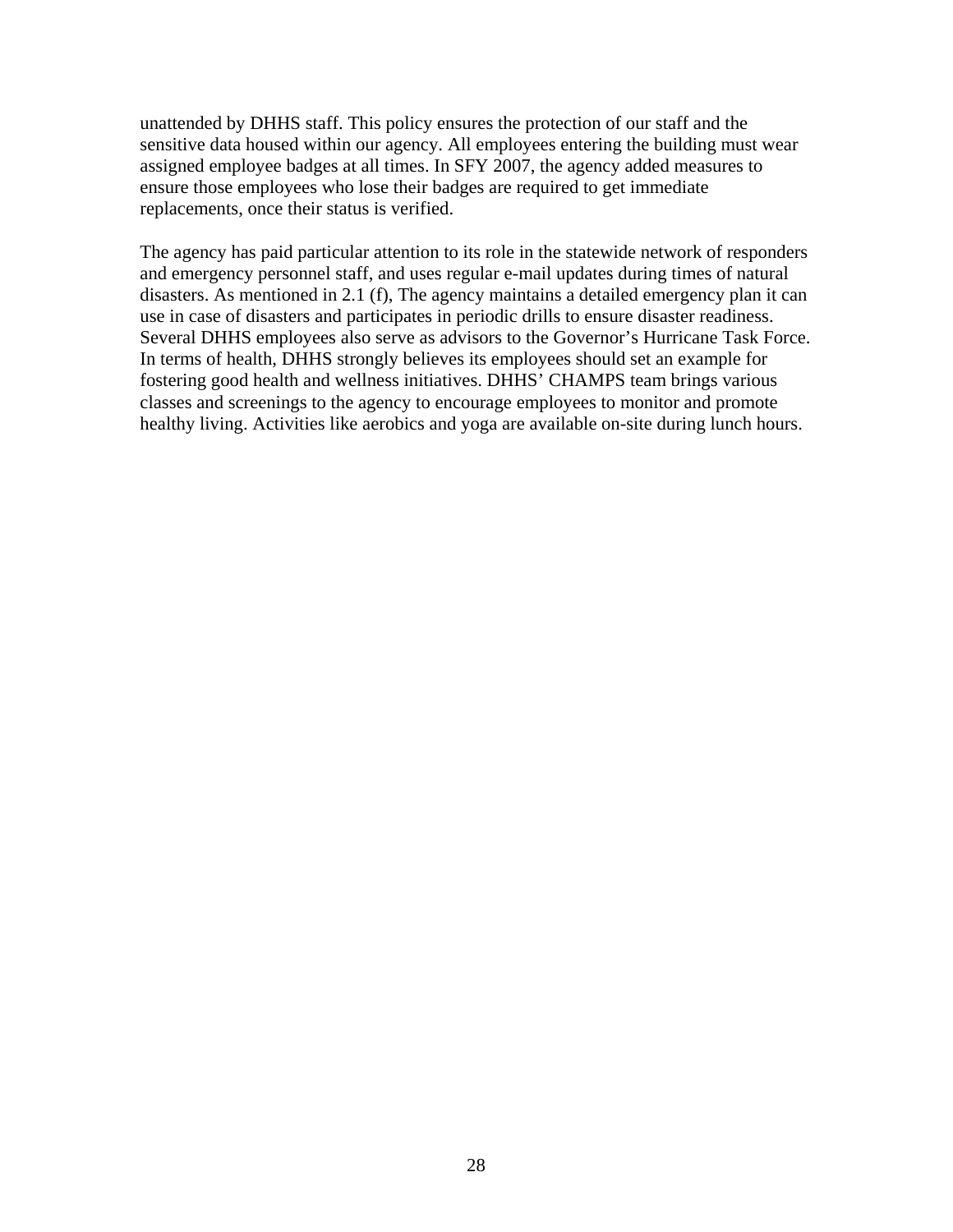#### **Category 6 – Process Management**

#### **6.1 How do you determine, and what are your key processes that produce, create or add value for your customers and your organization? How do you ensure that these processes are used?**

Since DHHS pays providers to deliver services to eligible beneficiaries, the agency's "processes" include mechanisms that support medical providers by managing the rates they are paid, and qualifying and supporting the people they serve. As detailed in the agency's *Healthy Connections* plan, future processes will include a more robust system of care quality measures and incentives.

Key design and delivery processes include:

- MEDS (Medicaid Eligibility Determination System) a program to ascertain eligibility of applicants;
- MMIS (Medicaid Management Information System) the database of beneficiary demographics and usage information;

 • Provider contracts and enrollment agreements – the arrangements that bring providers into the system;

- GAFRS the system that manages payments to providers;
- The use of external actuaries to set managed-care reimbursement rates;

 • Private Managed Care Organizations and Medical Home Networks – other options of care delivery for beneficiaries designed to organize all aspects of their care under one provider's management (a "medical home"); and

 • The toll free beneficiary call line and provider service lines. These services, in addition to an internal letter response system, ensure timely and accurate answers to the public, legislators, media, our provider partners, and the people who rely on Medicaid for their health care needs.

#### **6.2 How do you incorporate organizational knowledge, new technology, changing customer and mission-related requirements, cost controls, and other efficiency and effectiveness factors such as cycle time into process design and delivery?**

By filtering the agency's projects through the GO sheet tracking system, which requires project managers to examine the benefits and outcomes of pursuing initiatives, the agency is supporting the consideration of factors like technology, customer requirements, cost controls, etc. into the planning and design of agency pursuits. By looking at factors like "potential savings," "impact on beneficiaries," and "positives/negatives/and other relevant information," employees must draw upon updated organizational knowledge and consider cost controls, new technology or changing customer requirements in process deign and delivery.

In regard to existing and on-going agency work, incorporating such knowledge in process design and delivery is ensured through constant assessment of workflow processes and outcomes. Such assessment is encouraged at the bureau chief level, where these leaders frequently examine their program areas' outcomes and procedures. All employees are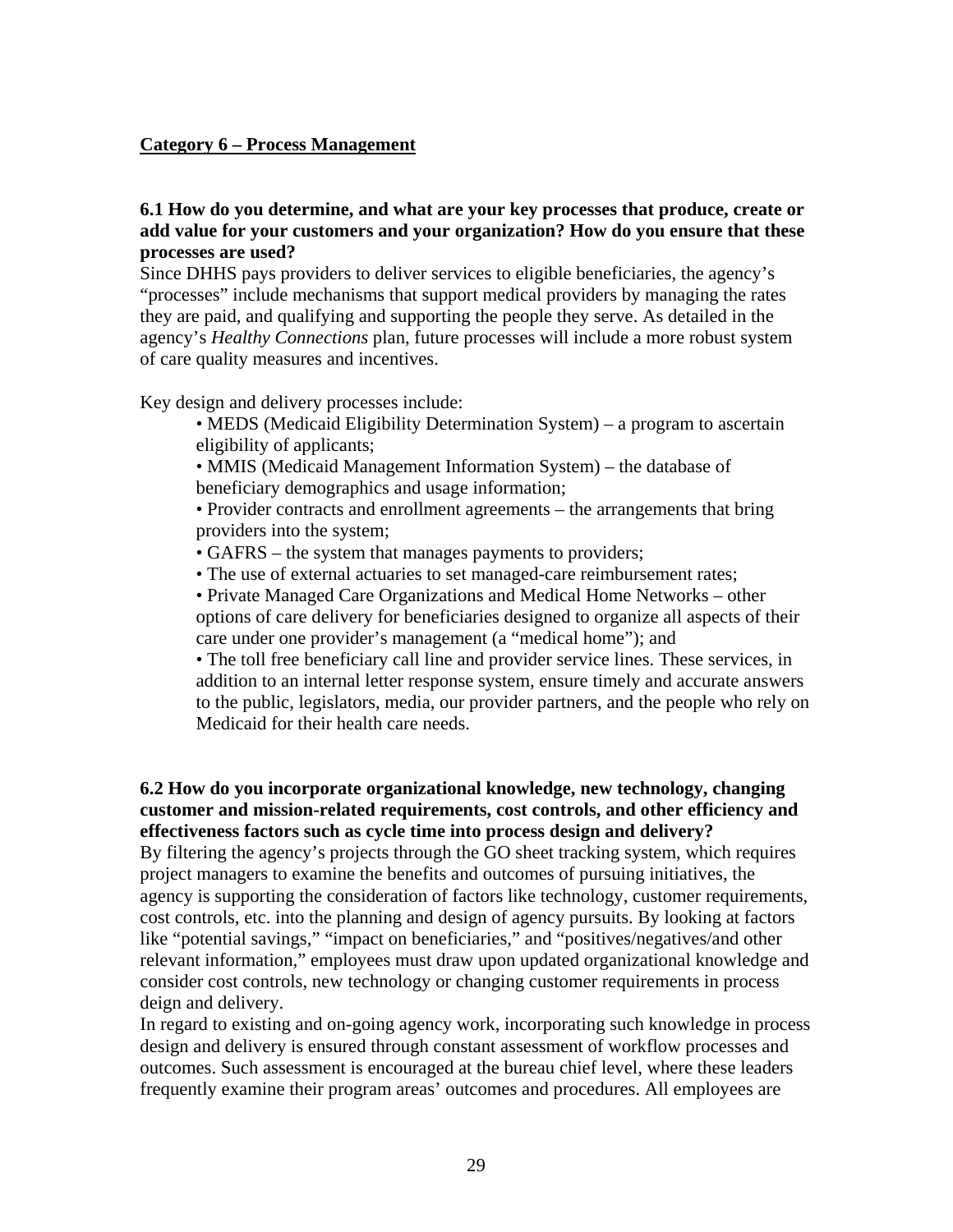encouraged to utilize organizational knowledge, new technology and cost control elements in their work. Changing customer and mission-related requirements are incorporated whenever such changes are identified.

#### **6.3 How does your day-to-day operation of these processes ensure meeting key performance requirements?**

The design/delivery processes are all monitored at various levels. Many key supervisory employees are assigned to areas that allow them to both set major initiatives *and* remain close to the day-to-day processes. Therefore, frequent meeting between staff, supervisors, the executive team ensure processes can be geared toward performance and adjustments can be made if needed. On an executive level, the staff meets regularly to review processes and related outcomes.

#### **6.4 How do you systematically evaluate and improve your key product and service related processes?**

Evaluation of key products is an ongoing function at DHHS. In addition to frequent meeting between supervisory staff and employees, DHHS closely monitors financial and eligibility data on a least a monthly basis to evaluate the impact of various policies. Our staffs located in county offices also interact with our Medicaid clients on a daily basis and report customer feedback.

#### **6.5 What are your key support processes, and how do you improve and update these processes to achieve better performance?**

Due to the complexity and scope of services provided by DHHS, there are a multitude of support processes. There are health service units that support providers, and customer service employees to support beneficiaries. There are processes designed to provide research support for new program development, existing program management, and state and federal legislative developments. Agency wide, there are fiscal support services that plan and budget, reimbursement systems that ensure accurate payments, contracting and procurement divisions to support DHHS partnerships and purchasing. Other support processes include technology development and maintenance, legal counsel, internal audits and external fraud investigation, and public information activity. The employees working in these areas use customer feedback as well as internal data to provide more effective or efficient service. Bureau chiefs and executive staff have the ability to realign processes to better serve agency goals and objectives. As mentioned, the improved use of technology and enhanced access to data are important tools in achieving efficient and effective processes.

#### **6.6 How does your organization determine the resources needed to meet current and projected budget and financial obligations?**

As mentioned in 1.5, evaluations of new projects and programs include a detailed analysis of budget requirements. These estimates take into account current and future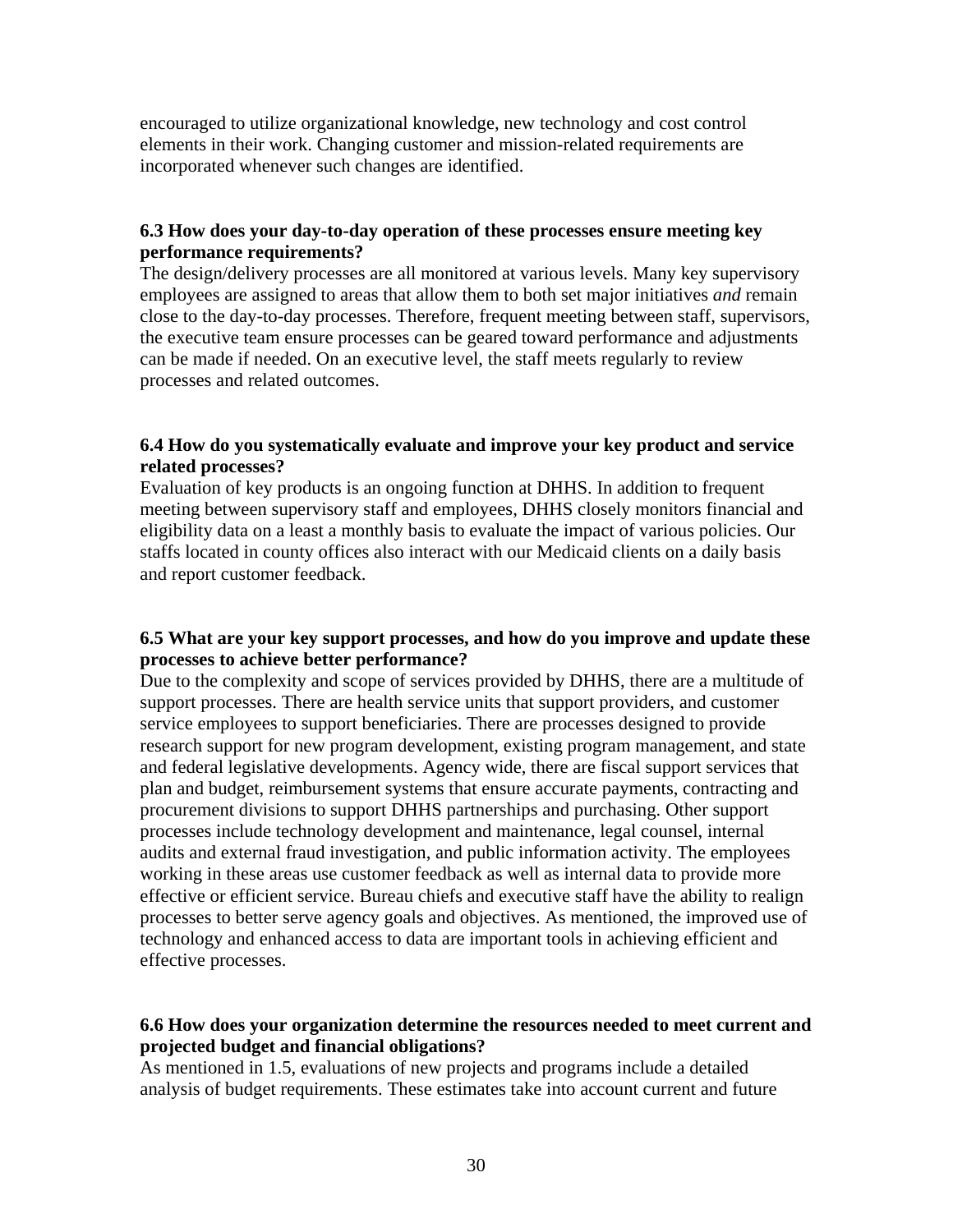obligations and are often created in conjunction with DHHS' actuaries. DHHS also works with the Governor's Office to determine budget priorities for upcoming fiscal years.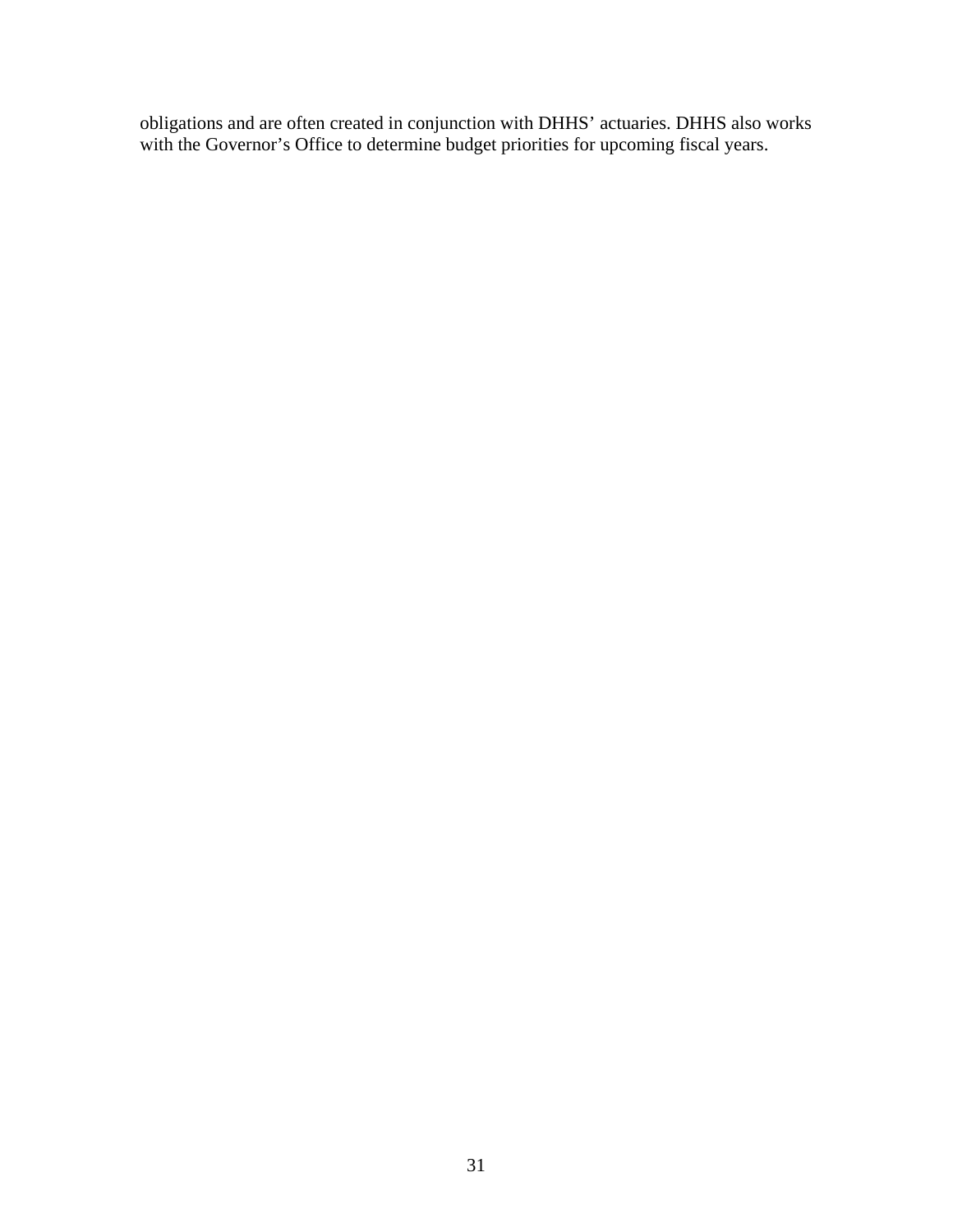# **Category 7 – Results**

#### **7.1 What are your performance levels and trends for the key measures of mission accomplishment and organizational effectiveness?**

As mentioned in 4.3, the agency's three goals have several success indicators that will define the progress the agency makes toward the goals. For many of these, the measurement tools are being refined to capture the information for the success indicators criteria.

**Goal:** Provide a benefit plan that improves member health, is evidence based, and is market driven.

**Success Indicators:** Establish a baseline index of general health for Medicaid members relative to the general population; increase the number of consumer-driven, incentivebased medical homes; maintain average Medicaid expenditures below the growth rate of healthcare costs nationally.

**Trend:** DHHS is making the concepts of managed care, disease management, and medical homes a reality for South Carolina's Medicaid program. The *SC Healthy Connections Choices* program launched in SFY 2007 encourages beneficiaries to enroll in one of several health plans that provide an array of services and incentives that focus on preventive care.

**Goal:** Provide a credible and continually improving eligibility process that is accurate and efficient.

**Success Indicators:** Establish a customer satisfaction survey baseline; average processing time compliance with federal processing guidelines; percent accurately processed within federal requirements; establish average cost per application baseline. **Trend:** The agency has instituted internal controls, managerial oversight, and investigative expansion to reduce and discourage inaccuracies, fraud and abuse within the eligibility determination system and ensure the integrity of the rolls. Also, by focusing on the structure and processes of the eligibility function, with particular attention to the worker and the applicant, the agency is streamlining the process of determining who is properly eligible for Medicaid coverage. The agency also added a new asset test in SFY 2006 that has closed eligibility loopholes for wealthy residents.

**Goal:** Provide administrative support at the best possible value to ensure programs operate effectively.

**Success Indicators:** realign the workforce to maximize savings while maintaining the percentage of administrative cost to program cost at less than 3%; establish an internal customer satisfaction survey baseline; provide at least ten examples of substantial savings and/or process improvements as a result of leveraging technology; enhance savings by 10% by expanding the number of fraud and abuse reviews, audit and compliance reviews. **Trend:** By encouraging accountability in delivering the Medicaid program, DHHS is strengthening a culture of efficiency among the employees and other partners who form the Medicaid infrastructure.

Marked increases in fraud and abuse investigations and punitive actions/collections (more than \$7.5 million in SFY 2007) against those misusing the system has sent the signal that the agency, legislators, the Governor and the public are committed to an efficient and effective Medicaid program in South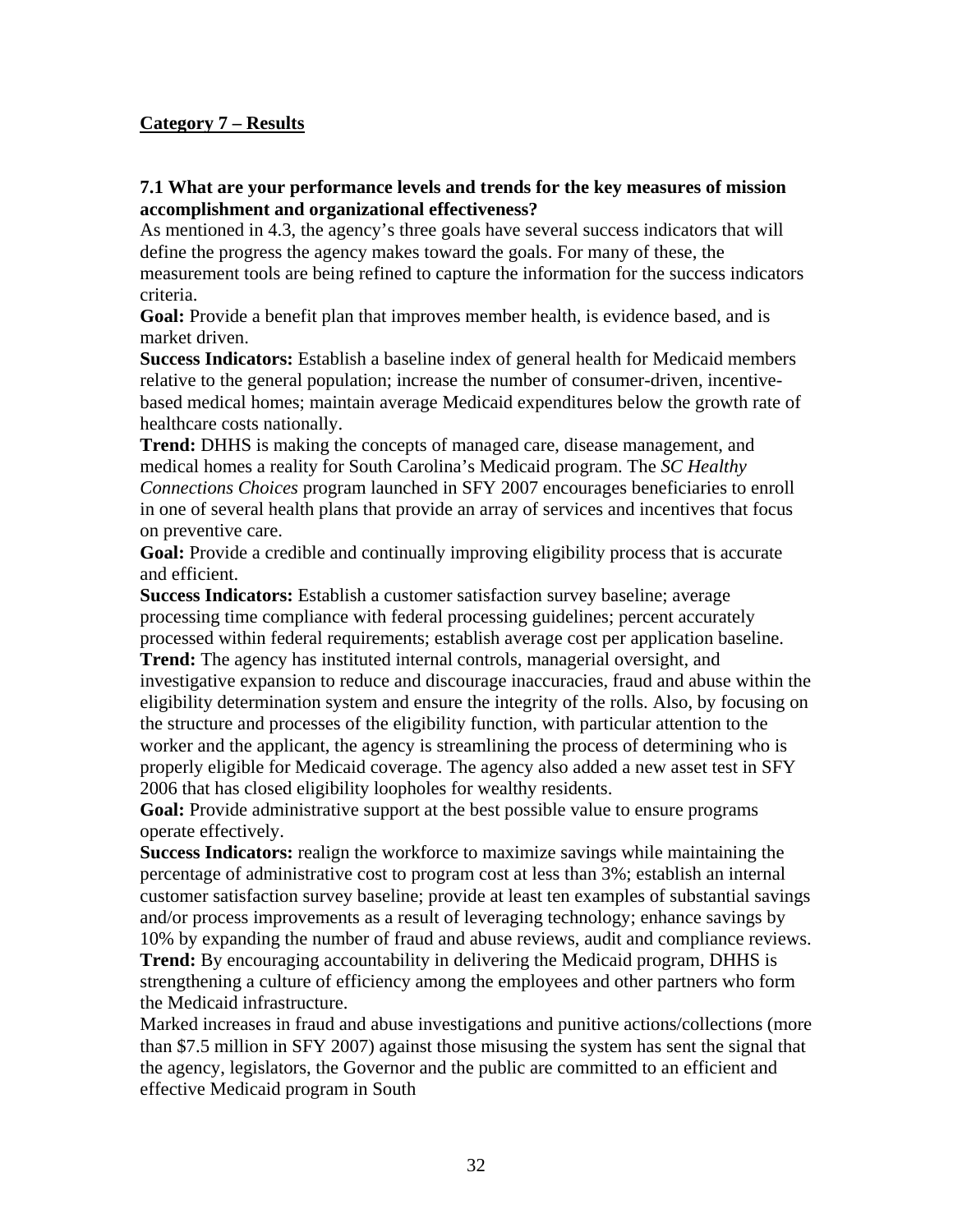Carolina.

#### **7.2 What are your performance levels and trends for the key measures of customer satisfaction?**

Refer to Section 3, "Customer Focus."

In terms of trends, tracking customer satisfaction and implementing related processes to support satisfaction is becoming easier and more effective with advancing technology. The agency predicts the trend to improve its' future products.

# **7.3 What are your performance levels for the key measures of financial performance, including measures of cost containment, as appropriate?**

During the past fiscal year, DHHS focused on cost containment and programmatic controls to keep Medicaid program growth in check, with no loss in services available to recipients. In SFY 2007, DHHS expenditure growth was less than 1 percent, a betterthan-average year and lower than the national average, which was nearly 2.8 percent. Closely tied to costs, the agency also focused on enforcing existing eligibility criteria and improving health outcomes. This was accomplished partly through increased reviews to ensure that Medicaid services are available only to South Carolinians meeting established criteria. The number of monthly South Carolinians eligible for Medicaid was relatively flat this year, as it was in SFY 2006.

It should be noted that despite these successes, the agency still faces significant challenges in the years to come in terms of containing costs and growth. These challenges are not solely based on economic or demographic factors in the state but increasingly from increased utilization of services, rising pharmaceutical costs and health related inflationary factors. DHHS will continue to apply market-based, innovative solutions to these challenges moving forward.

# **Graphs Begin on Next Page**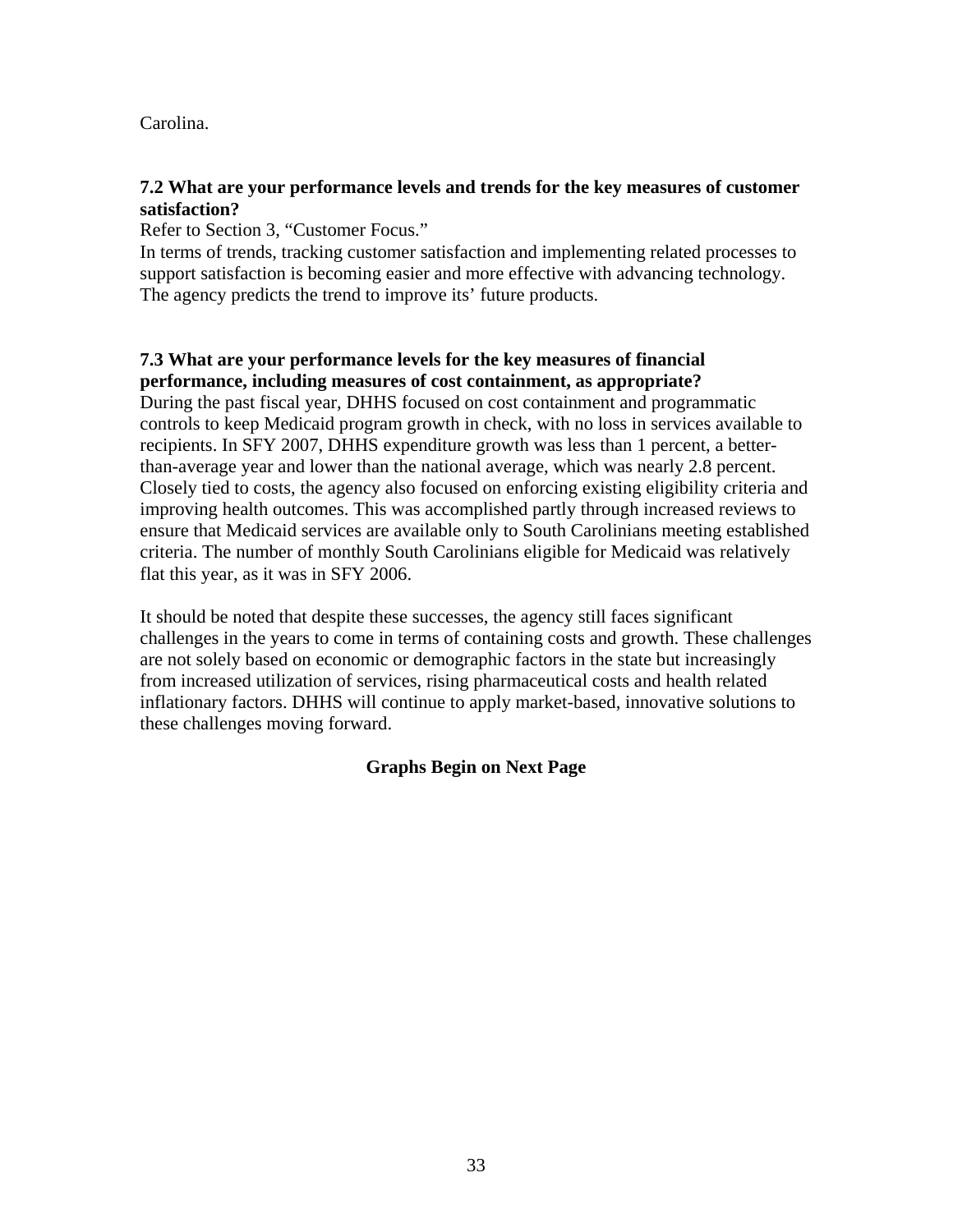

Graph 7.3-1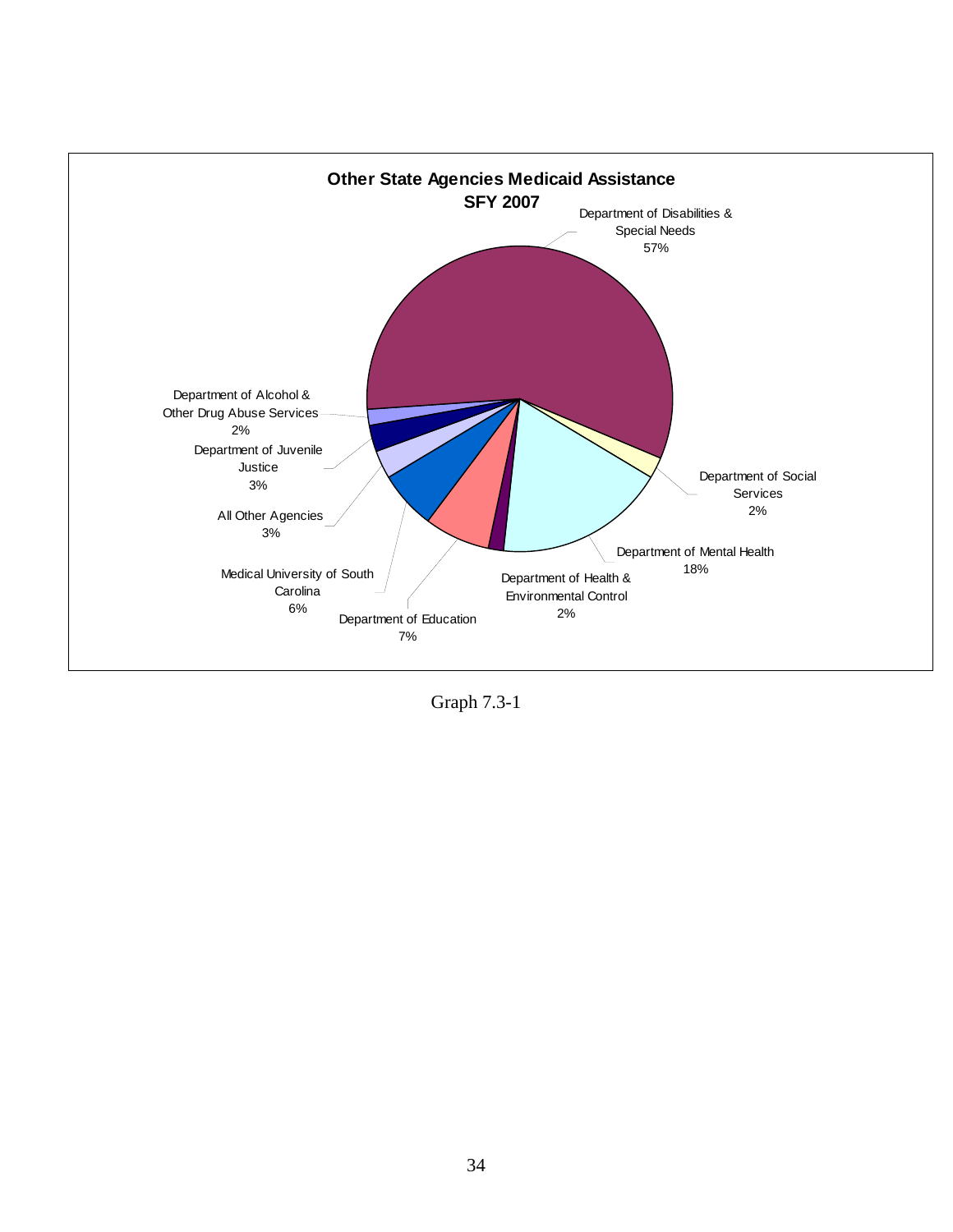| <b>Other State Agencies Medicaid Assistance</b>   |    |                |    |                |          |    |             |          |                   |          |
|---------------------------------------------------|----|----------------|----|----------------|----------|----|-------------|----------|-------------------|----------|
|                                                   |    | 2004           |    | 2005           |          |    | 2006        |          | 2007              |          |
| Department of Mental Health                       |    | 171,365,310    | \$ | 155,403,328    | $-9.3%$  | \$ | 150,481,601 | $-3.2%$  | \$<br>141,627,995 | $-5.9%$  |
| Department of Disabilities & Special Needs        |    | 412,987,890    | S  | 430,634,503    | 4.3%     | \$ | 433,129,611 | 0.6%     | \$<br>450,866,073 | 4.1%     |
| Department of Health & Environmental Control      |    | 37,298,961     |    | 37,575,748     | 0.7%     | \$ | 17,805,850  | $-52.6%$ | \$<br>12,229,849  | $-31.3%$ |
| Medical University of South Carolina              | \$ | 41,939,631     | S  | 48,496,689     | 15.6%    | \$ | 44,836,789  | $-7.5%$  | \$<br>49,770,718  | 11.0%    |
| University of South Carolina                      | \$ | 5,690,602      | S  | 7,982,304      | 40.3%    | \$ | 6,401,332   | $-19.8%$ | \$<br>7,317,617   | 14.3%    |
| Department of Alcohol & Other Drug Abuse Services | \$ | 13,879,179     | S  | 13,087,351     | $-5.7%$  | \$ | 14,408,349  | 10.1%    | \$<br>13,494,635  | $-6.3%$  |
| Continuum of Care                                 | \$ | 8,898,251      | S  | 8,606,575      | $-3.3%$  | \$ | 9,316,237   | 8.2%     | \$<br>8,436,469   | $-9.4%$  |
| School for the Deaf & Blind                       | \$ | 3,437,980      | \$ | 3,559,479      | 3.5%     | \$ | 3,941,212   | 10.7%    | \$<br>3,710,691   | $-5.8%$  |
| Department of Social Services                     | \$ | 50,324,531     | S  | 49,360,351     | $-1.9%$  | \$ | 50,070,688  | 1.4%     | \$<br>17,697,729  | $-64.7%$ |
| Department of Juvenile Justice                    | \$ | 20,449,250     | \$ | 27,540,540     | 34.7%    | \$ | 20,353,749  | $-26.1%$ | \$<br>22,199,946  | 9.1%     |
| Department of Education                           | \$ | 68,705,945     |    | 73,504,294     | 7.0%     | \$ | 54,435,108  | $-25.9%$ | \$<br>54,617,741  | 0.3%     |
| Commission for the Blind                          | \$ | 8,876          | \$ | 6,666          | $-24.9%$ | \$ | 6,875       | 3.1%     | \$<br>4,046       | $-41.2%$ |
| Department of Corrections                         | \$ |                | \$ | 11,058         | 100.0%   | \$ | 1,397,614   | 12538.9% | \$<br>2,055,607   | 47.1%    |
| John De La Howe                                   | \$ |                | \$ | $\blacksquare$ | 0.0%     | \$ | 72,565      | 100.0%   | \$<br>160,014     | 120.5%   |
| Wil Lou Gray Opportunity School                   | \$ |                | \$ | 9,322          | 100.0%   | \$ | 26,258      | 181.7%   | \$<br>52,773      | 101.0%   |
| <b>State Housing Authority</b>                    |    |                |    |                | 0.0%     | \$ | 66,307      | 100.0%   | \$<br>912,650     | 1276.4%  |
| Total Other Agency Medicaid Assistance            |    | \$ 834,986,406 |    | \$ 855,778,208 | 2.5%     | S. | 806,750,145 | $-5.7%$  | \$<br>785,154,553 | $-2.7%$  |

Source: DAFR9428 1 dated 08/25/07 as of 06/31/07

Chart 7.3-2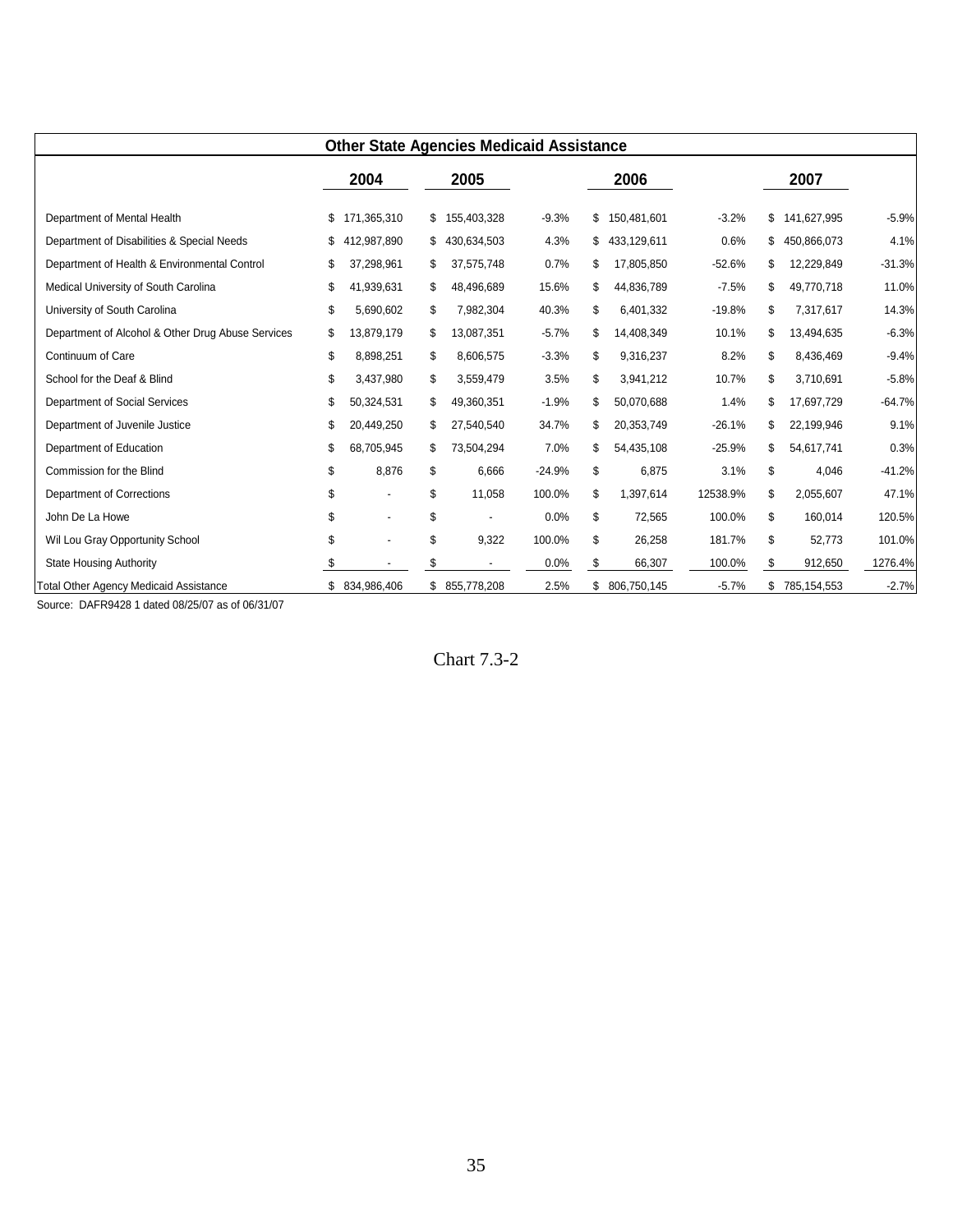

Graph 7.3-3



Graph 7.3-4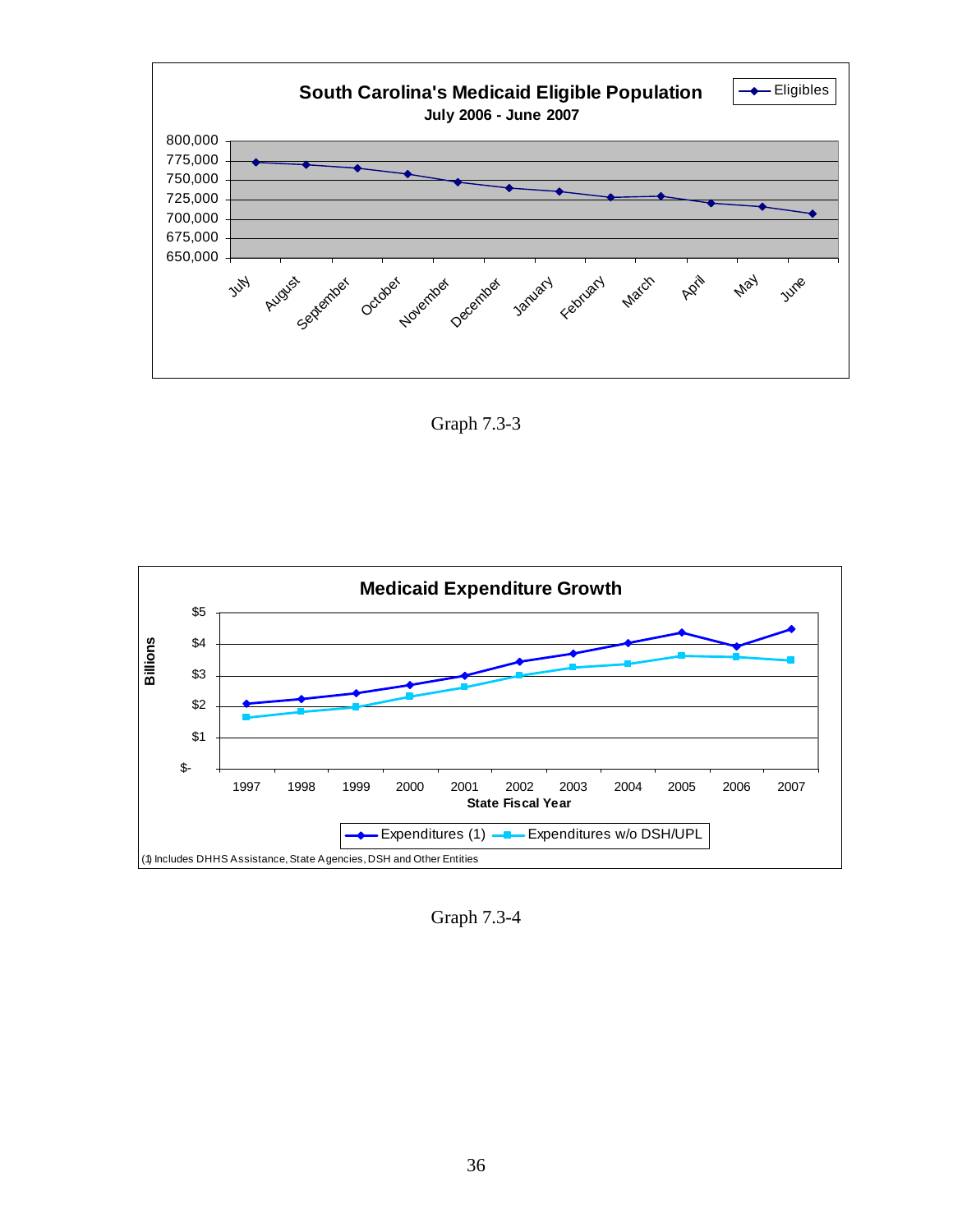

Note: Hospital expenditures do not include disproportionate share payments.

Graph 7.3-5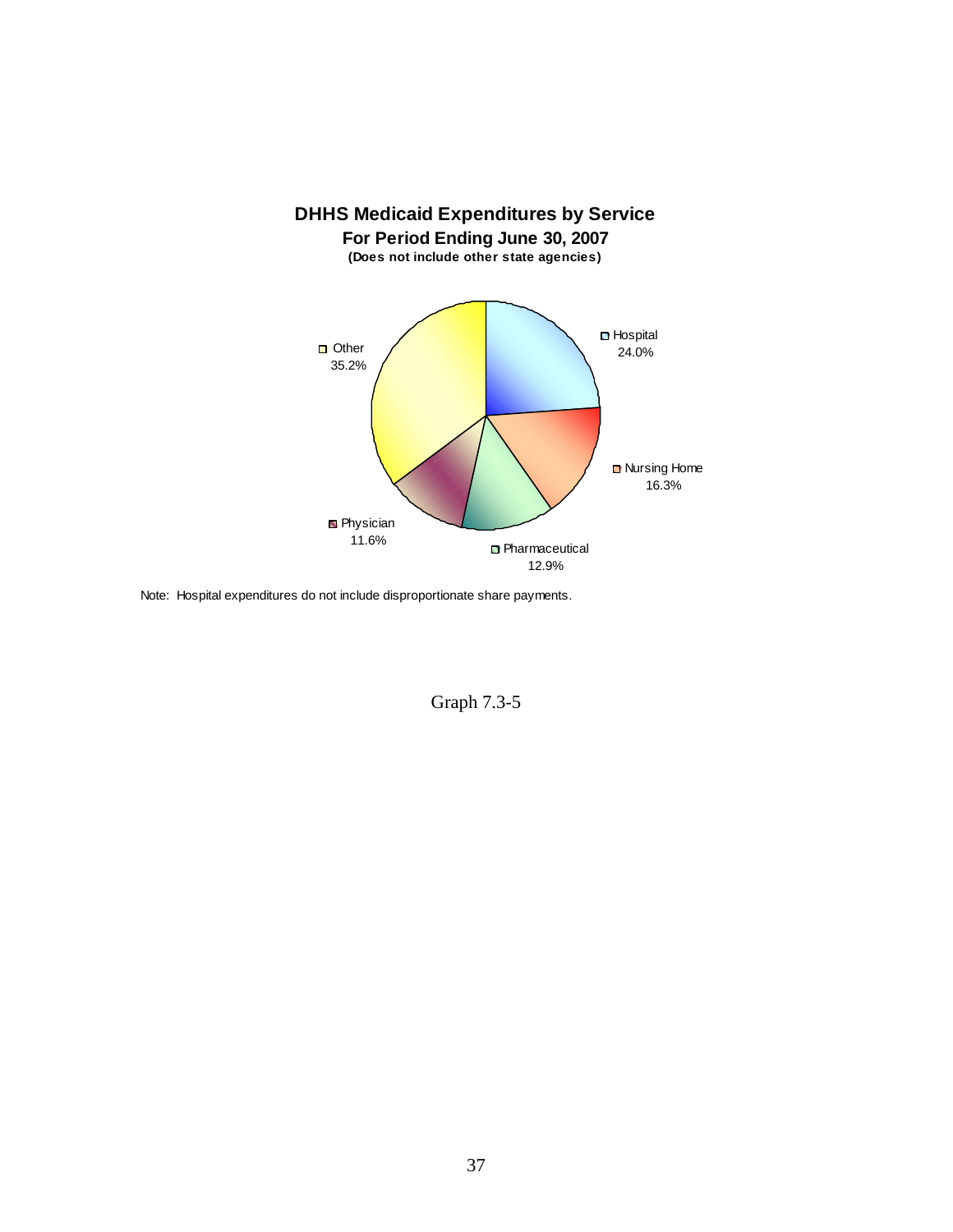

**Eligibles to Gross Paid Claims by Age**

 $\blacksquare$ 0-18 33%

**Graph 7.3-6** 



# **Recipients to Gross Paid Claims by Major Category**

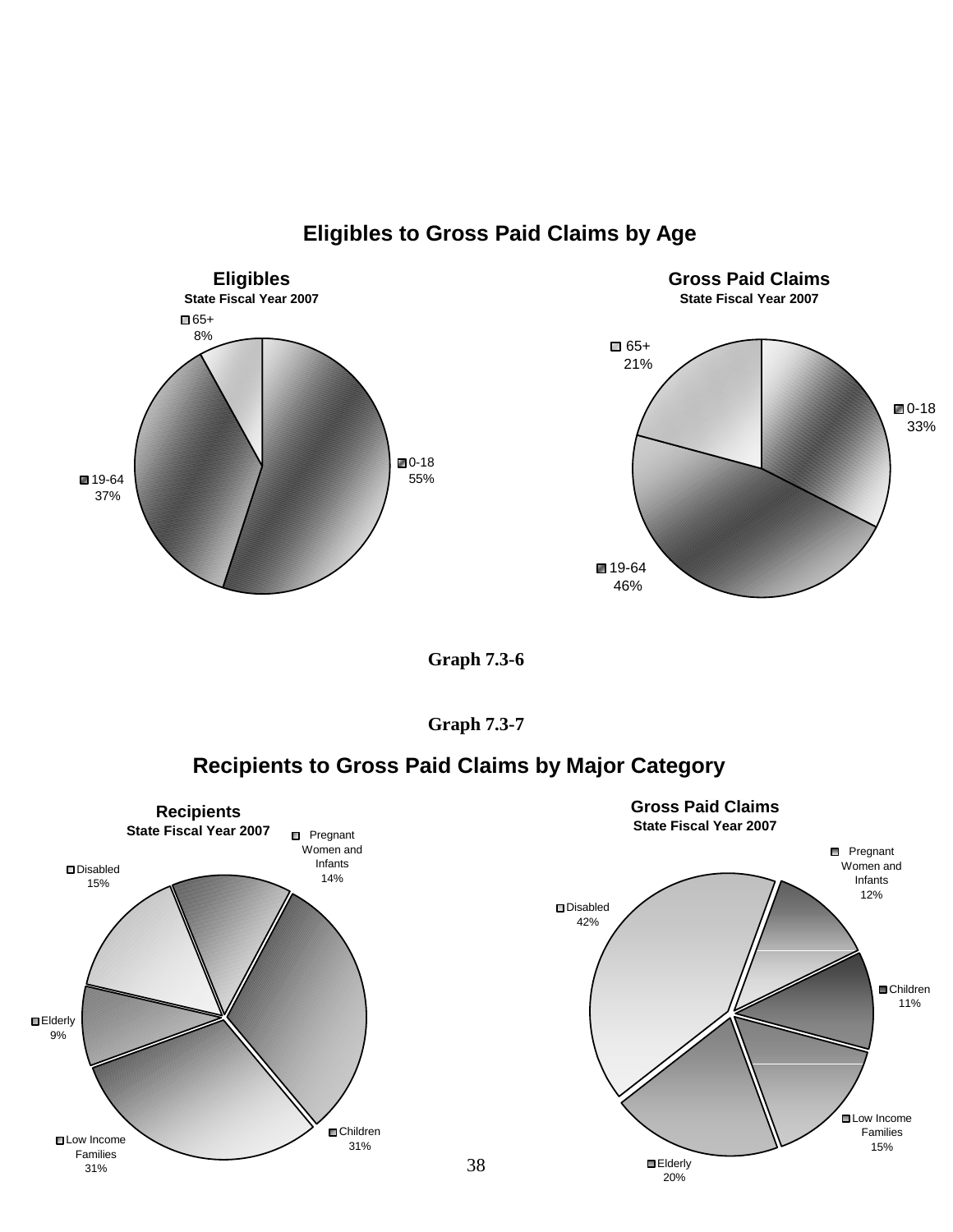

**Medicaid Unduplicated Eligibles** 

(1) The reduction in Unduplicated Eligibles for SFY 06 is due to the elimination of the SilveRxCard Program January 1, 2006. These eligibles are now receiving benefits through the state funded GAPS Program and are not reflected in the totals above.





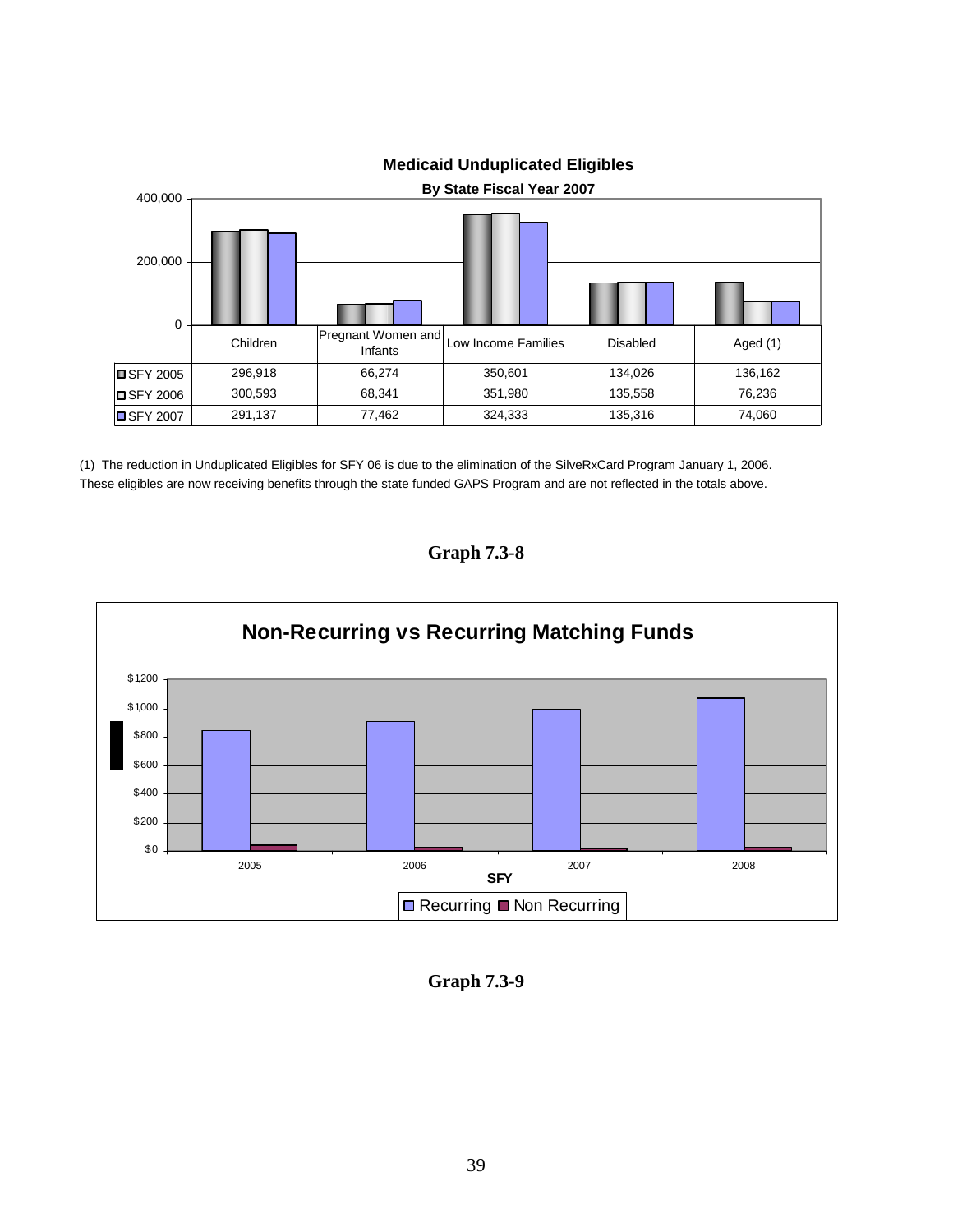

**Graph 7.3-10** 



**Graph 7.3-11**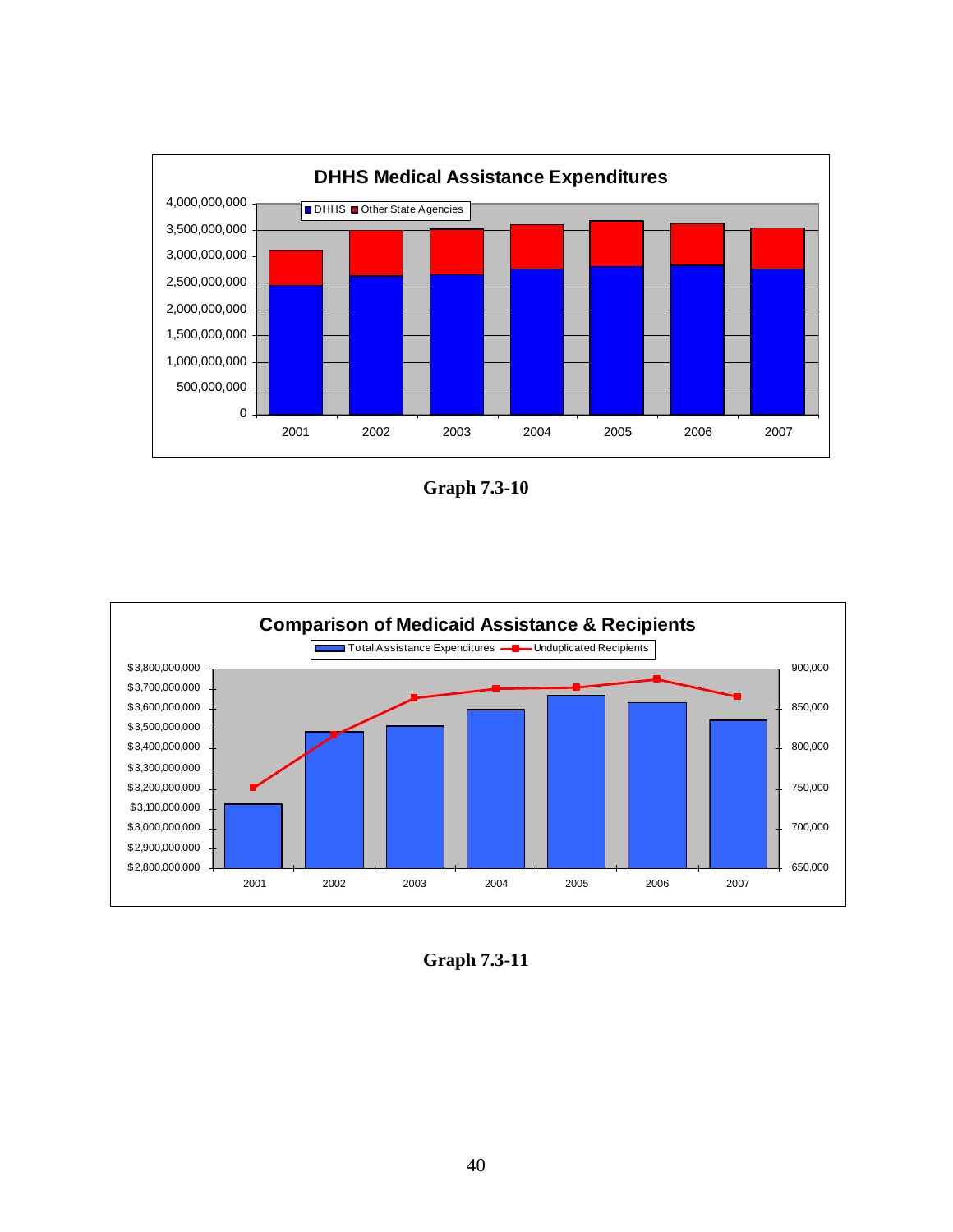

**Graph 7.3-12** 

#### **7.4 What are your performance levels and trends for the key measures of Human Resource Results?**

The following Human Resources initiatives are in place to help ensure employee satisfaction and provide a meaningful workplace within the Department of Health and Human Services:

• **Employee Morale** - The **C**ommunity, **H**ealth, **A**ctivity, **M**orale, **P**rogram and **S**ervice (CHAMPS) is a Steering Committee spearheaded by the Office of Human Resources to promote the orderly and efficient planning and management of various agency activities. Annual employee activities include: Red Cross Blood Drives, Special Customer Service Awards, Employee Recognition and State Service Pin Awards Ceremony, holiday and social events, Prevention Partners, Wellness Screenings, Charity Walks, United Way Campaign, etc.

• **Open Communication** – The Office of Human Resources staff members are trained in mediation and conflict resolution and utilize the techniques during employee/employer disputes. The agency actively uses the Budget and Control Board's Statewide Mediator Pool for non-grievable issues not resolved at a lower administrative level. In addition, all Human Resource personnel including benefits, employee relations and training  $\&$ development, and recruitment maintain an open door policy for all employees and supervisors of the agency.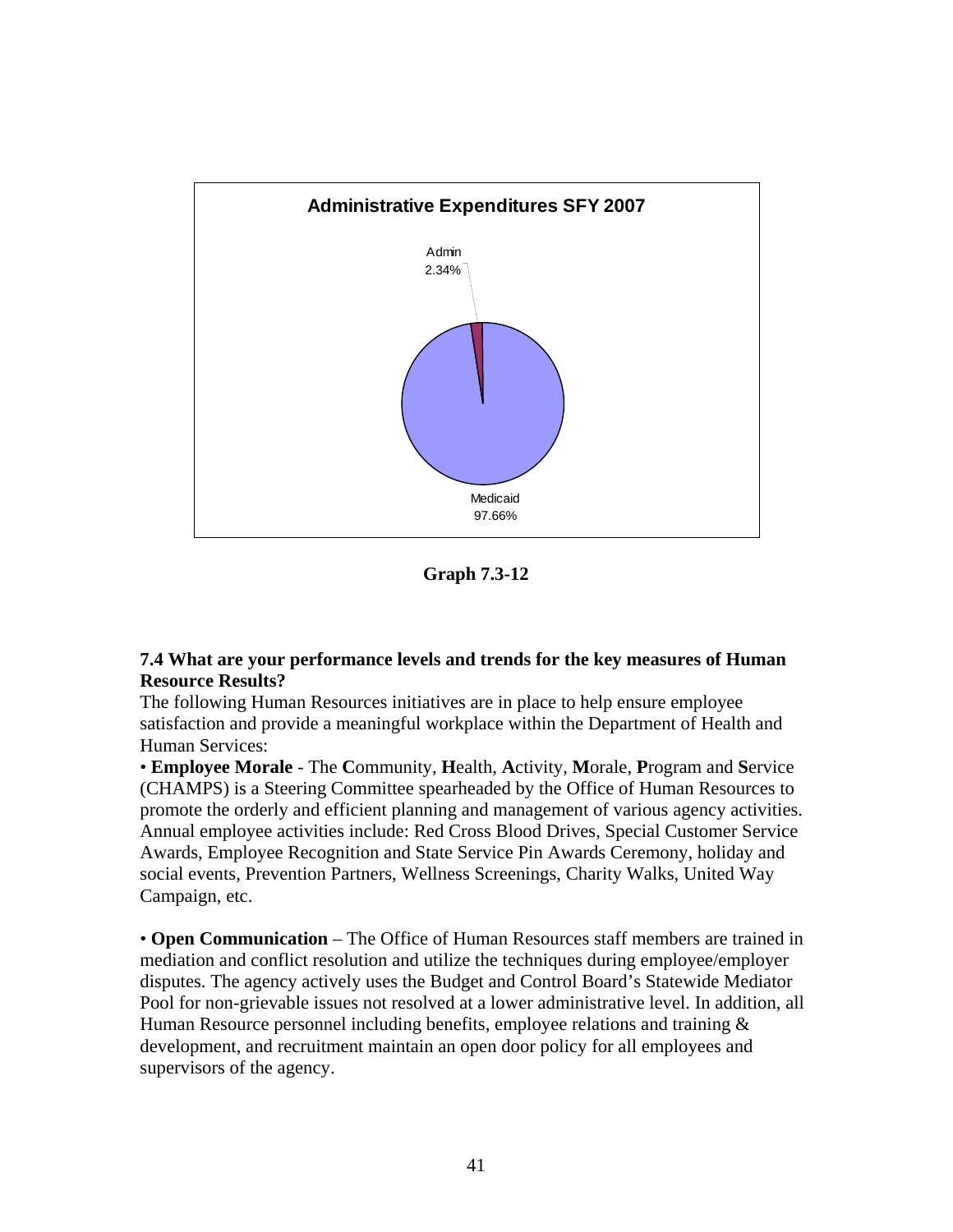• **Training and Development** – The Office of Human Resources coordinates a comprehensive agency-wide training effort. Personal Development of employees is promoted by offering agency wide training curriculum related to computer software (custom and commercial), time management, and customer services. In SFY 2007:

- Approximately 861 employees participated in an average of 5 days of in-house program-related training
- More than 835 employees participated in approximately 50 professional development classes
- Over 250 new employees participated in New Employee Orientation.
- More than 100 supervisors completed the Associate Public Manager (APM) Certification through the Budget and Control Board. Over a three year period, over 367 supervisors have completed the APM certification
- Three (3) managers completed the Certified Public Manager (CPM) program for a total of eleven CPM credentialed managers for the agency
- 76 Eligibility supervisors attended a series of four-day supervisory seminars.
- A two day strategic planning and leadership training session called *Going from Good to Great*. More than 80 deputy directors, bureau chiefs, division directors and other key managers attended. This was the third annual formal leadership conference for our managers

• **Team Building** - Executive staff promotes a team approach to organizational structure by encouraging succession planning and cross-training in specific divisions; the team approach is being used during the interview and selection process as well as during division and department goal planning. The Office of Human Resources acted as a partner to foster team building during the reorganization of at least seven different Bureaus to the team concept. This included pay analyses, job analyses, and consultation. Further the team approach has been used consistently throughout the year when designed new approaches to the Department's work.

• **Employee Evaluation and Expectations** - Employee planning stage job functions and objectives are directly linked to the agency's mission and goals and communicated one on one, during staff meetings, through the agency wide newsletters, the agency intranet, and posted on the walls throughout the agency. The EPMS default rates are monitored monthly by Human Resources with the assistance of executive staff to ensure employees' performance is evaluated.

In 2004-2005, the EPMS "meets by default" rate was reduced by an average of 14.58% since the beginning of the fiscal year. On average, the "meets by default" rate declined approximately 4% each quarter.

• **Recruiting for Diversity and Retention** - Advertise positions through the Midlands Technical College website and the WIS television career link for televised presence of recruiting positions. The agency has served the many higher education institutions by providing internships for students.

All these efforts positions the agency for increased levels of performance, employee satisfaction and wellbeing creates a more meaningful workplace which attracts a better workforce, learning and development fosters retention through more loyal employees,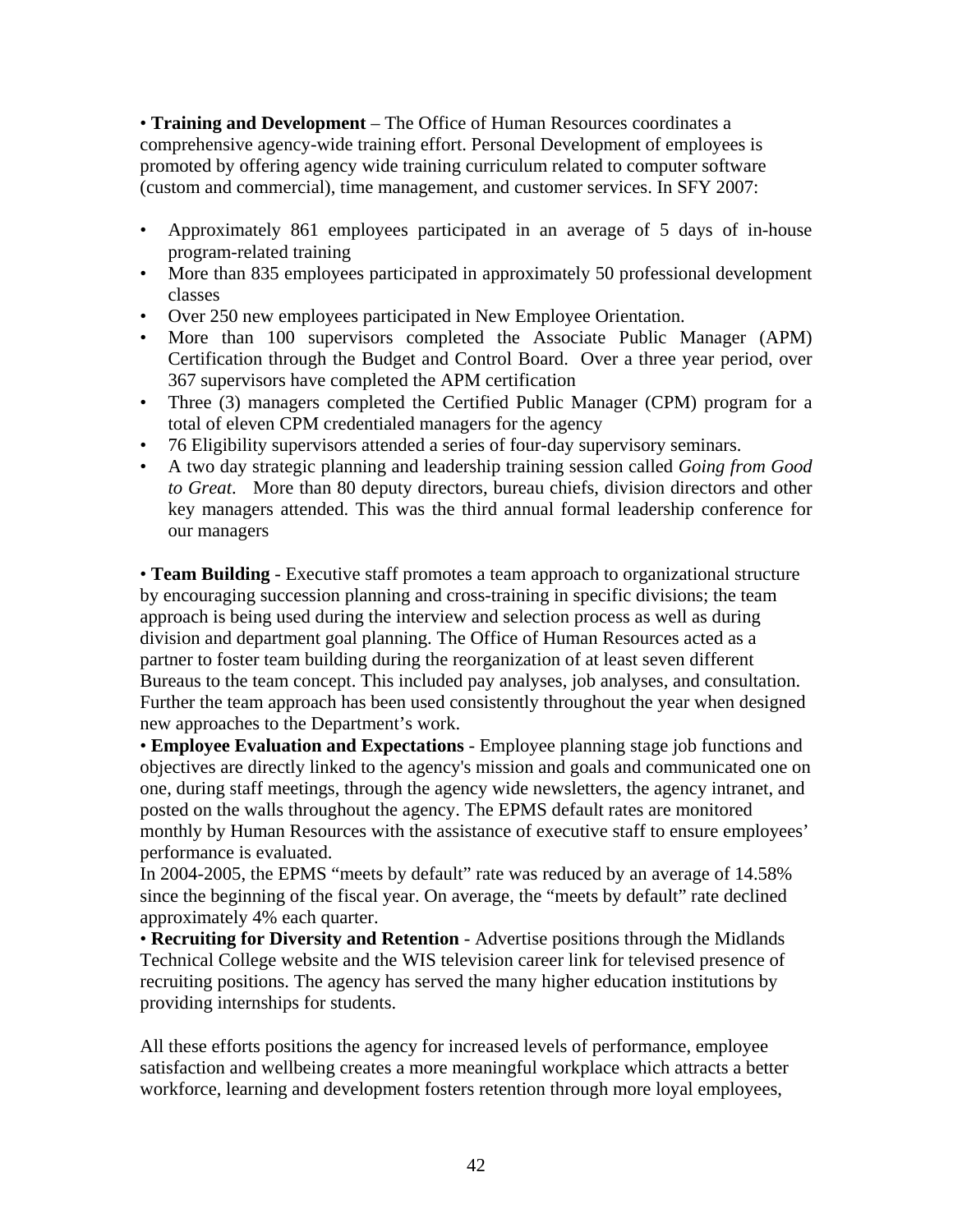and employee diversity that emphasizes teamwork facilitates a better quality product for the department.

#### **7.5 What are your performance levels and trends for the key measures of regulatory/legal compliance and community support?**

As mentioned, the Office of General Counsel represents the agency in state and federal courts and administrative hearings, and advises the director and staff on legal matters pertaining to the agency. DHHS is subject to state and federal laws and regulations in its operation of the Medicaid program.

Currently, there are no federal deferrals or disallowances related to compliance issues. The number of legal challenges to the operation of the Program is expected to remain relatively low. Developments in the law, such as HIPAA privacy and standardization and security federal regulations, which could have precipitated such challenges, have been anticipated and actively met through the agency's history of engaging the affected stakeholders (sub-grantees and grant beneficiaries) and implementing whatever operating adjustments have been needed. DHHS continues its policy (supported by federal law) of keeping service providers and beneficiaries well informed of expected changes. We continue to audit parties that contract with this agency to ensure contract compliance and adherence to state and federal laws and regulations as required by the contract. If the agency finds reason to suspect intentional fraud or abuse, cases are referred to the state Attorney General's Office.

Regarding community support, the success of the CHAMPS Team is evidence that employees appreciate an expanded role in the community and the agency will look for ways to foster that desire. DHHS also is increasing community outreach efforts as it relates to changes in the Medicaid program.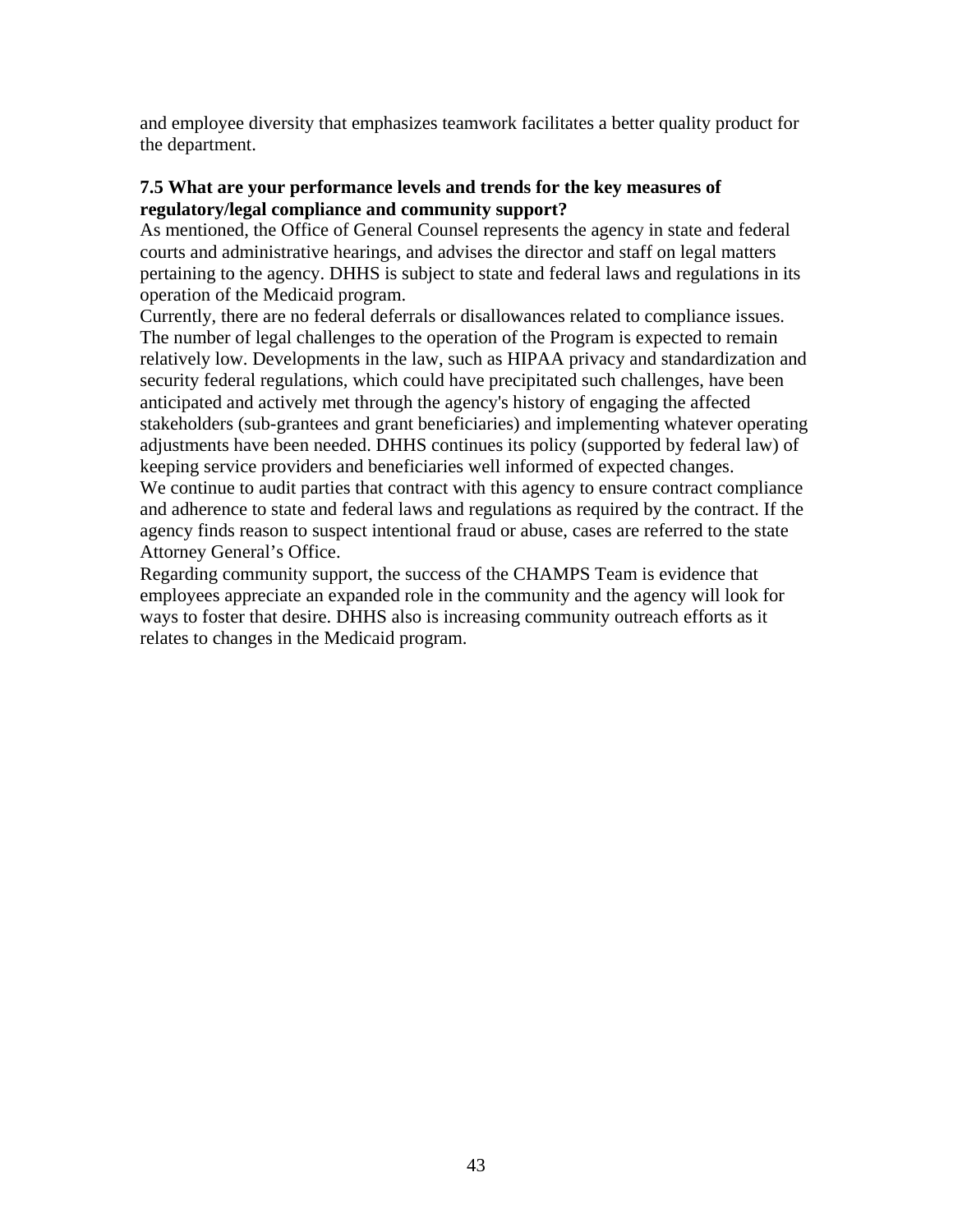| <b>Major Program Areas</b>                                                                                 |                                                                                                                     |                            |                    |         |                            |                    |         |                  |                            |                           |                                   |
|------------------------------------------------------------------------------------------------------------|---------------------------------------------------------------------------------------------------------------------|----------------------------|--------------------|---------|----------------------------|--------------------|---------|------------------|----------------------------|---------------------------|-----------------------------------|
| Program                                                                                                    | <b>Major Program Area</b>                                                                                           |                            | FY 04-05           |         |                            | FY 05-06           |         |                  | FY 06-07                   | <b>Key Cross</b>          |                                   |
| <b>Number</b>                                                                                              | <b>Purpose</b>                                                                                                      | <b>Budget Expenditures</b> |                    |         | <b>Budget Expenditures</b> |                    |         |                  | <b>Budget Expenditures</b> | <b>References for</b>     |                                   |
| and Title                                                                                                  | (Brief)                                                                                                             |                            |                    |         |                            |                    |         |                  |                            | <b>Financial Results*</b> |                                   |
|                                                                                                            |                                                                                                                     | State:                     | 712,354,203.51     |         | State:                     | 776,285,730.24     |         | State:           | 821,058,733.94             |                           | See charts 7.3-1; 7.3-2;          |
| 30010501-30011507                                                                                          | Provides health insurance<br>Ibenefits for low-income families                                                      | Federal:                   | 3,146,363,322.04   |         | Federal:                   | 2,816,184,846.90   |         | <b>IFederal:</b> | 3,161,959,622.74           |                           | 7.3-3; 7.3-4; 7.3-5; 7.3-6; 7.3-7 |
| <b>Medicaid Health</b><br>Services                                                                         | as well as the aged, blind and                                                                                      | Other:                     | 669,080,249.15     |         | Other:                     | 527,294,327.16     |         | Other:           | 698,890,223.86             |                           | 7.3-8; 7.3-9; 7.3-10; 7.3-11      |
|                                                                                                            | disabled.                                                                                                           | Total:                     | 4,527,797,774.70   |         | Total:                     | 4,119,764,904.30   |         | Total:           | 4,681,908,580.54           |                           |                                   |
|                                                                                                            |                                                                                                                     |                            | % of Total Budget: | 99.296% |                            | % of Total Budget: | 99.376% |                  | % of Total Budget:         | 99.383%                   |                                   |
|                                                                                                            | Provides financial assistance to                                                                                    | State:                     | 34,058.30          |         | State:                     |                    |         | <b>State:</b>    |                            |                           |                                   |
| 30100000-30150007                                                                                          | critical services in area like child Federal:<br>and adult protection, child-care<br>and home-based alternatives to |                            | 8,436,891.15       |         | Federal:                   |                    |         | Federal:         |                            |                           |                                   |
| Child Care and<br>Social Services**                                                                        |                                                                                                                     | Other:                     | 0.00               |         | Other:                     |                    |         | <b>Other:</b>    |                            |                           |                                   |
|                                                                                                            | linstitutional care of children and<br>ladults.                                                                     | Total:                     | 8,470,949.45       |         | Total:                     |                    |         | Total:           |                            |                           |                                   |
|                                                                                                            |                                                                                                                     | % of Total Budget:         |                    | 0.186%  | % of Total Budget:         |                    |         |                  | % of Total Budget:         |                           |                                   |
|                                                                                                            |                                                                                                                     | State:                     |                    |         | State:                     |                    |         | State:           |                            |                           |                                   |
| <b>Total Agency</b><br>99.482%<br>99.376%<br>99.383%                                                       |                                                                                                                     |                            |                    |         |                            |                    |         |                  |                            |                           |                                   |
| Below: List any programs not included above and show the remainder of expenditures by source of funds.     |                                                                                                                     |                            |                    |         |                            |                    |         |                  |                            |                           |                                   |
|                                                                                                            |                                                                                                                     |                            |                    |         |                            |                    |         |                  |                            |                           |                                   |
| 01000000 - Agency Administration (Indirect), 95000000 Employer Contributions*, 30150500-30151005 HeadStart |                                                                                                                     |                            |                    |         |                            |                    |         |                  |                            |                           |                                   |
|                                                                                                            |                                                                                                                     |                            |                    |         |                            |                    |         |                  |                            |                           |                                   |
|                                                                                                            |                                                                                                                     |                            |                    |         |                            |                    |         |                  |                            |                           |                                   |
|                                                                                                            |                                                                                                                     |                            |                    |         |                            |                    |         |                  |                            |                           |                                   |

| <b>Remainder of Expenditures:</b> | <b>IState:</b> | 9,148,626.58       |  | <b>State:</b>   | 10.004.431.28      |         | <b>State:</b>   | 11.196.551.00      |           |
|-----------------------------------|----------------|--------------------|--|-----------------|--------------------|---------|-----------------|--------------------|-----------|
|                                   | Federal:       | 12,758,796.26      |  | <b>Federal:</b> | 14,042,389.27      |         | <b>Federal:</b> | 15.579.512.28      |           |
|                                   | Other:         | 726,558.95. ا      |  | lOther:         | 1,827,355.50       |         | <b>IOther:</b>  | 2,310,577.70       |           |
|                                   | Total:         | 23,633,981.79      |  | Total:          | 25.874.176.05      |         | <b>Total:</b>   | 29,086,640.98      |           |
|                                   |                | % of Total Budget: |  | 0.518%          | % of Total Budget: | 0.624%l |                 | % of Total Budget: | $0.617\%$ |

istration does not include direct program administration. \* Agency Admin

rogram transferred to DSS in SFY 06. \*\*HeadStart P